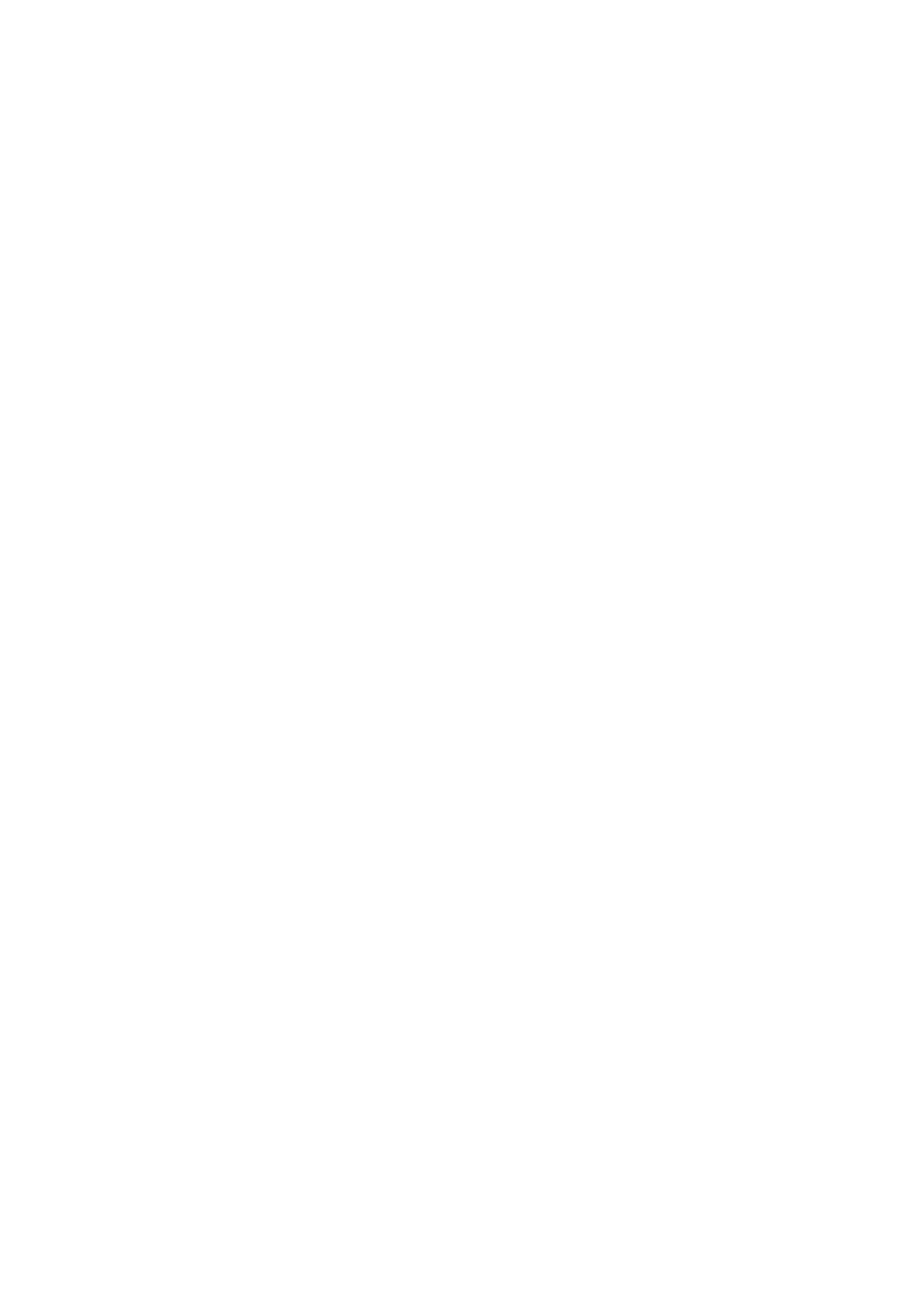## Eating Out – A constructionist take on understanding a consumption phenomenon

## Mohamed Zeyad Murad

| Supervisor: | Lars Hallgren, Swedish University of Agricultural Sciences, Department<br>of Urban and Rural Development              |
|-------------|-----------------------------------------------------------------------------------------------------------------------|
| Examiner:   | Helena Nordström Källström, Swedish University of Agricultural<br>Sciences, Department of Urban and Rural Development |

| Credits:                         | 30 HEC                                                    |
|----------------------------------|-----------------------------------------------------------|
| Level:                           | Second-cycle (A2E)                                        |
| Course title:                    | Master thesis in Environmental science, A2E, 30.0 credits |
| Course code:                     | EX0897                                                    |
| Programme/education:             | Environmental Communication and Management - Master's     |
|                                  | Programme                                                 |
| <b>Course coordinating dept:</b> | Department of Aquatic Sciences and Assessment             |
| Place of publication:            | Uppsala, Sweden                                           |
| Year of publication:             | 2020                                                      |
|                                  |                                                           |
|                                  |                                                           |

**Keywords:** Eating Out, Processes, Making Sense, Sensemaking, Meaning, Symbolic Interactionism, Social Construction

#### **Swedish University of Agricultural Sciences**

Faculty of Natural Resources and Agricultural Sciences (NJ) Department of Urban and Rural Development Division of Environmental Communication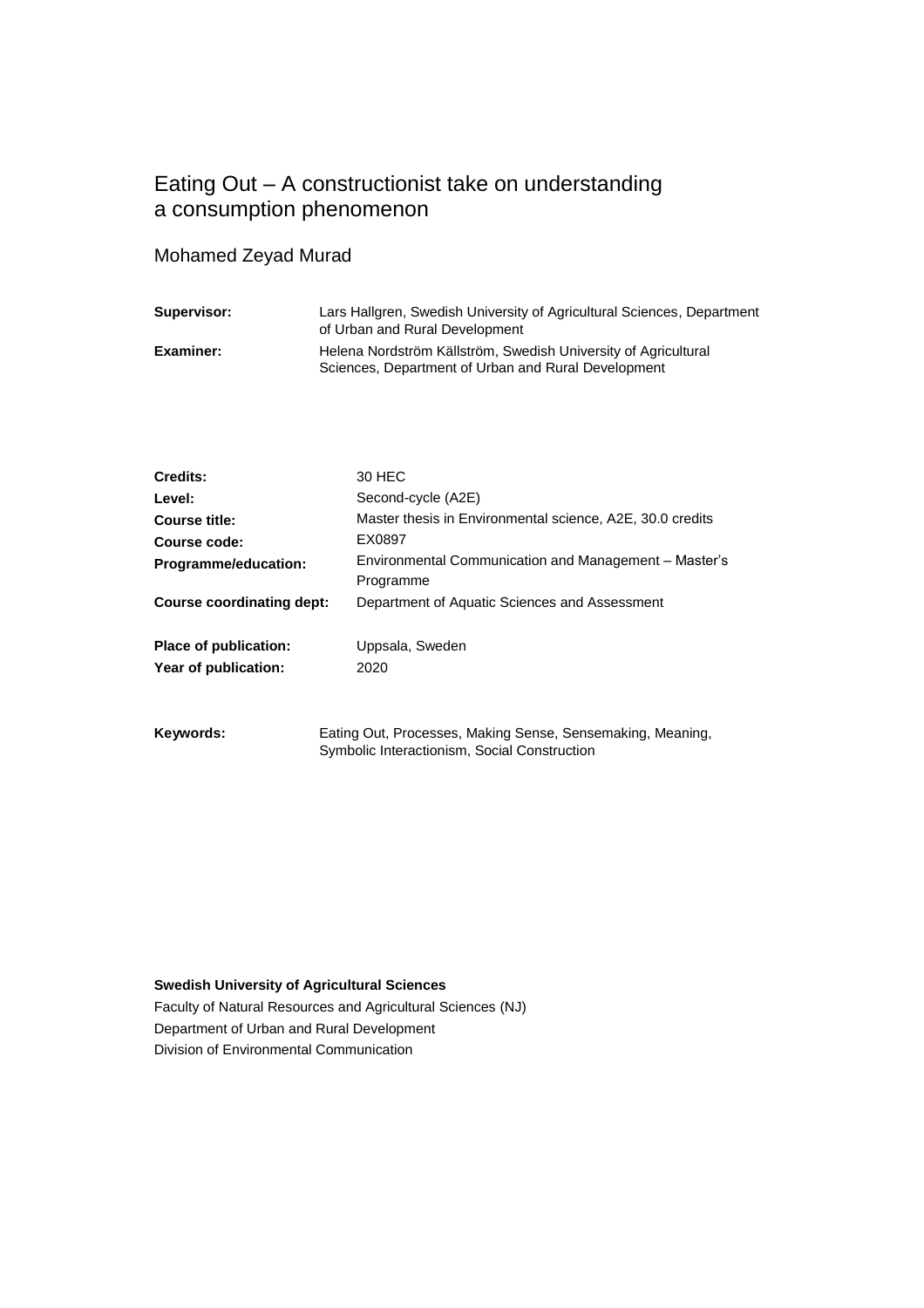Approved students' theses at SLU are published electronically. As a student, you have the copyright to your own work and need to approve the electronic publishing. If you check the box for **YES**, the full text (pdf file) and metadata will be visible and searchable online. If you check the box for **NO**, only the metadata and the abstract will be visible and searchable online. Nevertheless, when the document is uploaded it will still be archived as a digital file.

If you are more than one author you all need to agree on a decision. You can find more information about publishing and archiving here: [https://www.slu.se/en/](https://www.slu.se/en/%20subweb/library/publish-and-analyse/register-and-publish/agreement-for-publishing/)  [subweb/library/publish-and-analyse/register-and-publish/agreement-for](https://www.slu.se/en/%20subweb/library/publish-and-analyse/register-and-publish/agreement-for-publishing/)[publishing/](https://www.slu.se/en/%20subweb/library/publish-and-analyse/register-and-publish/agreement-for-publishing/)

 $\boxtimes$  YES, I/we hereby give permission to publish the present thesis in accordance with the SLU agreement regarding the transfer of the right to publish a work.

 $\Box$  NO, I/we do not give permission to publish the present work. The work will still be archived and its metadata and abstract will be visible and searchable.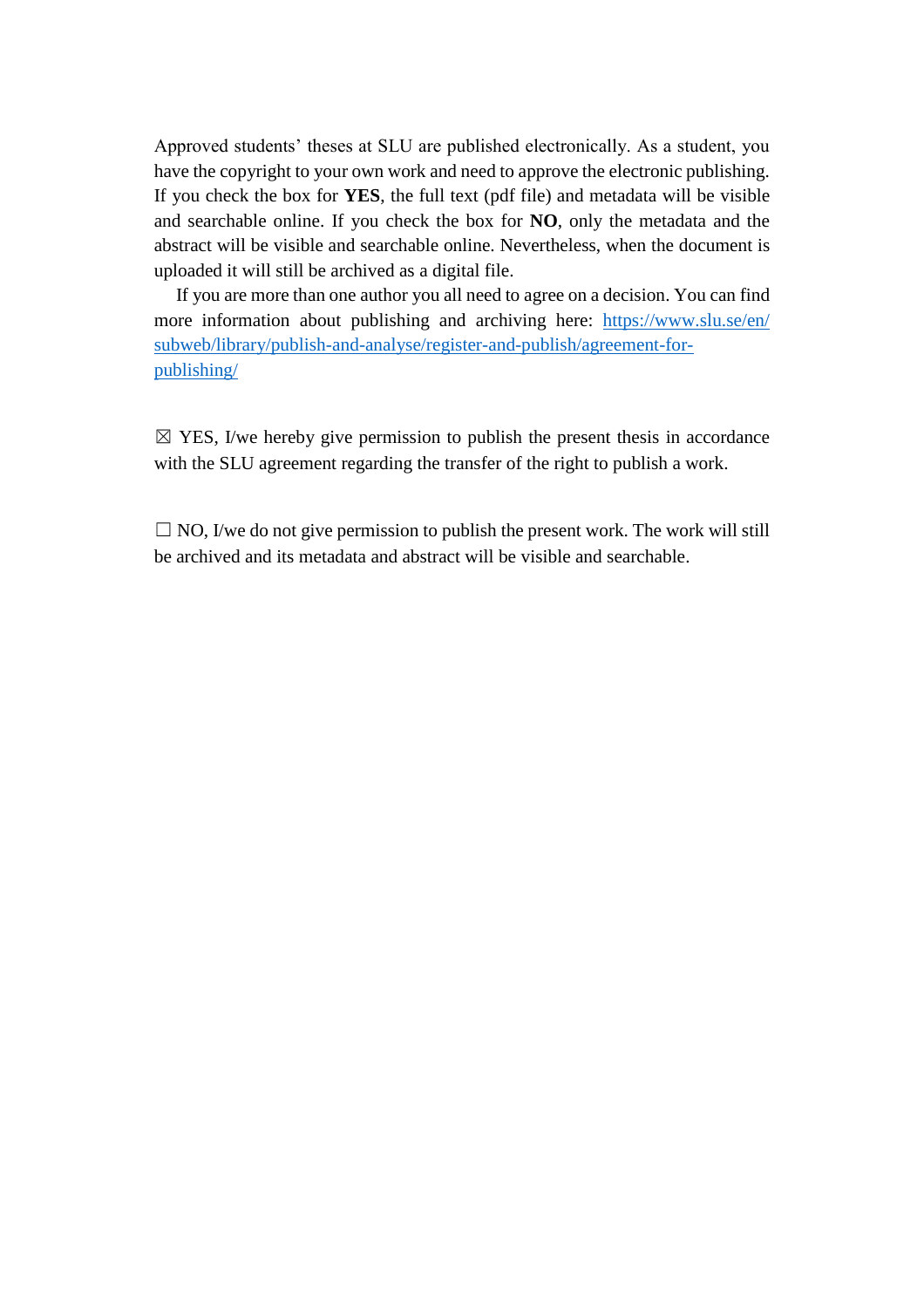## Abstract

The purpose of this study is to understand the processes that occur before eating out at a restaurant or a café, in order to shed more light on the complexities of consumption behaviour. The dissertation utilizes symbolic interactionism and other social constructionist theories to understand how participants in three different focus groups make sense of processes prior to eating out and the meanings associated within these processes. Three themes of discussion were prominent during the discussions, and the findings reveal an emergent pattern of processes the participants expressed with each other. Processes that have emerged seem to depend on other processes, which sheds light on reasons behind consumption behaviour and motivation. Also, other/internal-perspectives emerged based on the language the participants used reveal the construction of their reality toward the subject of eating out, and thus, could be helpful to consider when studying other consumption phenomenon.

*Keywords:* Eating Out, Processes, Making Sense, Sensemaking, Meaning, Symbolic Interactionism, Social Construction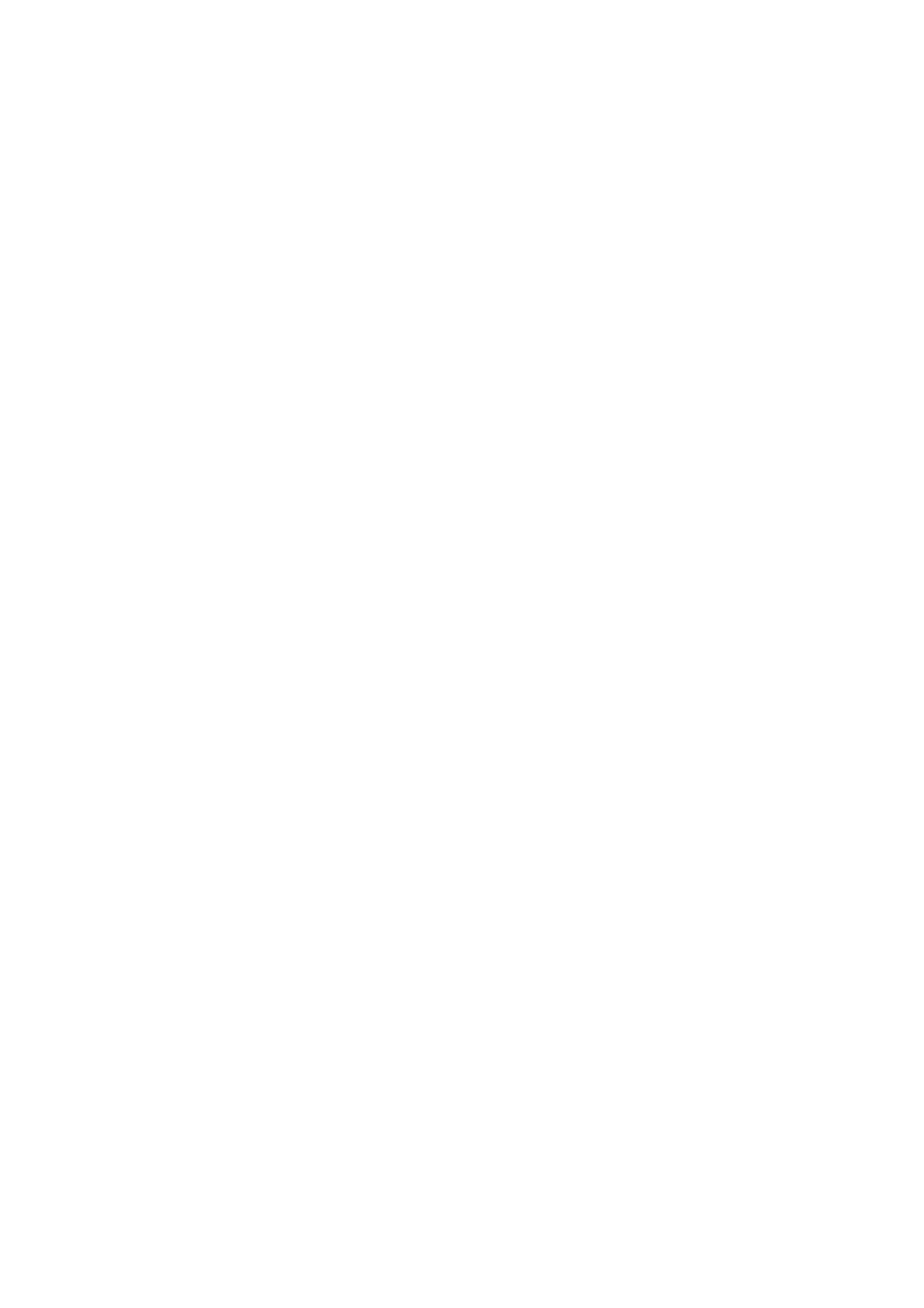## Table of contents

| 1. |        |        |  |
|----|--------|--------|--|
| 2. |        |        |  |
|    | 2.1.   |        |  |
|    | 2.2.   |        |  |
| 3. |        |        |  |
|    | 3.1.   |        |  |
|    |        |        |  |
| 4. |        |        |  |
|    | 4.1.   |        |  |
|    | 4.2.   |        |  |
|    | 4.3.   |        |  |
|    | 4.4.   |        |  |
|    | 4.4.1. |        |  |
|    | 4.5.   |        |  |
| 5. |        |        |  |
|    | 5.1.   |        |  |
|    |        |        |  |
|    | 5.1.1. |        |  |
|    | 5.1.2. |        |  |
|    |        |        |  |
|    | 5.1.3. |        |  |
|    | 5.1.4. |        |  |
|    |        |        |  |
|    | 5.1.5. |        |  |
|    | 5.1.6. |        |  |
|    |        |        |  |
|    |        | 5.1.7. |  |
|    | 5.1.8. |        |  |
|    | 5.1.9. |        |  |
|    | 5.2.   |        |  |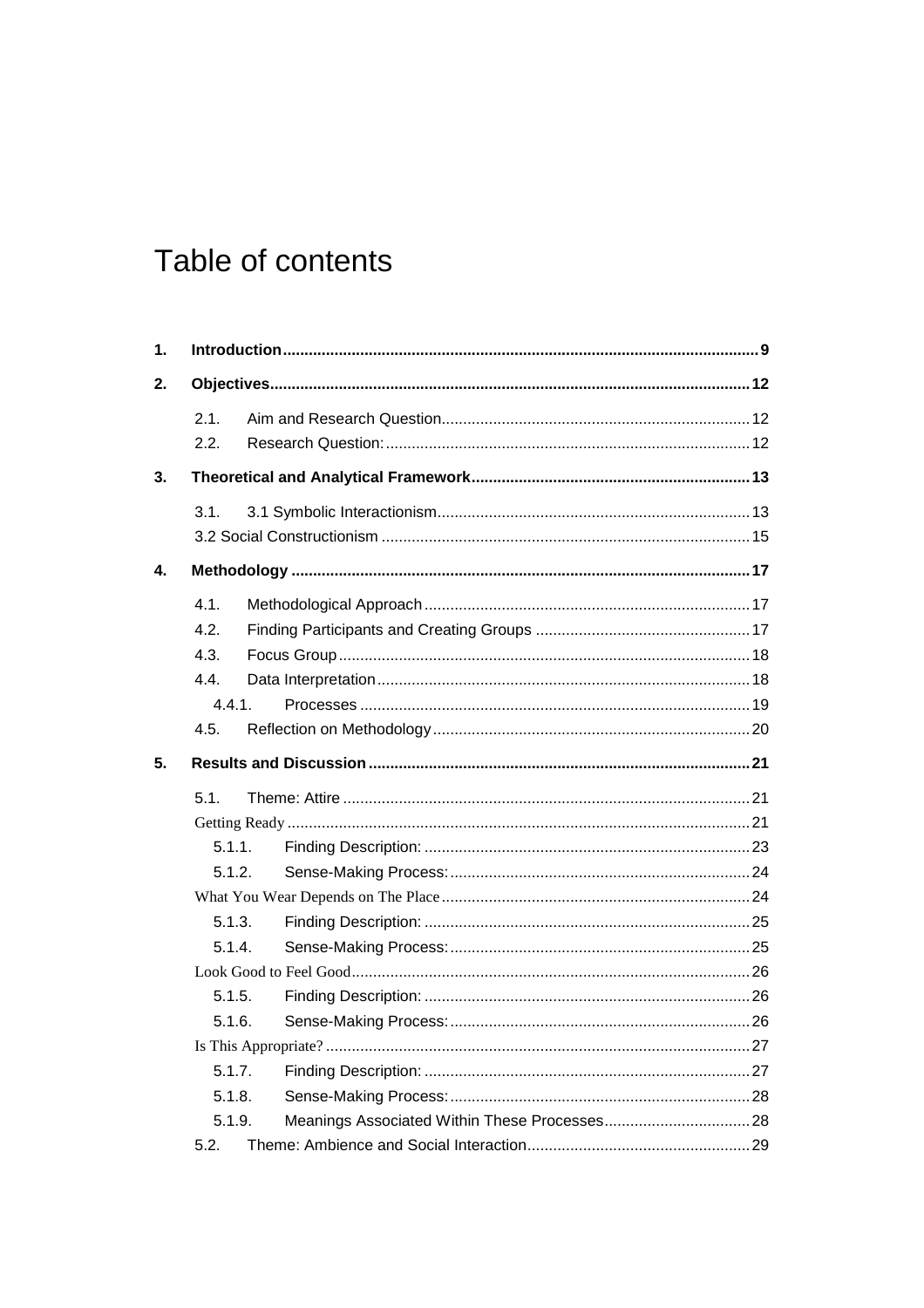|    | 5.2.1  |  |  |
|----|--------|--|--|
|    | 5.2.2. |  |  |
|    |        |  |  |
|    | 5.2.3. |  |  |
|    | 5.2.4. |  |  |
|    |        |  |  |
|    | 5.2.5. |  |  |
|    | 5.2.6. |  |  |
|    |        |  |  |
|    | 5.2.7. |  |  |
|    | 5.2.8. |  |  |
|    | 5.2.9. |  |  |
|    | 5.3.   |  |  |
|    | 5.3.1. |  |  |
|    | 5.3.2. |  |  |
|    |        |  |  |
|    | 5.3.3. |  |  |
|    | 5.3.4. |  |  |
|    |        |  |  |
|    | 5.3.5. |  |  |
|    | 5.3.6. |  |  |
|    | 5.3.7. |  |  |
| 6. |        |  |  |
| 7. |        |  |  |
| 8. |        |  |  |
|    | 8.1.   |  |  |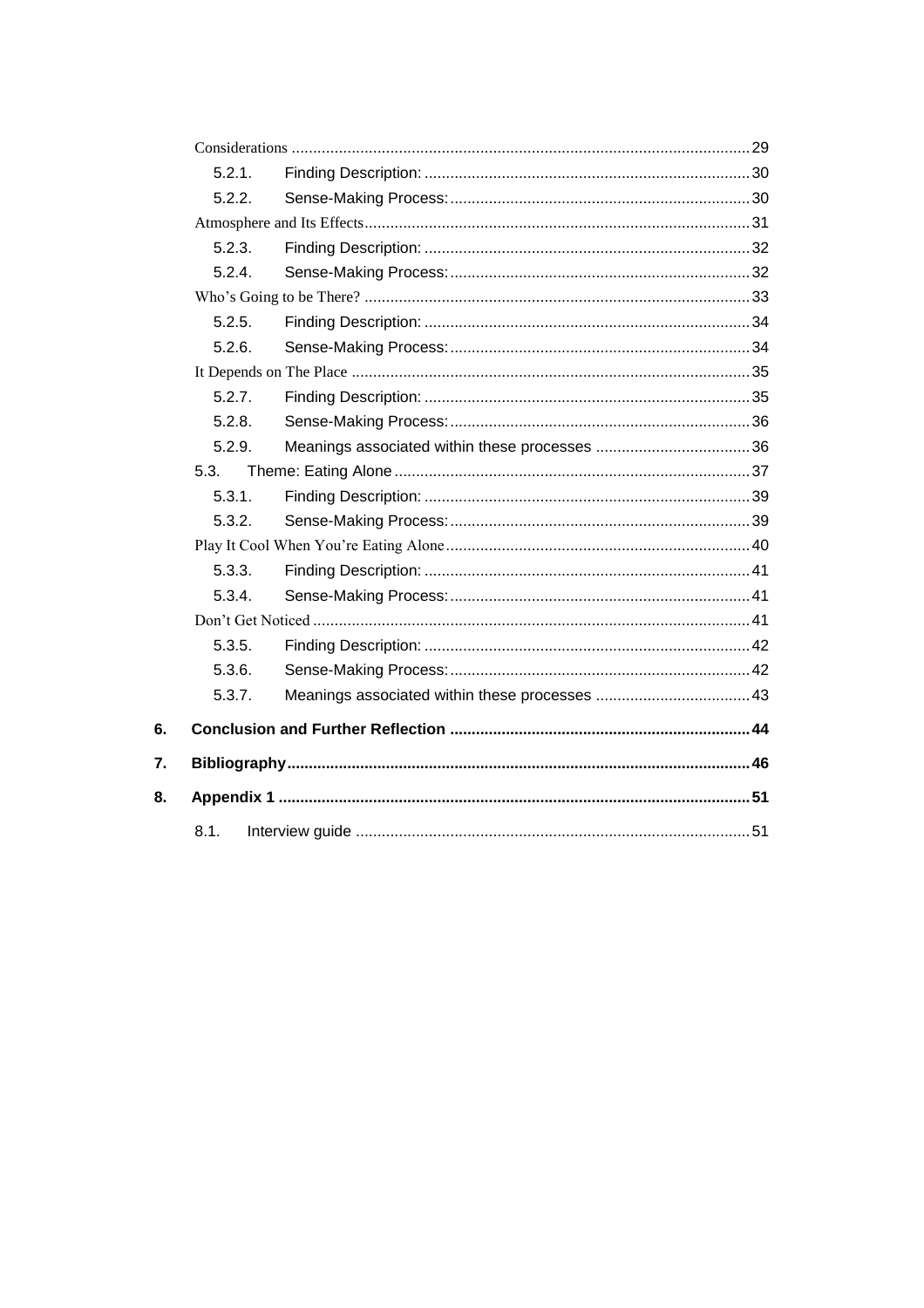## <span id="page-8-0"></span>1. Introduction

Nowadays, the number of food choices a person has has increased and thus, the options and possibilities to eat outside of the home has also increased. A person may be able to start the day with an English breakfast, indulge in an American style BBQ for lunch and end the night with Japanese sushi; the options are bountiful. 'Eating out' is a practice that happens individually, or in a group, with motivational factors ranging from wanting an "exciting experience[s], escape from routine[s], health concern[s], learning knowledge, authentic experience[s], togetherness, prestige, sensory appeal, and physical environment.", or reasons such as "pleasure, celebratory and business" (Kim *et al.* 2009, Edwards 2013). But there is more to eating out than just the food. According to (Fox 2014), eating out is a ceremonial practice because going to a restaurant requires a person to prepare accordingly for a public event. With that in mind, I believe the experiences and the stories of people eating in a restaurant is just the tip of the iceberg of understanding food consumption and consumption decision making. Each individual in a restaurant goes through multiple processes prior to sitting down and eating, and many of these processes that lead up to consuming food outside of the home have nothing to do with food. I believe multiple external and internal factors influence us in the way we behave when it comes to eating out, and to be able to understand what individuals go through might shed light into the complexities of consumption.

There has been numerous research over the topics of consumption, to name a few: over-consumption (Kjellberg 2008), obesity (Mancini *et al.* 2017; Holsten 2008), nutrition (Worsley 2002; Freedman & Connors 2010; Morse & Driskell 2009; ), sustainable consumption (Connolly & Prothero 2003, 2008; Heiskanen & Pantzar 1997; Shove and Pantzar, 2005; Hargreaves, 2011), semiotics focused on consumption (Mick 1986; Rossolatos 2015; Mick *et al.* 2004), effects of material possessions on people (Belk 1988; Oropesa 1995; Ciarrochi & Forgas 2000), wasteful consumption (Hamilton *et al.* 2005; Myers 1997), ethical consumption (Arli *et al.* 2016), how consumers consume (Holt 1995), and how consumers use products (Solomon 1983). Despite this extensive research, I have found it challenging to come across work that focuses on the process an individual goes through, prior to eating out, and furthermore, on the meanings these processes have that could affect a person to act in a certain way. How do friends communicate with one another? What type of clothes are suitable for the outing? Where would they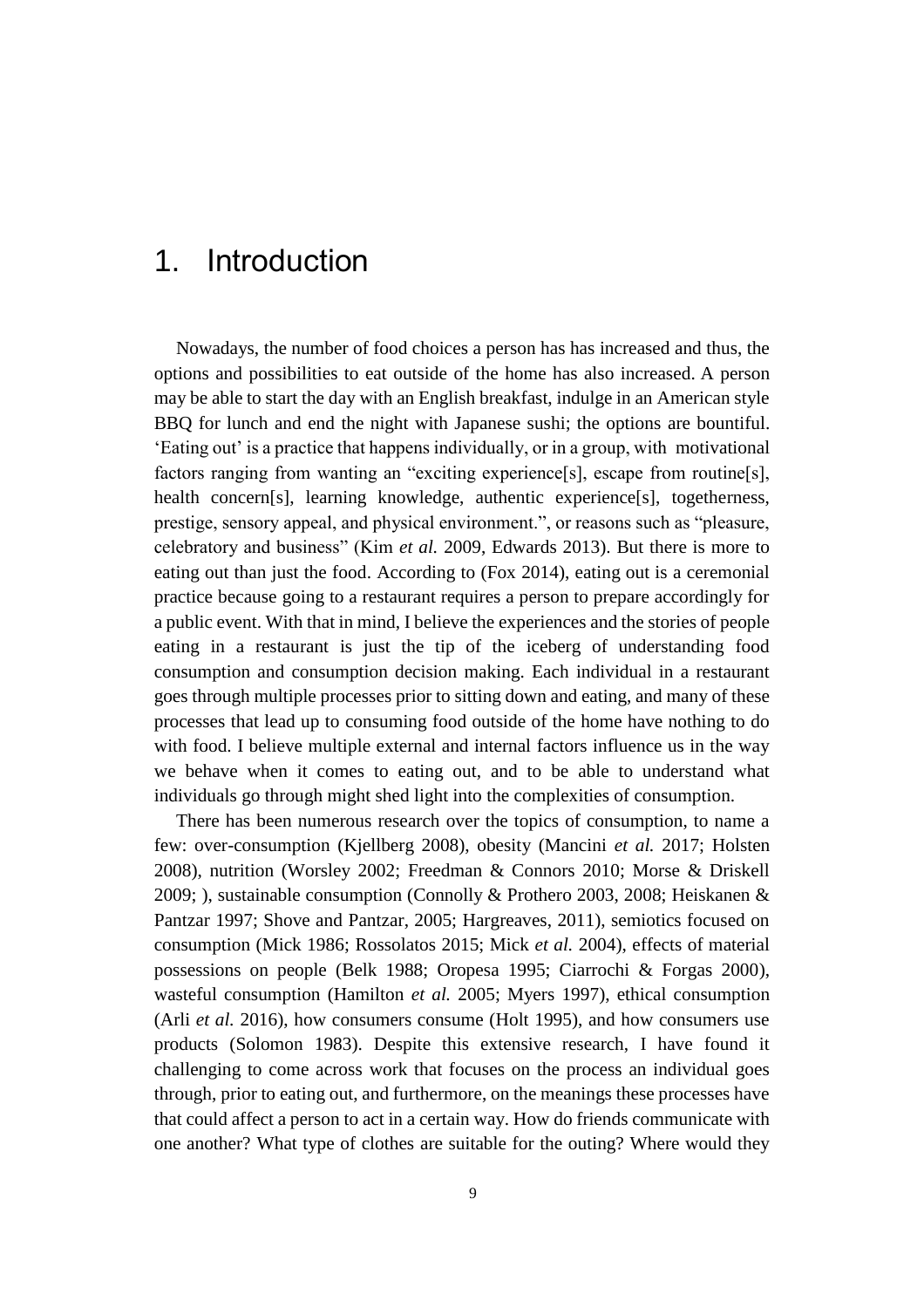like to eat? How should they get there? etc... To picture this visually, the timeline starts from the moment the initial idea to eat out is born and ends at the point of reaching the restaurant's door, and in this timeline, there exists multiple processes one goes through. Within each process, e.g., deciding if one wants to wear jeans or a skirt, exists feelings that one experiences, outside forces that shape one's decision, memories that influence a perception of a given place, etc... These are processes one accounts for when deciding on what to do.

Consumption is a complex social phenomenon which is generally regarded as a means to appease the needs and wants beyond consumer's 'basic use-value' (Firat *et al.* 2013). It is argued that fulfilling the 'need' to consume will result in the sense of pleasure, but being unable to fulfil this 'need', will results in "pain" (Dolu, 1993: 21). Keeping in mind essential and non-essential material that we consume, Firate *et al.* (2003) explains that consumption is "an "interpretat[ive] and communicati[ve] process in addition to a tool for people to position themselves." (p. 184); and thus, as the concept of consumption evolved, so did our consumption behaviour. At face value, consumption can be perceived as the simple practice of satisfying your needs and wants; however, the concept of consumption is socially constructed, inherent in social status, social welfare, competition, and hedonism (ibid). Thus, revealing the complexity and ever-evolving manifestation of consumption.

In modern consumer culture, our social life revolves around consumption (Firat and Venkatesh 1994; Slater 1997; Giddens 1991, as cited in Kritsadarat Wattanasuwan 2005), and so are the meanings we give to material resources and how they affect our practices. Material objects encompass meanings that we give to them, which then we use to communicate and convey with others (Dittmar 1992; Douglas and Isherwood 1996; Gabriel and Lang 1995; McCracken 1988a, as cited in Kritsadarat Wattanasuwan 2005), but we also avoid some consumption behaviours and practices so that one may maintain, advance, and create the Self (Gould *et al.* 1997; Hogg and Michell 1996). These are choices that we 'freewillingly' choose to shape our "Self" to be whom we want to be. Thus, we are continually looking for symbolic resources or material to adjust our meanings in our consumption (Kritsadarat Wattanasuwan 2005, p. 180). Concerning the Self, Giddens (1991) explains that in post-modern society the individual is threatened by the "dilemma of the self" and the "looming threat of personal meaninglessness" (p. 201). So, with the ever-rising choices and development in our modern age, people tend to fulfil 'an ego-ideal which commands the respect of others and inspires selflove" (Gabriel and Lang, 1995, p 98) through consumption behaviour.

Herbert Blumer argues that over-consumption of products is not because of class differentiation, but what matters for consumers is to blend in rather than distancing themselves from others. In other words, Jeremy Schulz (2006) described Blumer's stance as, "In these accounts of contemporary brand-oriented consumerism what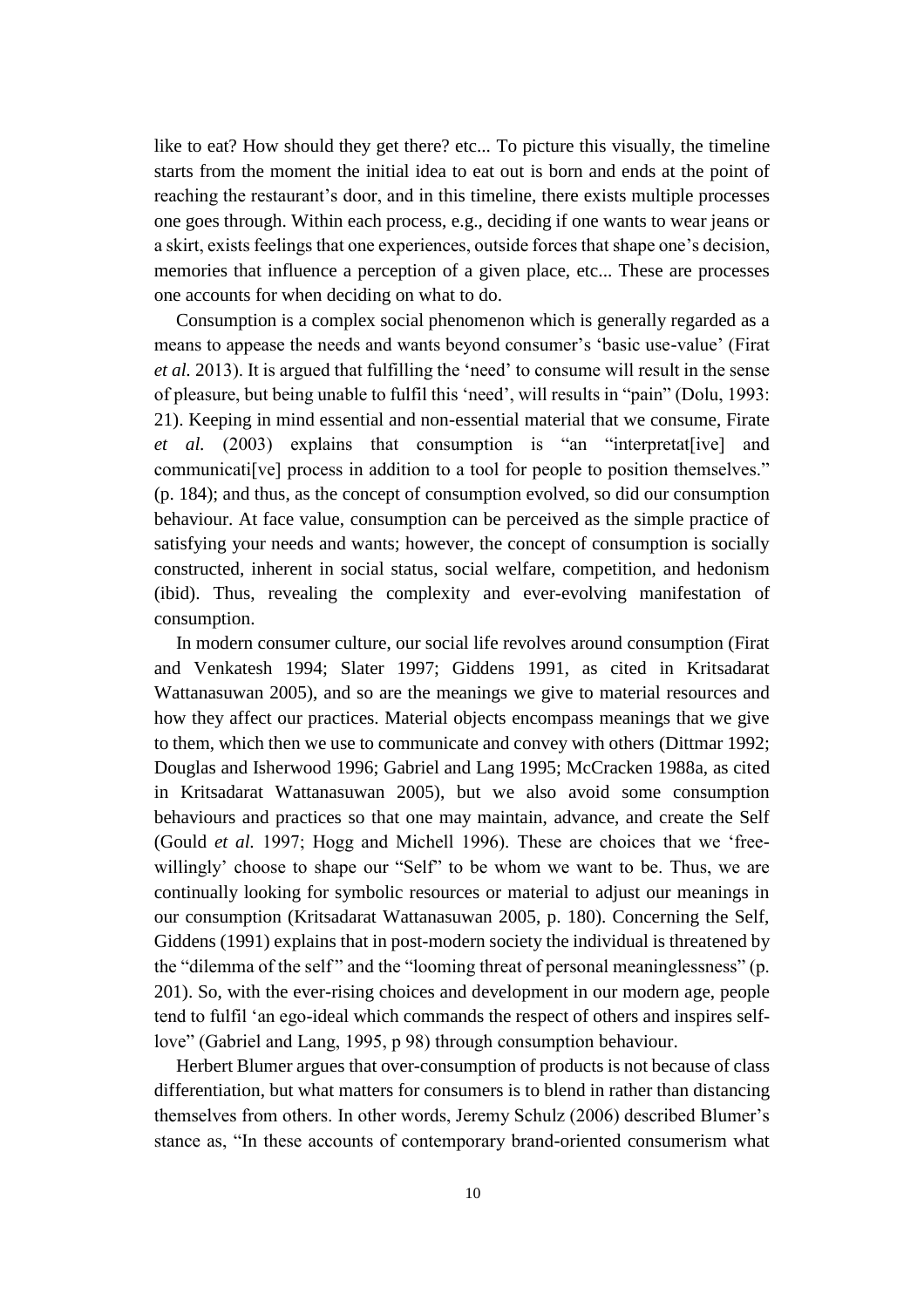matters is the consumers' image in the eyes of other 'with it' consumers, rather than their relative rank in a hierarchical ordering of social classes defined apart from consumption practices." (p. 60). When it comes to consumption, social eating norms, establishes a correct way of consuming. These norms are unwritten rules that we as participants follow; for these reasons, people conform to these norms, because it increases the chance of being liked by the group members and teaches you how to act correctly. This behaviour is shaped by social appraisement or by social disapproval, and thus by following the norms, you are reinforcing your group belonging (Higgs 2015).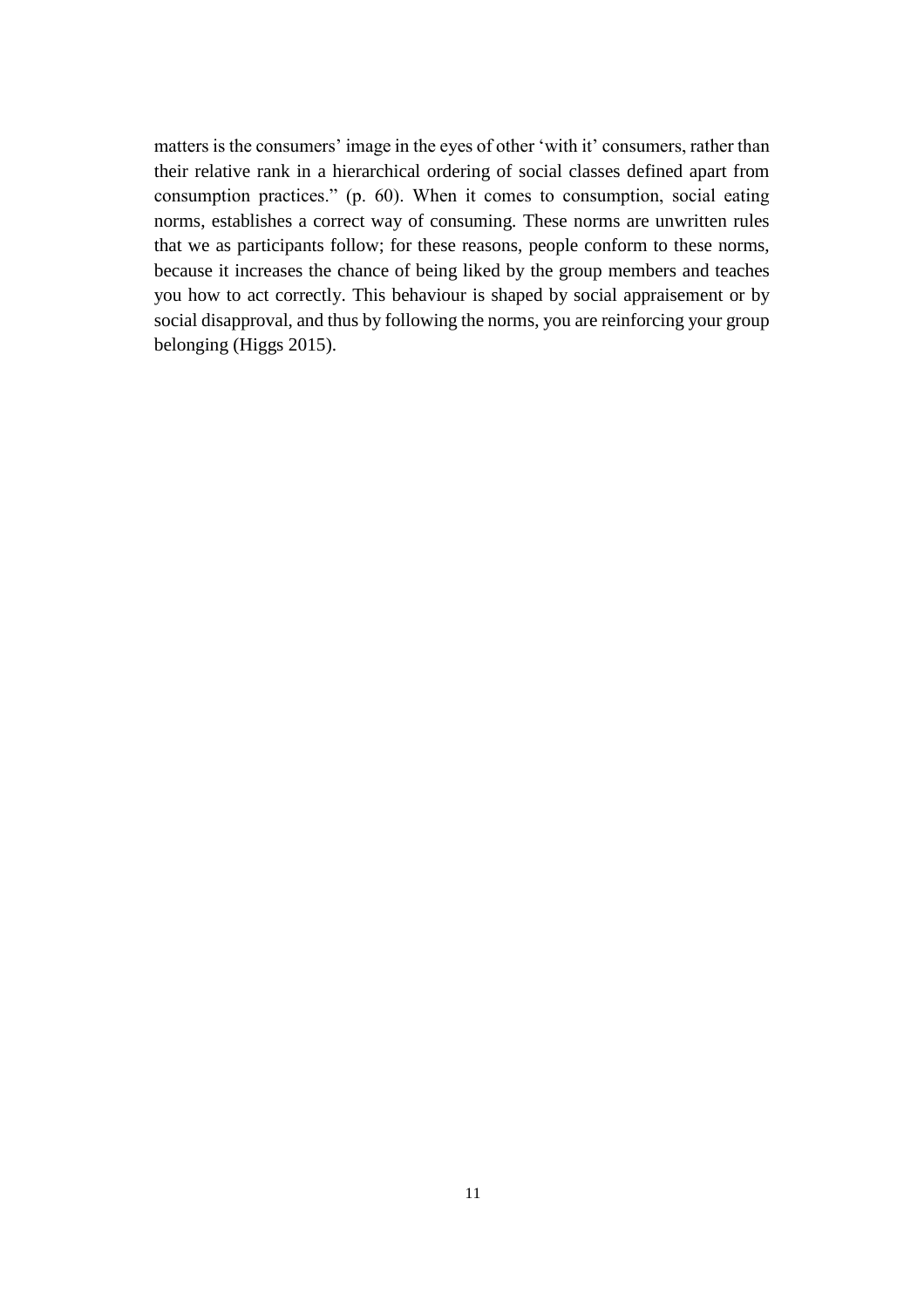## <span id="page-11-0"></span>2. Objectives

## <span id="page-11-1"></span>2.1. Aim and Research Question

Since I will only be looking at a niche aspect of a consumption phenomenon. This project aims to explore the phenomenon of eating-out, by exploring processes people undertake prior to eating out; and the meanings associated within these processes that motivates a person to act prior to eating-out.

## <span id="page-11-2"></span>2.2. Research Question:

How are the participants collectively making sense of different processes associated prior to eating out, and what are the meanings associated within these processes?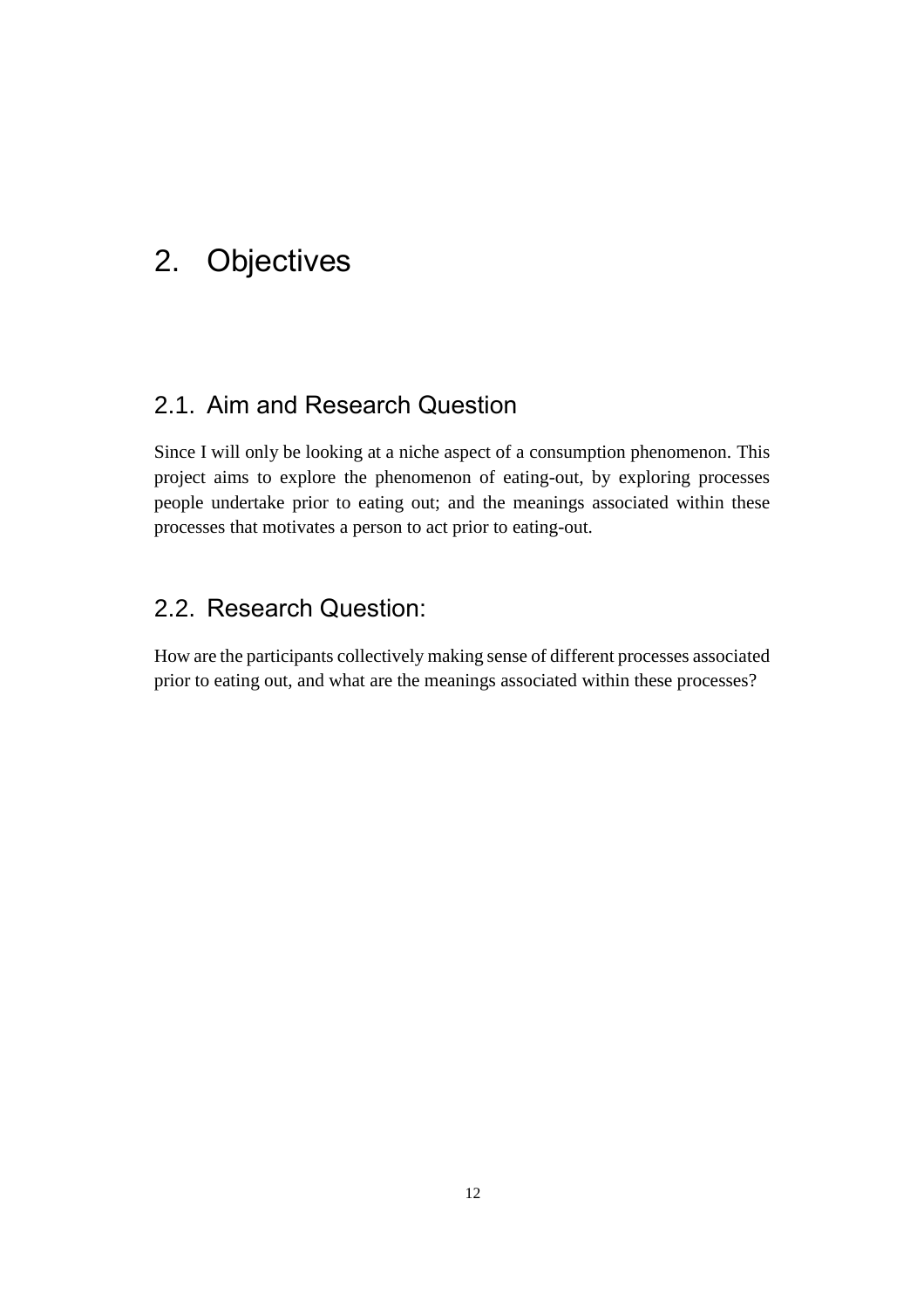## <span id="page-12-0"></span>3. Theoretical and Analytical Framework

To be able to understand the meanings of processes people place, and to understand how people make sense of eating out and the preparatory procedures that precede eating out, we need theories which link motivation and action with sensemaking. Symbolic interactionism is such a theoretical approach which in this study, in combination with ideas from other social constructionism theory, was used as guidance both when designing the study and when analysing the data.

## <span id="page-12-1"></span>3.1. 3.1 Symbolic Interactionism

Symbolic interactionism revolves around the idea that humans act towards reality on the basis of the meanings they give to it, and this meaning is constructed in social interaction by words, gestures, and symbols and that each of these factors that contribute to the construction of our subjective reality has meaning. Symbolic interactionism will help me understand the meanings the participants associate within these processes and how they collectively make sense of different processes since the theory focuses on subjective viewpoints and how they make sense of reality.

"Central to symbolic interactionist thought is the idea that individuals use language and significant symbols in their communication with others" (Carter  $\&$ Fuller 2015, p. 1). There are four basic tenets, Carter & Fuller (2015) summarised and they are that: "(1) individuals act based on the meanings objects have for them; (2) interaction occurs within a particular social and cultural context in which physical and social objects, as well as situations, must be defined or categorised based on … meanings; (3) meanings emerge from interactions with other individuals and with society; and (4) meanings are continuously created and recreated through interpreting processes during interaction with others." (p. 1-2). Thus, "symbolic interactionism sees meanings as social products, as creations that are formed in and through the defining activities of people as they interact." (Blumer 1969, p. 5)

There exists a duality in the construction of our reality; called 'dialectical movement' where reciprocating interactions with one another create social order, while at the same time this social order structures "individuals' experiences and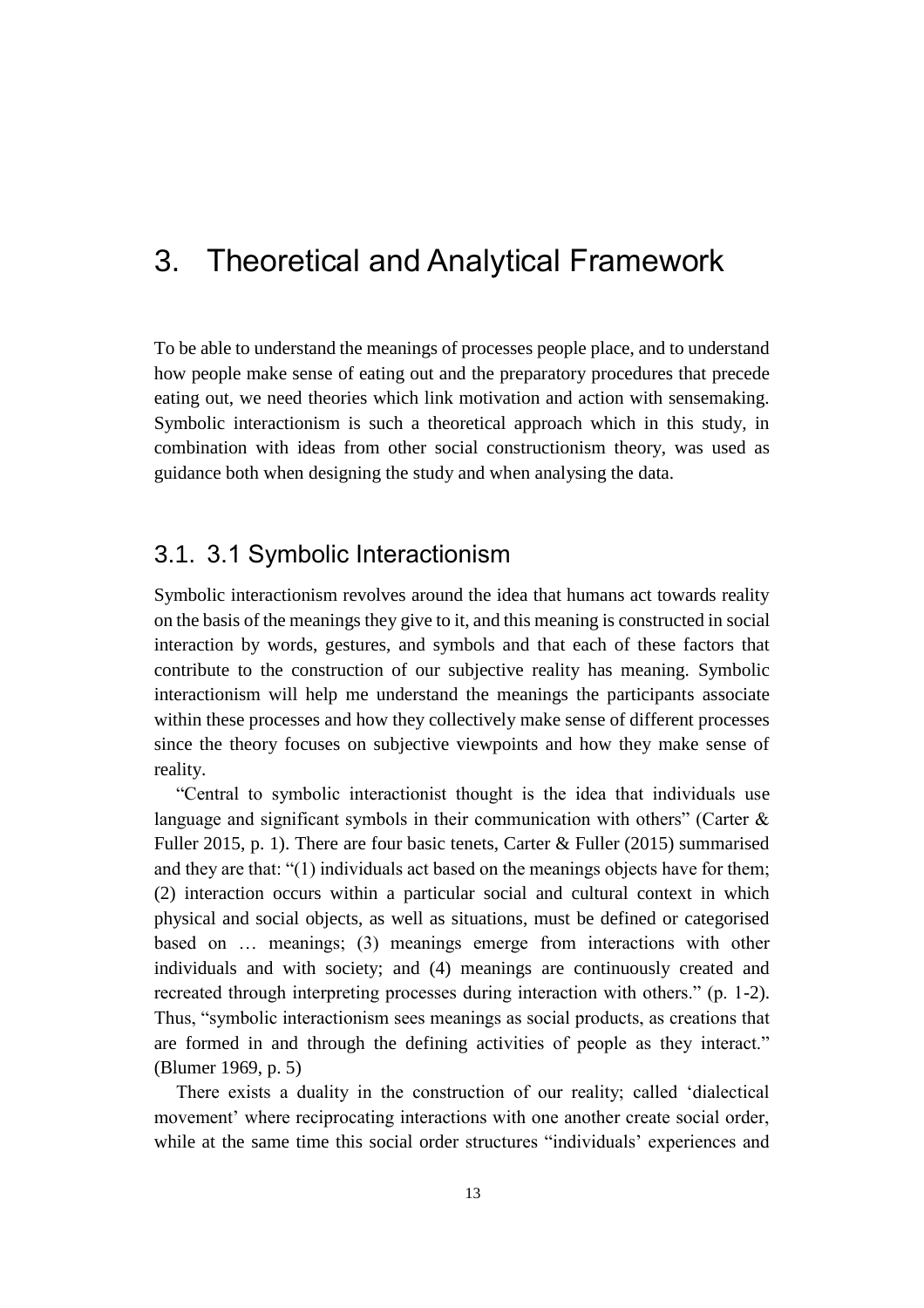subjectivities" (Inglis 2019 p.99). And with these structures created and organised by interactions, symbolic interactionism will also aid in understanding the structures that are created by these people, since these structures are results from actions of individuals (ibid). All of this is achievable because of language, George Herbert Mead emphasised the importance of language since language has symbols and has signs, which people are able to create and indicate meaning (ibid).

Self-indication is an important concept as it includes the communication and feedback of the I and the Me and the Generalised Other. It allows people to grant meaning towards things, and thus acts to be made, or changed. Thus, a behaviour of a person - is not because of the object itself. It is because of the interpretation the person had made through the process of self-indication (Blumer, 1969; Inglis, 2019) that allowed him to act and make the choice.

The Self refers to a process, "the *process* of reflexivity which emanates from the dialectic between the "I" and "Me"... the Self is a reflexive phenomenon that develops in social interaction and is based on the social character of human language" (Gecas 1982 p. 3). The self-concept is a central concept within Symbolic Interactionism, what differs the self-concept and the Self is that the former is a "*product* of this reflexive activity. It is the concept the individual has of himself as a physical, social, and spiritual or moral being" (ibid). Self-conception includes identity and would be considered an important aspect to bring up because identity "focuses on the meanings comprising the self as an object, gives structure and content to self-concept, and anchors the self to social systems" (ibid). Using Cooley's (1902) concept of the "looking-glass self" and Mead's theory (1934) of The Self, the self-concept is also reflected from the perceptions, reflections, roletaking and appraisals of those others around us is the "cornerstone of the symbolic interactionist perspective on self-concept formation" (ibid).

Identity plays an essential role in eating out because when we leave the privacy of our homes, we enter the public social sphere, where we present ourselves to others and with this presentation comes identity. Goffman (1959: 32) employed the dramaturgical metaphor which means that people perform - theatrically - to influence one another (Inglis 2019, p. 133-144). Goffman's view was that people portray themselves in a favourable light to others; thus, playing 'roles' or 'performances', much like in a theatre where there are actors, there also exists an audience, to which then expectations arise from performances which 'ensures predictability over time (ibid). Furthermore, to add to the theatrics of our daily lives, identity, and the preservation of our identity, plays a crucial role in preventing stigma. Goffman (1964) says that stigma threatens self-identity, "it alludes to some aspects of the self that breaches the rules of social interaction" (Inglis 2019, p. 114). Goffman raises two central concepts that help in understanding how stigma arises. He explains that there exists the "virtual" and the "actual" social identity. The virtual identity is the identity you give yourself when you are in public, and the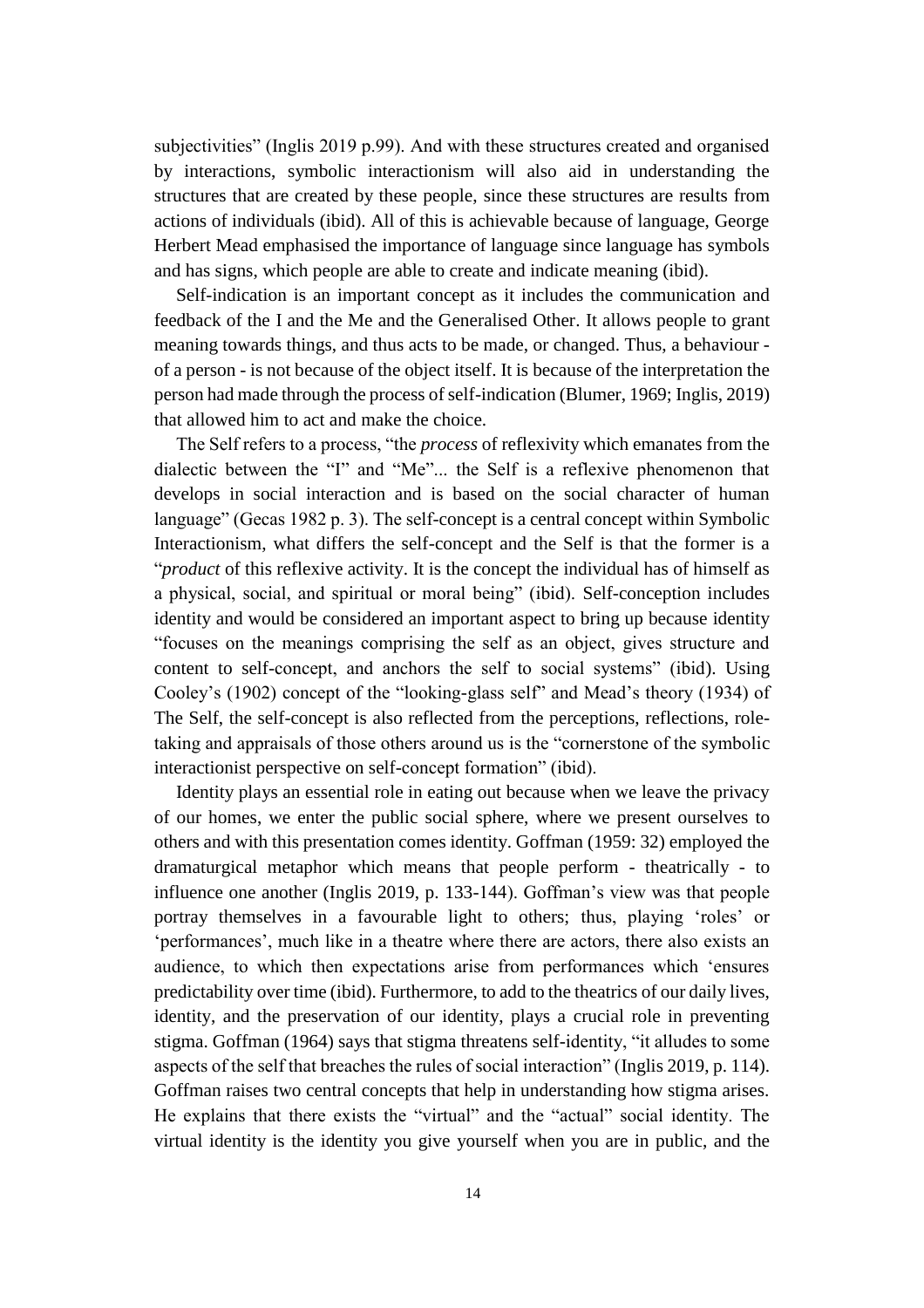actual identity is when you are in private. When these two identities are not able to differentiate and be maintained, stigma arises; thus, we rely on different plans and strategies to not be stigmatised (ibid).

## <span id="page-14-0"></span>3.2 Social Constructionism

For reasons to understand how procedures, skills, motivation, and action emerge in and from meaning constructions and to understand how participants make sense of eating out I believe Social Constructionism would help me in analysing and understanding my data. Giddens provides an important aspect about structuration in relation to practice which that 'society only has form, and that form only has effects on people, in so far as structure is produced and reproduced in what people do' (Giddens and Pierson, 1998: 77, as cited in Inglis 2019 p. 214). I will be using a few concepts in social constructionism to help me in my analysis.

Practices are usually done by agents, i.e. skilled performers, which involves taken-for-granted thoughts that usually the agents themselves do not really talk about, and in which it has not been thought of self-consciously. This is done through the level of practical consciousness. Though sometimes skilled agents go through 'discursive consciousness', this is a procedure where the skilled agent tries to explain their practice in words, with discursive consciousness agents might find it hard to explain and reflect on the practice they are skilled in (Inglis, 2019 p. 214).

'Mutual knowledge' is the shared knowledge - rules - that the agents take-forgranted when performing certain practices. This knowledge works in practical consciousness, where the agents mutually just know how to do certain practices; these 'rules' allow the agents to define what is right from wrong, what should and should not be done; these 'rules' exist over long periods of time and through many people 'because they are planted in agent's heads, in 'memory traces'" (Giddens 1979: 64 as cited by Inglis 2019, p. 214-215).

To summarize, symbolic interactionism and social constructionism suggest that the motivation of individuals is socially constructed in social interaction and includes processes of reflection. Reflection is mediated by communication with others as well as with the self, this reflection process is social, also when it is performed by a lone individual, since in order to reflect about the future the individual has to imagine themself from an other-position, thus take the perspective of the generalised other and look at their (future) self. The other-perspective on self comes through using language for reflection, and language is per definition social: what makes symbols, symbols, is that they are assumed to mean something for me and the other, they are intersubjective. Symbolic interactionism and social constructionism suggest that what is involved is a social process of reflection, and this process can become present for observation and interpretation when actors speak with each other about their experiences of eating out and when preparing to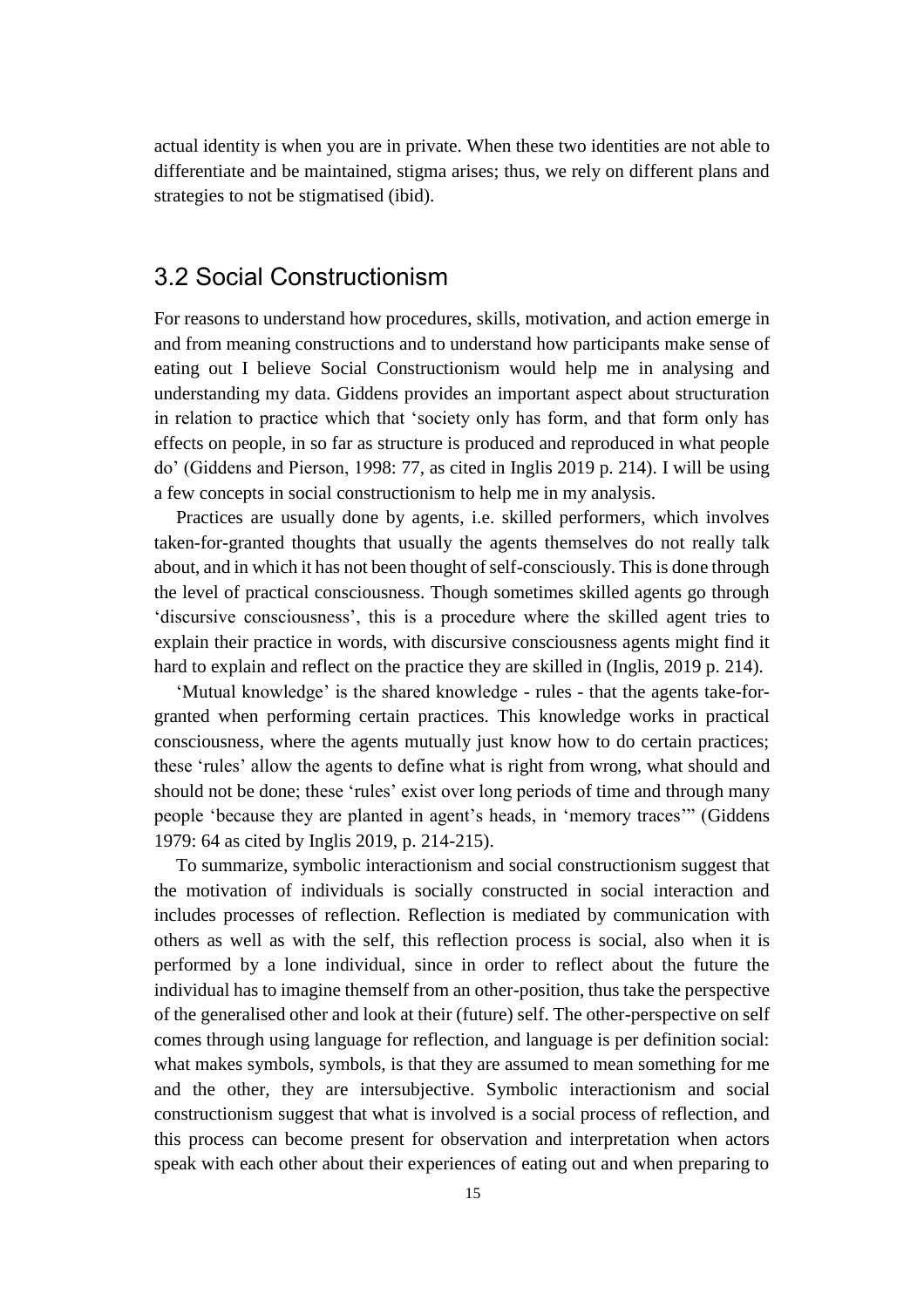eat out. The theory suggests when analysing these conversations, we should pay specific attention to descriptions and what language the participants use when talking about in these moments of reflection.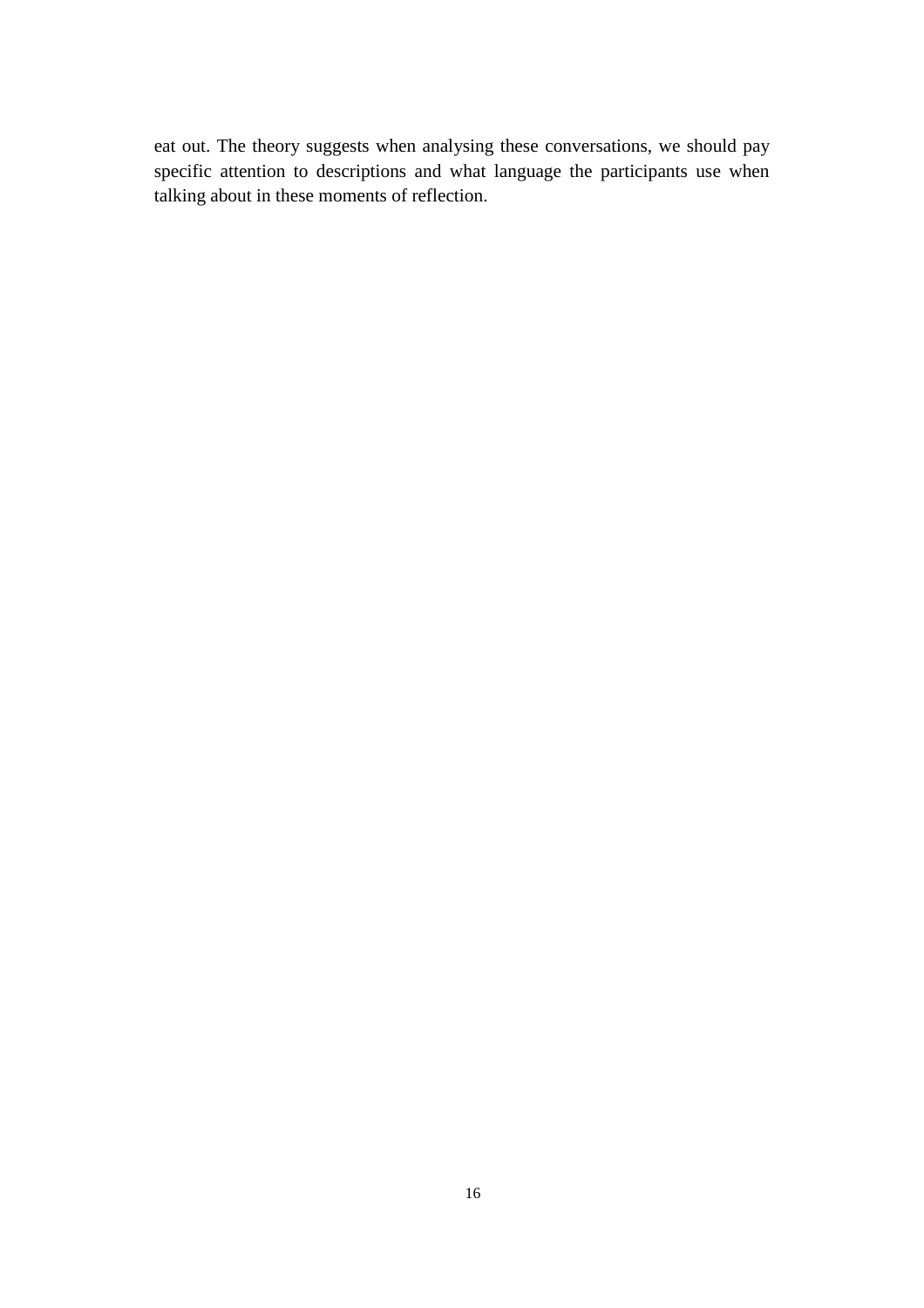## <span id="page-16-0"></span>4. Methodology

## <span id="page-16-1"></span>4.1. Methodological Approach

This study is done through qualitative research that takes on a constructivism stance. The constructivism approach will examine the perspectives of individuals in a collective setting to understand what processes people take and what are the meanings behind these processes, and how it propels them to act in a certain way. To do so I contacted people who eat out together or usually just like to eat out and invited them to a group discussion where they discussed their processes. I then identified how they were sense-making different processes, and to use the data gathered to understand the meaning within these processes to understand how the participants constructed their reality.

## <span id="page-16-2"></span>4.2. Finding Participants and Creating Groups

Since my research focuses on eating out, I found it important to study people who share experiences of eating out together. Therefore, I searched in my own network of distant friends to find groups of individuals who sometimes eat out together. I made contact via text with a total of 23 people to be a part of a group discussion, 12 of which were able to be present: three females and nine males ranging from the age of 25-26. In the text, I explained that the subject of the discussion would be about consumption, but I did not tell them precisely the details of the discussion to avoid the participants having conversations about the topic with one another prior to the meeting, this was to avoid that the topic was exhausted prior to the observation.

After I got confirmation from the participants, we agreed on a time and date where they can attend the discussion. The discussion location was at my home, since public venues are usually noisy and crowded, and private areas were expensive to rent.

I ended up having three groups. The first group (G1) consists of friends that know each other but do not usually go out together a lot. The second group (G2)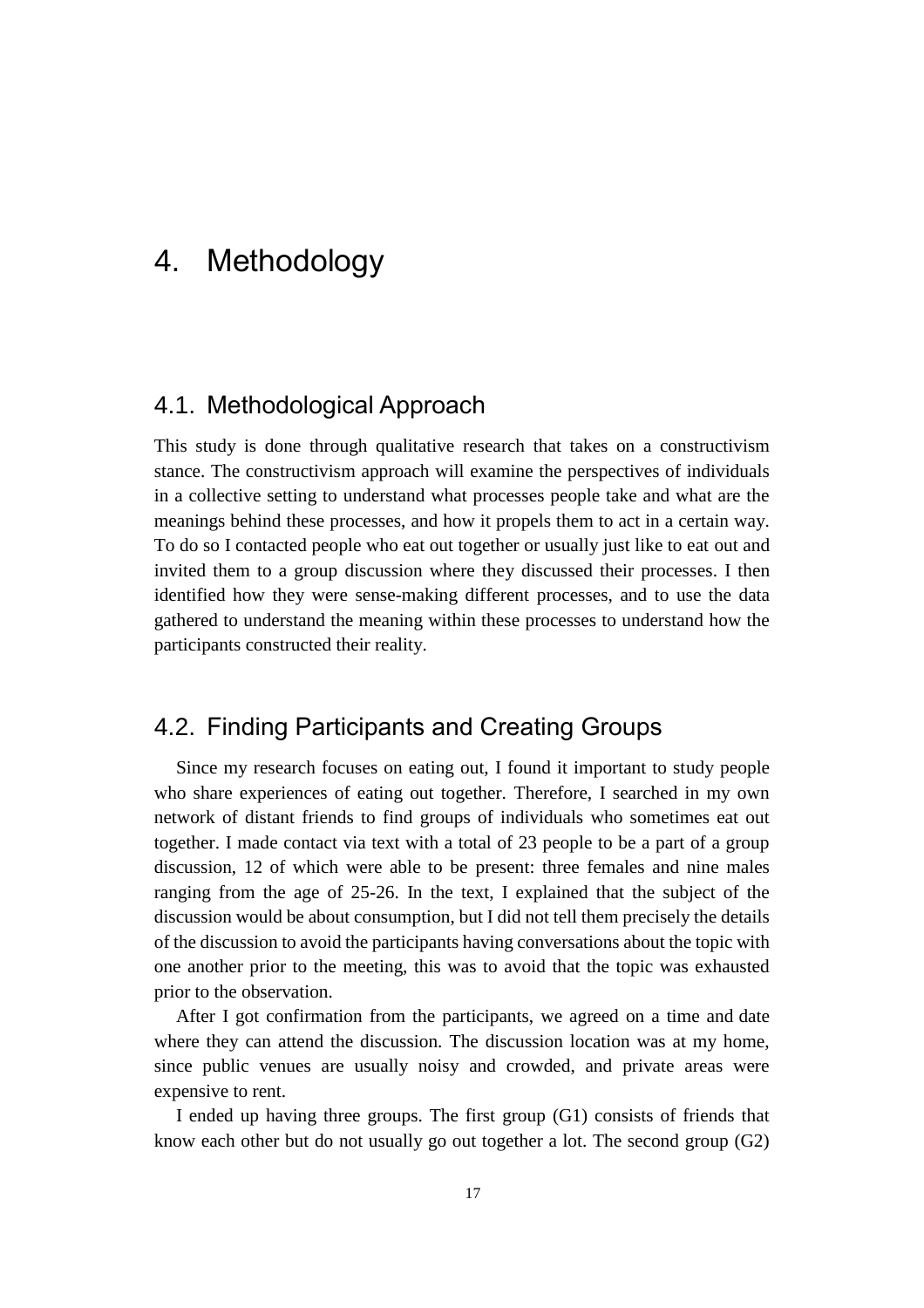consists of people who somewhat know each other and do not go out with each other. The third group (G3) consists of people who know each other and often go out with each other. I consider the difference between the three focus groups to be an opportunity to understand different aspects of eating out.

## <span id="page-17-0"></span>4.3. Focus Group

To be able to answer my aim, the group's discussions were conducted using semistructured interviews to allow the participants to talk about the subject freely, while I, the researcher, was still able to ask questions related to the subject in case the participants got side-tracked or if the topic of the discussion started to slow down or come to a halt.

I chose to do a focus group because it allowed me to study the interactions of people who are taking part in collective sense-making (Wibeck et al. 2007), which also offers the opportunity to observe the 'co-construction of meaning in action', and to be able to conceptualise the group as 'a thinking society in miniature' (Wilkinson, 1998b:338; Jovchelovitch, 2001: 2, as cited in Wibeck *et al.* 2007, p.250).

The focus groups consisted of homogeneous groups, because I found it to be the most useful way to obtain data, and that "the more the participants share similarities before they even start the discussion, the less they will have to explain themselves to each other and the easier it will be to react appropriately to what others say" (Morgan 2012, p. 168). There has been some debate about whether the participants in the focus group should be homogeneous or heterogeneous. For homogeneous groups individuals that have a common background are likely to encourage one another to dive deep into thoughts and develop arguments with one another, while also are more willing to discuss and share with one another; though with heterogeneous groups this might not be the case, but it can also be illuminating (Jarrett, 1993; Kitzinger and Barbour, 1999, as cited in Wibeck *et al.* 2007).

I decided to do three groups and set the limit to five participants in each group. This is to maximise interaction; to foster a range of perspectives, a relatively small group is desirable. Wibeck *et al.* (2007) refers to Wilerson (1996) who refers to Hare (1962) 'that proposes five as the optimal number of participants to promote small group discussion (Wibeck *et al.* 2007, p. 260).

## <span id="page-17-1"></span>4.4. Data Interpretation

All discussion groups were recorded and transcribed, the interview of G1 and G2 lasted around 1 hour and 20 min and G3 lasted around 2 hours. I studied my data as a conversation, meaning I did not pick specific singular quotes that are said by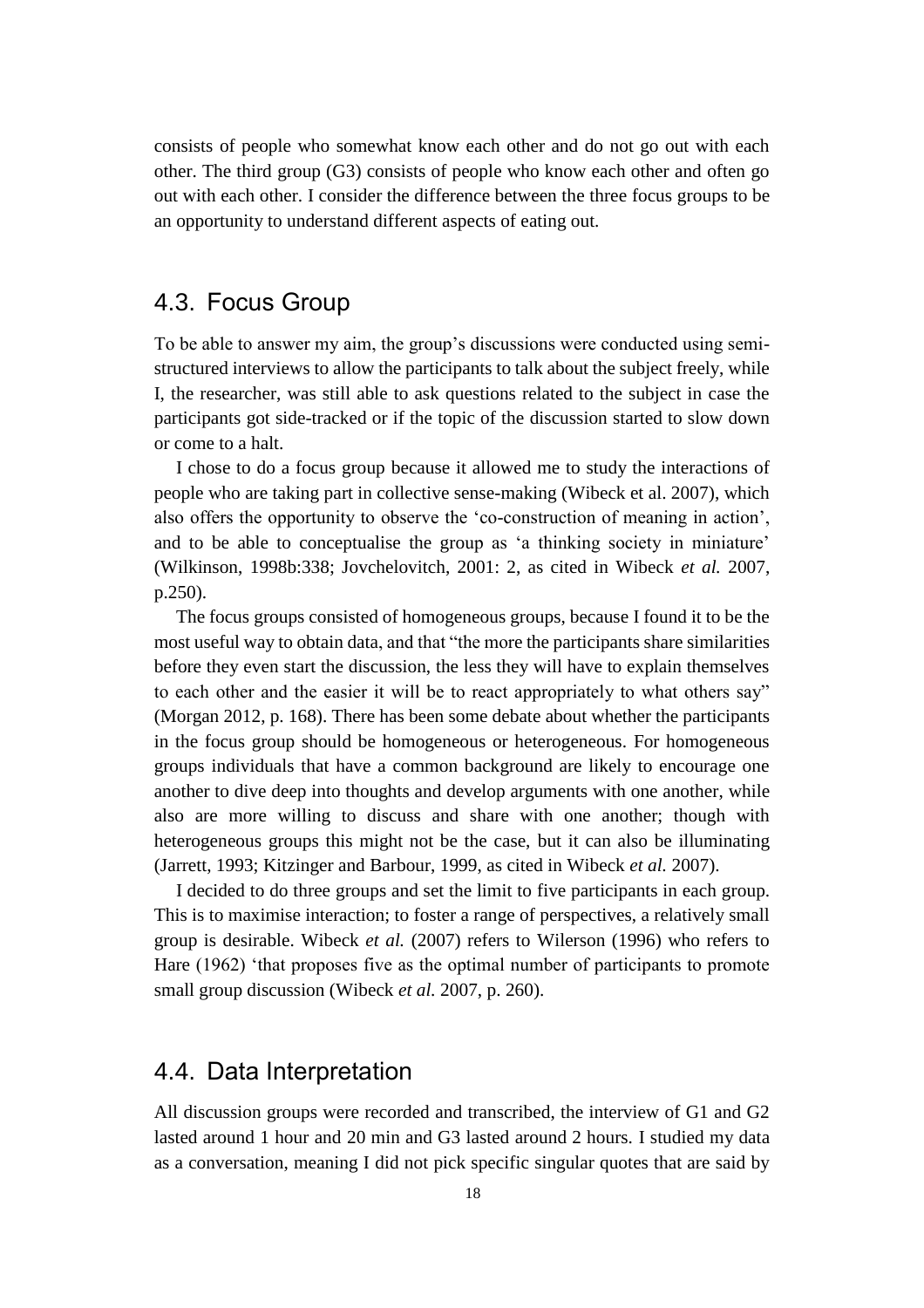the participants alone, but I picked conversations, as a whole, said by multiple participants. Since the group's discussions were lively, many participants went back and forth with each other, thus singling out single quotations from the participants in the results section would not give justice to understanding the process of sensemaking the group was collectively participating in.

#### <span id="page-18-0"></span>4.4.1. Processes

When analysing the transcripts from the focus groups I discovered that when talking about the process of collectively considering to eat out, the participants in the focus group placed the reasons for why/why not eating out both internal in themselves, e.g. what they felt, thought, wished, hoped, feared etc and external e.g. aspects of the situation. When looking closer at these different motivating objects, I identified 13 different types of reasons: 1) Emotional process: when the participants convey emotions toward a process, such as processes that evoke feelings or sentiment. 2) Structural process: is when the participant describes their process in a structural way towards other participants, almost like a guideline or a list. 3) Organisational process: is when the participant talks about how they organise themselves. 4) Expectational process: is when the participant talks about what it is to be expected from them, and also future implications would fall under the process expectation since expecting something is geared toward thinking about the future. 5) Cultural process: is when the participants bring up culture when talking about processes. 6) Social process: is when the participants talk about the people they will interact with. 7) Time process: is when the participants talk about time, e.g. time to get ready. 8) Motivational process: is when the participants reveal what will motivate them to do something. 9) Geographic process: is when the participants talk about foreign countries that are not their home country as a means to describe their processes. 10) Food consideration processes: is when the participants talk about how considering the type of food plays a role in their processes. 11) Preparational process: is when the participants talk about getting prepared for the outing. 12) Location dependant process: is when the participants talk about a location or place that factors into their processes that is within their home country. 13) Identity process: is when the participants implicitly talk about their qualities and beliefs.

These processes showcase underlying factors that hide under the surface of explicit processes. In my analysis I have noticed a pattern that exists when the participants interacted with one another, this pattern consists of different ways participants communicate to each other. I use these processes to understand how participants collectively make-sense of different processes and I further use these processes to understand the meanings within these processes. The processes that I have found is through the researcher's interpretation when analysing what the participants have said during the discussions.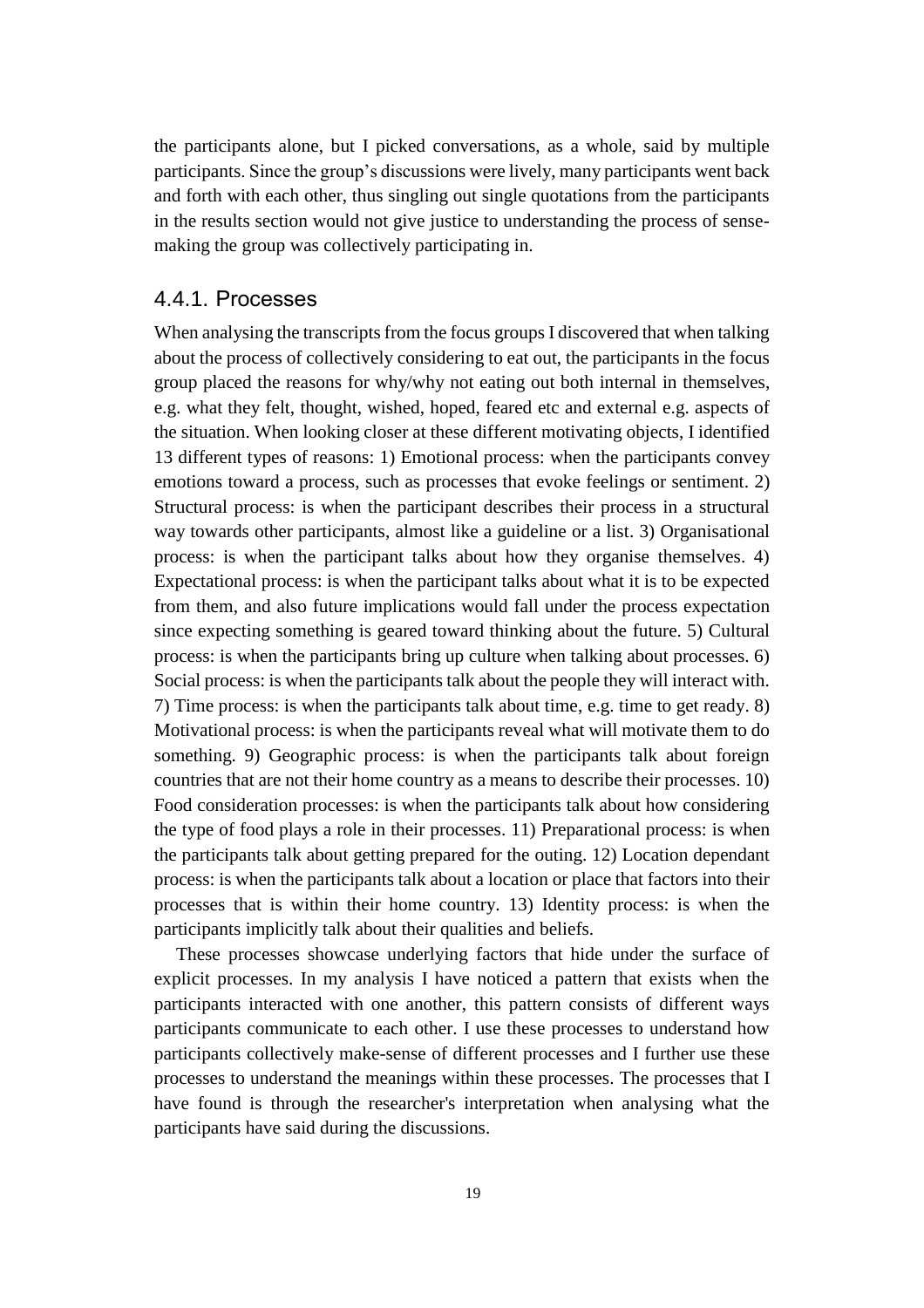Sense-making is "about labelling and categorizing to stabilize the streaming of experience." (Weick *et al.* 2005), and that "sensemaking, to the extent that it involves communication, takes place in interactive talk and draws on the resources of language in order to formulate and exchange through talk (or in other media such as graphics) symbolically encoded representations of these circumstances." and that sensemaking "involves translating experience into language through the production of texts, spoken or written." (Taylor and Van Every 2000 p. 58).

## <span id="page-19-0"></span>4.5. Reflection on Methodology

As a facilitator, I should point out how my role played a part in the focus group. Since I know the participants, and the participants know each other, there were preexisting power relations in the group, between the participants themselves and between the participants and I. As a researcher I did to the best of my ability to distance my relationship with the participants during the discussion to dampen any sort of pre-existing relationship, it should be noted that this is not to say that the participants did the same for the researcher. In G2, the participants did not know each other as well as other group participants, so I sometimes intervened more than often to keep the discussion flowing.

It is important to point out that during the group discussion I presented to the participants a definition of eating out which was "eating out to a restaurant or to a cafe" this is to limit the discussion to what my research is about. I do acknowledge that as a researcher imposing a definition onto the participants may hinder or influence how participants sense-make eating out; though, I believe that by providing them with such a definition is acceptable in these circumstances since I am not investigating what they think eating out is, but the processes they take prior to eating out to a restaurant or cafe. Thus, by providing them with a definition it will allow the participants to have clear transparency on my intentions for this study, and to allow the discussion to revolve around the topic.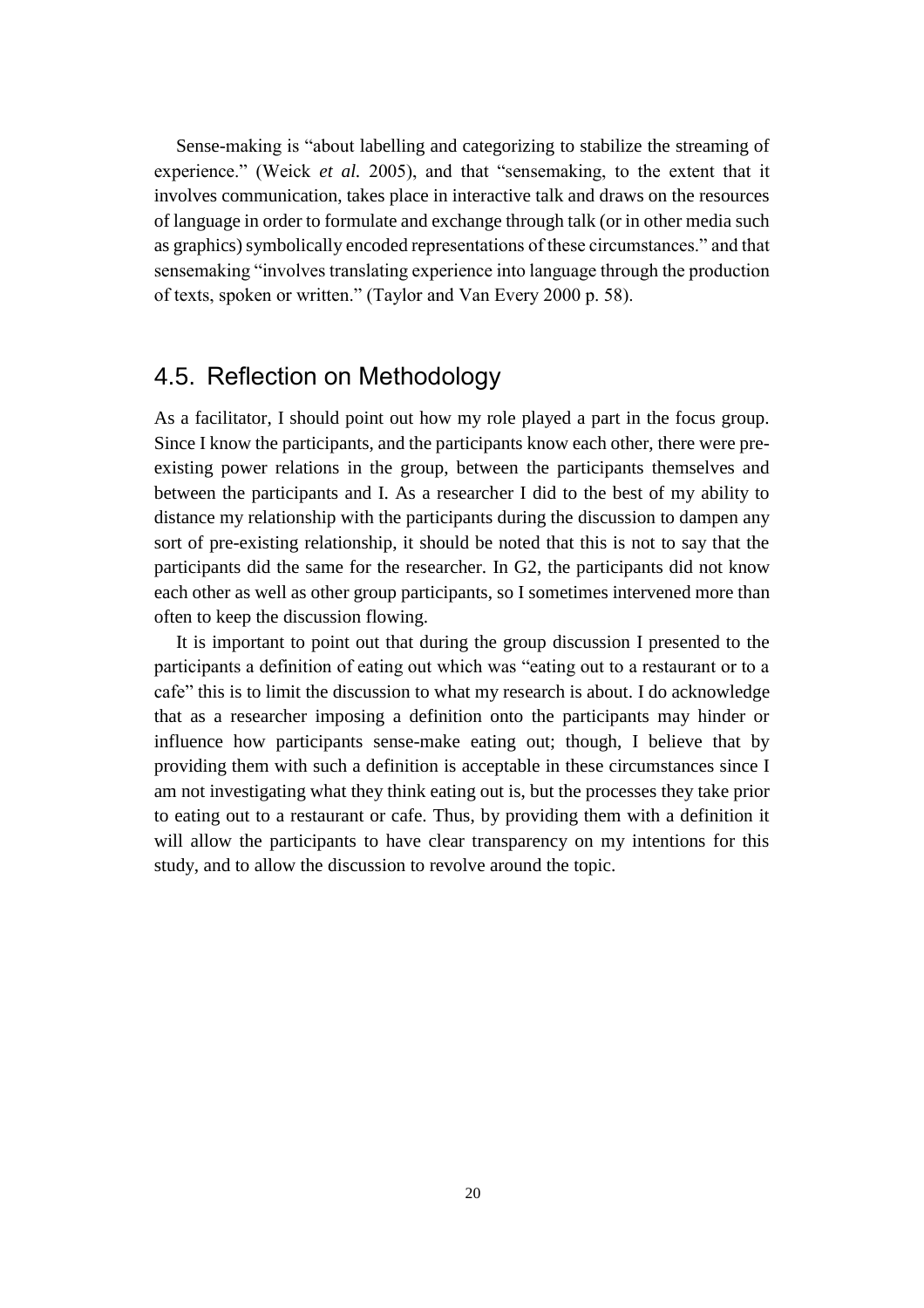## <span id="page-20-0"></span>5. Results and Discussion

In my result and discussion section I will showcase my findings and then proceed to answer the following research question:

How are the participants collectively making sense of different processes associated prior to eating out, and what are the meanings associated within these processes? During the focus groups, three themes became especially prominent during the discussions: 1) Attire, 2) Ambience and Social Interaction and 3) Eating Alone. Attire focuses on the clothing aspect of what the participants discuss. In regard to Ambience and Social Interaction, the theme focuses on the general whereabouts, the desire for food and interaction with people, these aspects are closely intertwined when discussed by the participants, thus I found it suitable to make it into one theme. The third theme Eating Alone focuses on the discussions where participants talk about eating out individually, without the company of others.

Each relevant finding will first be introduced with a title, followed by a description of the finding, followed by an analysis of how the participants collectively make sense of different processes associated prior to eating out. At the end of each theme/section I will end with an interpretation of the meanings associated within these processes using the theoretical approaches mentioned above to illustrate my point. I believe this method of showcasing my results and answering my research question in the same section will be most appropriate.

Please note, I will exclude some interjections made by the participants and instead describe the interjection meaning.

<span id="page-20-1"></span>Key: Group 1 (G1), Group 2 (G2), Group 3 (G3)

## <span id="page-20-2"></span>5.1. Theme: Attire

## Getting Ready

AM:

Yeah you kinda have an idea when you pick a restaurant but like... well it's a broad idea but like the day off I'm like 'oh… I'm feeling these jeans, I'm gonna wear those jeans' like you make that decision.

NM:

Based on how casual, that would be the first thing that would come into my head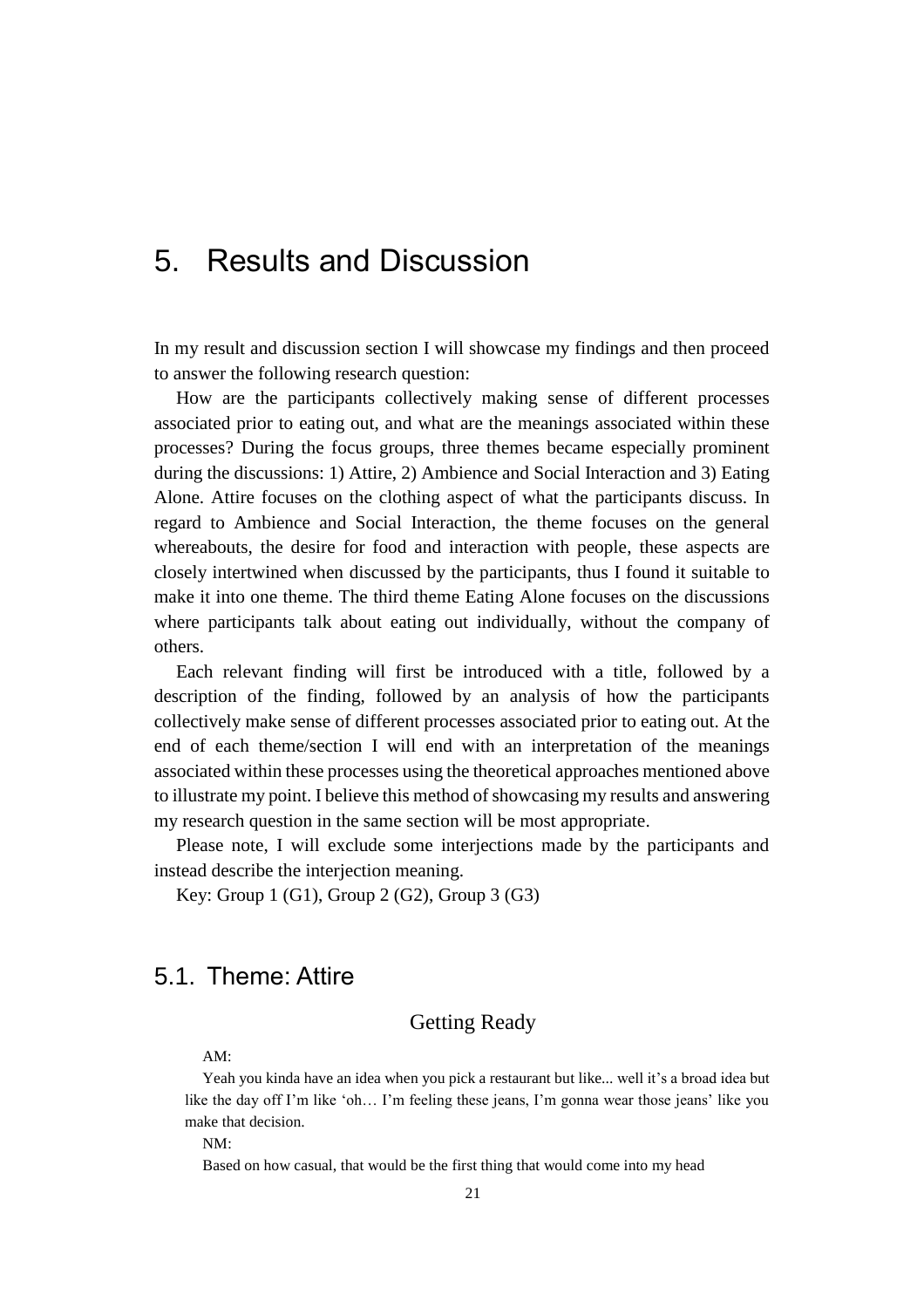AM:

If you're XXXX 'what car am I going to drive?' \*group laughter\*

ES:

The first thing that comes into my head is what time do I have to start getting ready-

DJ, NM, acknowledges and AM realises ES's point.

ES:

That's it, then I think like which category clothes I have to wear, so like is it casual? Is it sweats? Is it smart casual? And then that's the only three casual categories I have and then I don't think about what I'm gonna wear until like I have to get ready and then like I take a shower whatever then I open the cupboard-

DJ:

And then you have to leave? Or did you make the decision before you start changing? ES:

Like once I decide like I open the cupboard and I'm like 'oh I like this shirt, I like these pants', so I put it on-

DJ: Ok

ES:

And then I go. yeah, it's very comfortable process

RESEARCHER:

Does the location matter?

ES:

Yea yeah it does-

NM:

It dictates what-

ES:

Yeah yeah, I have shirt restaurants, \*group laughs\* sweatpants restaurants and yeah, that's pretty much it \*group laughs\*

DJ: Thobe? ES: Yeah ok thobe falls under shirt DJ: Oh HF: Formal ES: Yeah DJ: But it can be both NM: Yeah ES: No no I'm not going to a sweatpants restaurant with a thobe DJ: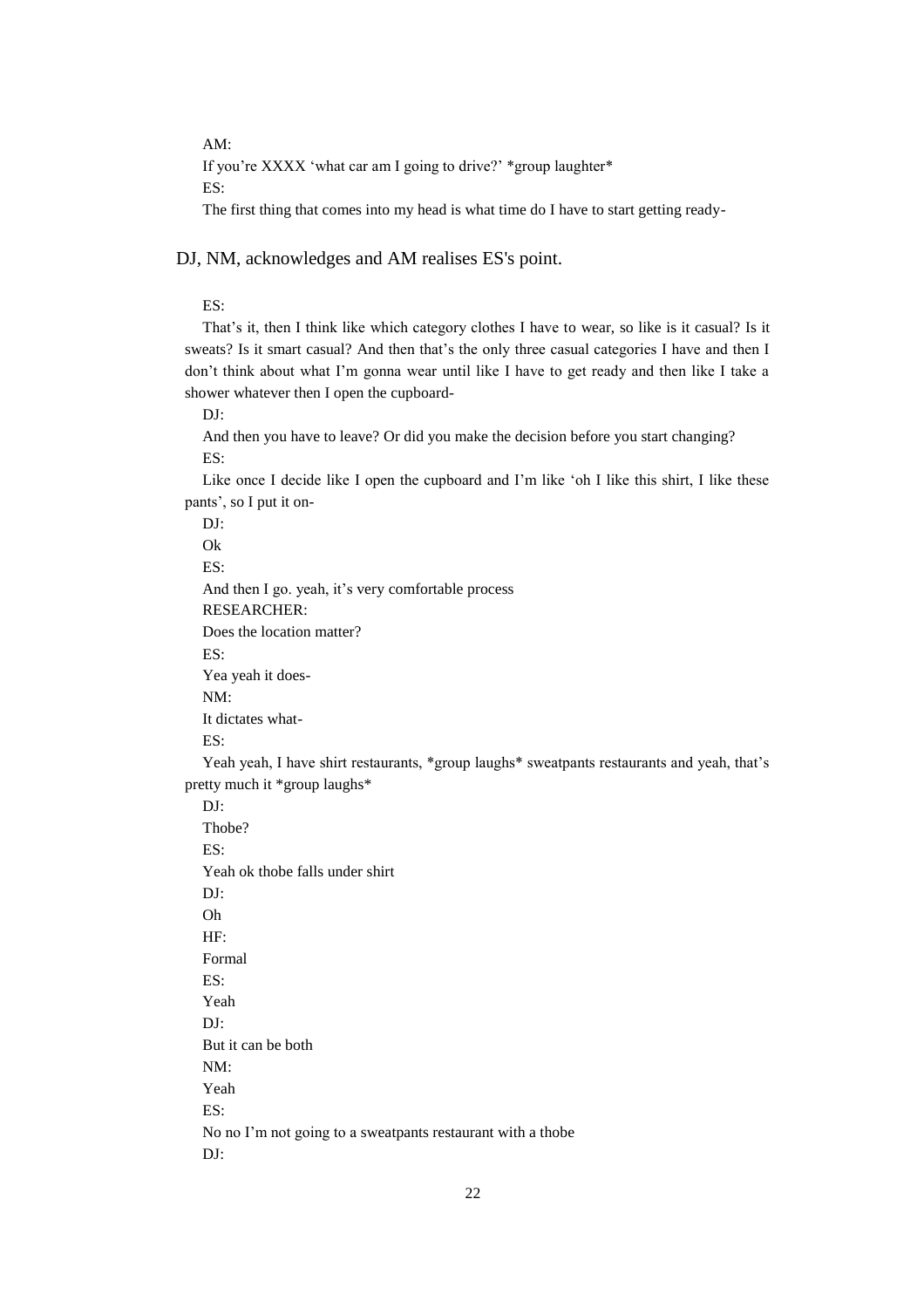Ok fine NM: But you can ES: But if I can wear sweatpants to a place, I'm going with sweatpants NM: Ok ES: Yea NM: I feel like we think about that stuff-DJ: Earlier! NM: Yeah as soon 'ohh I'm going to Mirai so 'I have to wear this' and then 'oh is it gonna be

cold', 'oh is it gonna be warm, okay hmm' like that. It's a different process for us, like we have to think-

DJ:

Also, I physically try them on, I do that every day-

## <span id="page-22-0"></span>5.1.1. Finding Description:

AM starts by explaining that he makes a decision on what to wear when he knows what the restaurant is and NM adds to that thought that if the restaurant is considered a casual restaurant that will help her in her decision to pick an attire. ES on the other hand, makes his decision based on the time he takes to get ready, which could suggest preparations to be made. He then goes on to explain that AM's and NM's process comes after he know how much time he has to prepare and describes his processes of getting ready. DJ then asks a question to make sense of what ES does after getting ready and ES then explains his process to her and calls it comfortable. Here we see the participants understanding, acknowledging and questioning each other's processes. I then proceeded to ask if the location matters, ES and NM verbally agreed, so I do not assume the other participants agreeing or disagreeing to this question. DJ then asks ES if he would wear a thobe, a traditional Arabian attire worn by men, ES agreed by saying that a thobe would fall under the category of formal wear. DJ suggests it could be both, NM agrees, but ES opposes that idea as he prefers to wear sweatpants for casual venues. When the idea of the thobe was brought up, ES, DJ, and NM were collectively participating in a discussion on how casual a thobe is. Since DJ and NM do not wear a thobe the participants would not succumb to a detailed discussion. So then DJ and NM talk about their processes when having to pick an attire to wear, which is that they start much earlier in deciding what to wear which includes physically trying-on their attire beforehand.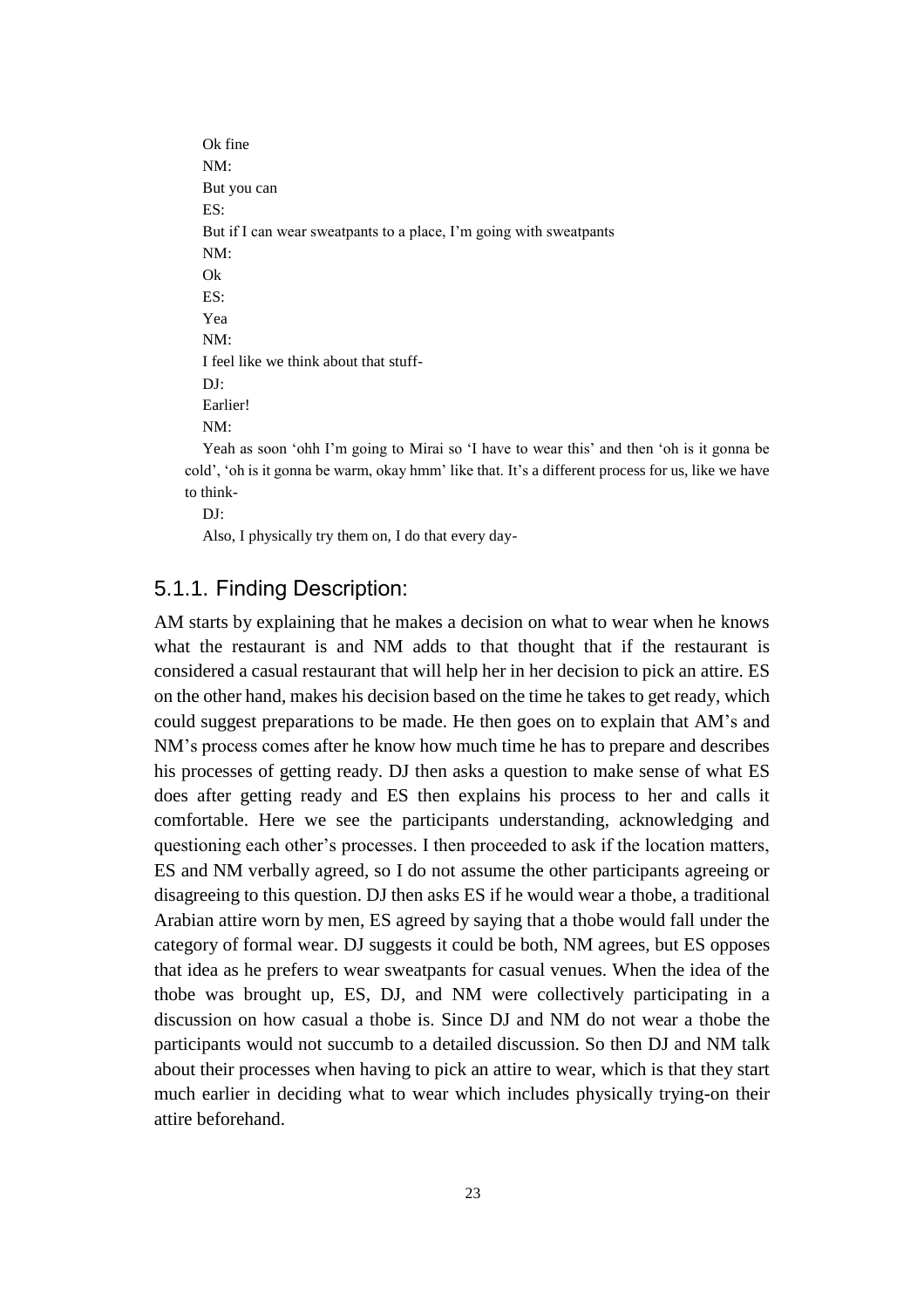## <span id="page-23-0"></span>5.1.2. Sense-Making Process:

AM and ES describe an emotional process, "I'm feeling those jeans, I'm gonna wear those jeans", and "'oh I like this shirt, I like these pants' so I put it on" as an indication of how they decide on choosing their attire, here AM is describing the feelings he receives from jeans, that possibly these jeans will make him feel better emotionally. ES goes further in describing his structural and organisational process of eating out as a "very comfortable process", by categorising his attire for the occasion, and performing certain practices such as bathing, ES has a set up that would allow him to easily identify the suitable attire for the outing. DJ and NM also describe an organisational and time processes. NM says, "I feel like we think about that stuff-", then DJ says, "earlier!". We see NM and DJ both understand each other and comparing it to AM's and ES's. For NM and DJ preparations for the outing are considered vital for them, different to ES's organisational processes, NM's and DJ's process is emphasised by the time they start organising themselves.

#### What You Wear Depends on The Place

#### <span id="page-23-1"></span>RESEARCHER:

All right let's just jump right at it. Why is it important what you wear when you eat out? AN: Why? RESEARCHER: Yeah AN: It isn't. HK: I agree with him RESEARCHER: It isn't important what you wear when you go out? HK: Like that's the thing most of the days I would not give a fuck. But like most of the days it

doesn't matter what the fuck you're gonna wear but if you're going to a restaurant which requires you to wear something appropriate, then you will have to, most of the time I don't give fuck what I'm gonna wear.

TA: So, it depends on the place. AA: It depends on the place AN: Because the place is the one that has-HK: Requirements AN:

The requirement, not because, like, you're going because the place is amazing, like, you can't go into like sweatpants in most of Adliya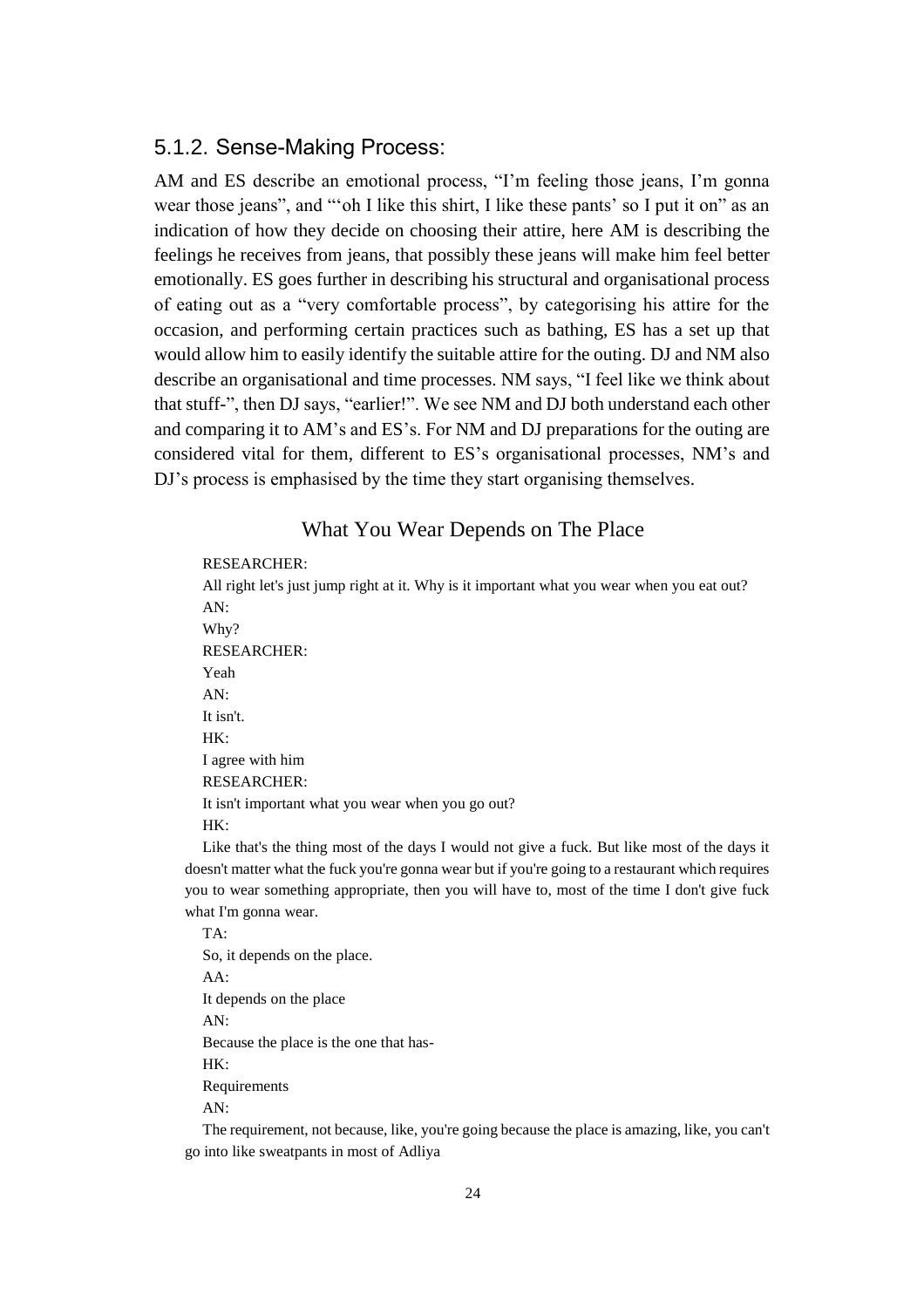TA: So, the place defines your style. Not you defining your own style. AN: Yeah, yeah-HK: Because the place requires-AN: Because the place requires it-AA: You dress accordingly to the place you're going to. HK: To be fair though if you are going out on a very fancy date or a fancy dinner with someone

then you would also, because that is the requirement for this specific social gathering or that, but most days it wouldn't matter to me what I dress.

TA:

It feels weird that technically you're not choosing. You don't have a choice in what to wear. The place itself is forcing you, forcing your outfit

## <span id="page-24-0"></span>5.1.3. Finding Description:

In the following conversation I asked G3 why it is important what they wear when they eat out, to understand more about the idea of attire from the participants. At first, they said it wasn't important but when I tried clarifying their answer, HK replied that most of the time it does not matter to him, though in some circumstances it does matter what he wears. Then the topic of the conversation geared toward how it depends on the location and who you are going with. In this discussion we are able to see how TA makes sense of the situation of how what you wear is dependent on the place you're going to be in.

#### <span id="page-24-1"></span>5.1.4. Sense-Making Process:

During this discussion, the group was collectively sense-making how what you wear is dependent on the place you are going. During the conversation we see TA actively materialising the meaning toward how the place is influencing the attire someone wears, thus, TA is describing at the moment an expectational and locational dependant process where the place that you are going to expects you to wear a particular type of attire, 1) "So it depends on the place.", 2) "so the place defines your style. Not you defining your own style.", and finally 3) "It feels weird that technically you're not choosing. You don't have a choice in what to wear. The place itself is forcing you, forcing your outfit." between each of TA's developments in understanding how a person's choice in attire is influenced by the place, the other participants participate in adding their reasonings toward the subject; thus the participants collectively sense-make different processes that revolve around attire.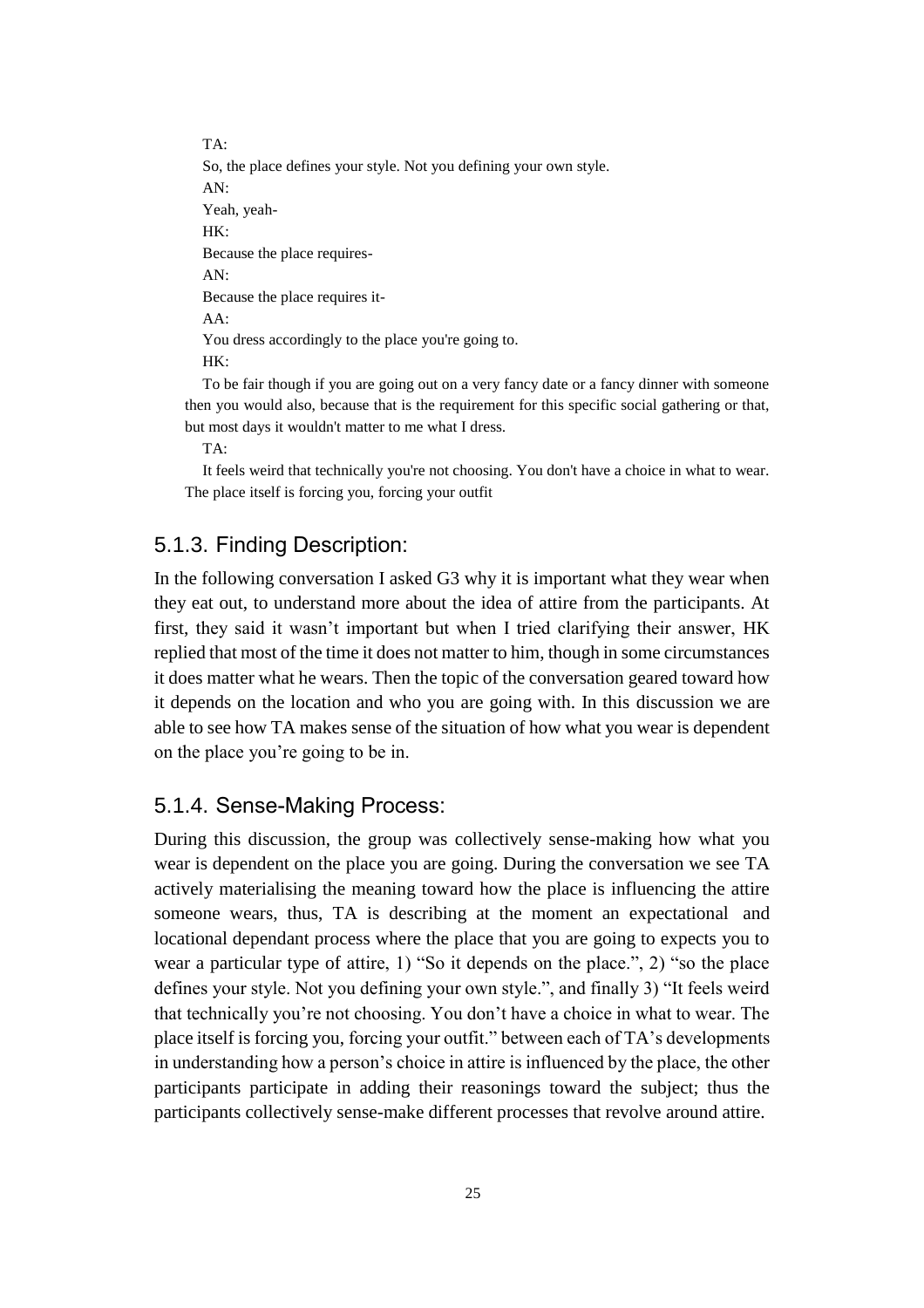## Look Good to Feel Good

#### <span id="page-25-0"></span>AA:

In the context of eating out. When it's done, you know, as a leisure activity, to feel better about yourself. I have to note that if I dress better, I will most probably have a more enjoyable experience just because I look better. So, I will feel better. Under the, if I'm eating out because I need to feel better, or just I want to maximise my enjoyment of the experience I would enjoy it more, if I was dressed nicer. Not adhering to a certain dress code, but just to have nice clothes will enhance the experience for me.

TA: I agree. AA: But in most cases, I don't give a fuck, HK· Thing like there are circumstances in-RESEARCHER: In most cases, that means like every time you go out you go to a place that's casual? HK:

No, even if I like… even if we go to Adliya if we go to Meat Co, I'm still gonna wear a T shirt jeans and my sneakers regardless but like let's say we're going, I'm going out on a date. And with the intent of going out on this date, we're going out to eat fancy, I'm doing it for the experience where it comes where we are both dress nice, we're going out to eat something nice like that. But generally, when I go out to eat, no matter where it, t-shirts, jeans and sneakers

#### <span id="page-25-1"></span>5.1.5. Finding Description:

AA says that what he wears is for himself to better enhance the experience of going out, and not really follow the restaurant's rules for attire, TA agrees, but then AA says he does not really care what he wears usually. HK talked about that he dresses based on circumstances. I implicitly asked if it was the case that he would mostly go out to casual places since requirements aren't usually an important matter which makes the circumstances to get into the restaurant regardless of your attire. HK then brings up Adliya, a tourist location known for different kinds of restaurants and street art and argues that he is still going to wear what he feels he should wear regardless of where he is going. Though, when going out on a date, he argues he is going to wear clothes that are considered 'nice'. This is due to, as AA mentioned earlier, to enhance the experience of the outing.

## <span id="page-25-2"></span>5.1.6. Sense-Making Process:

AA describes an emotional process when he is dressing to go out. He uses the choice of attire as a mechanism to better enhance his experience and to feel better about himself when going out. He uses his attire to "maximise" the enjoyment he will get to experience. As AA says this, we see TA agreeing to his statements; thus, we can assume TA feels the same. HK then brings in a scenario that describes an expectational process; when he goes on a date and is intending to "eat fancy", he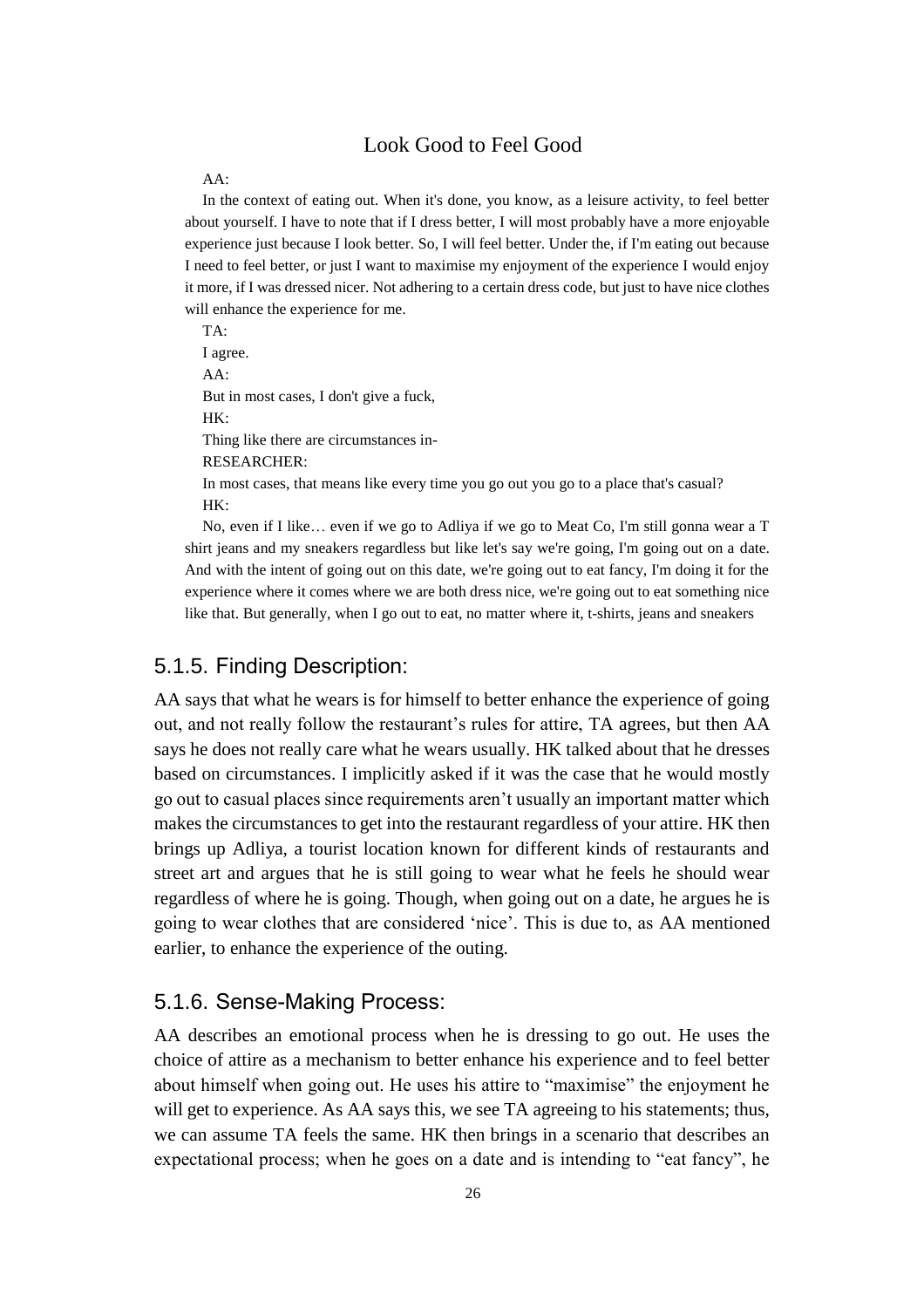links dressing nicely with the experience it will provide. This is an expectational process because both he and his date are expecting each other to dress nicely to create the expected experience of romance. Here we see the group collectively sense-making that the process of picking out their clothes and wearing the clothes they intend to wear correlates with the experience they intend to have in the outing.

### Is This Appropriate?

#### <span id="page-26-0"></span>YA:

Well, for me as a girl, it's a matter of like, a dress code. No, actually not dress code. It's like if we're eating out in Saar. I know that I can wear less conservative clothes. Like I can wear sleeveless. Maybe my jeans can be a bit tighter because I have lots of loose pants. But like if I'm eating somewhere like Adliya, I have to dress more conservatively because there are so many creeps there. So, these are like cultural things I think about before I go out based on where we're going to eat. So, location for example, Saar, sometimes it's not location, it's the restaurant itself.

AS: And the type of people that are around YA: Exactly, yeah. And who I'm going out with, I guess matters, right? RESEARCHER: Yeah YA:

Let's say I'm going somewhere in Saar. It's a food place, yeah, but I'm going out with two conservative people. Obviously, I'm not gonna dress, I'm not going to wear anything sleeveless for example. Another thing is, you were saying that your parents don't get this culture of going out. I had the same issue growing up. But for me, it was more 'it's wrong that you're always seen out.' You know, my mom would say that 'you have to stay at home you're girl' she wouldn't say that directly but she, you know, implied it many times. So, dressing appropriately according to the location, restaurants and who I'm with, and reputation I guess

#### <span id="page-26-1"></span>5.1.7. Finding Description:

Here we see YA explaining that the location, the restaurant, the person she is with, and her reputation plays a role in deciding on what to wear when she eats out. She explains that depending on the place, she accordingly chooses the attire most suited. AS acknowledges what YA is saying and understands how other influences affect attire. Saar represents a more liberal area to YA and thus is able to wear clothing that she might not wear elsewhere. In Adliya, she associates that location with 'creeps', and thus wearing conservative clothing is a mechanism that will shield her from unwanted interaction. She then goes to reveal how her mother lectures her on not leaving the house a lot. YA's mom implying her to 'stay at home you're girl' and that 'it's wrong that you're always seen out' also introduces a cultural dimension into the processes that she would have to consider. We see then YA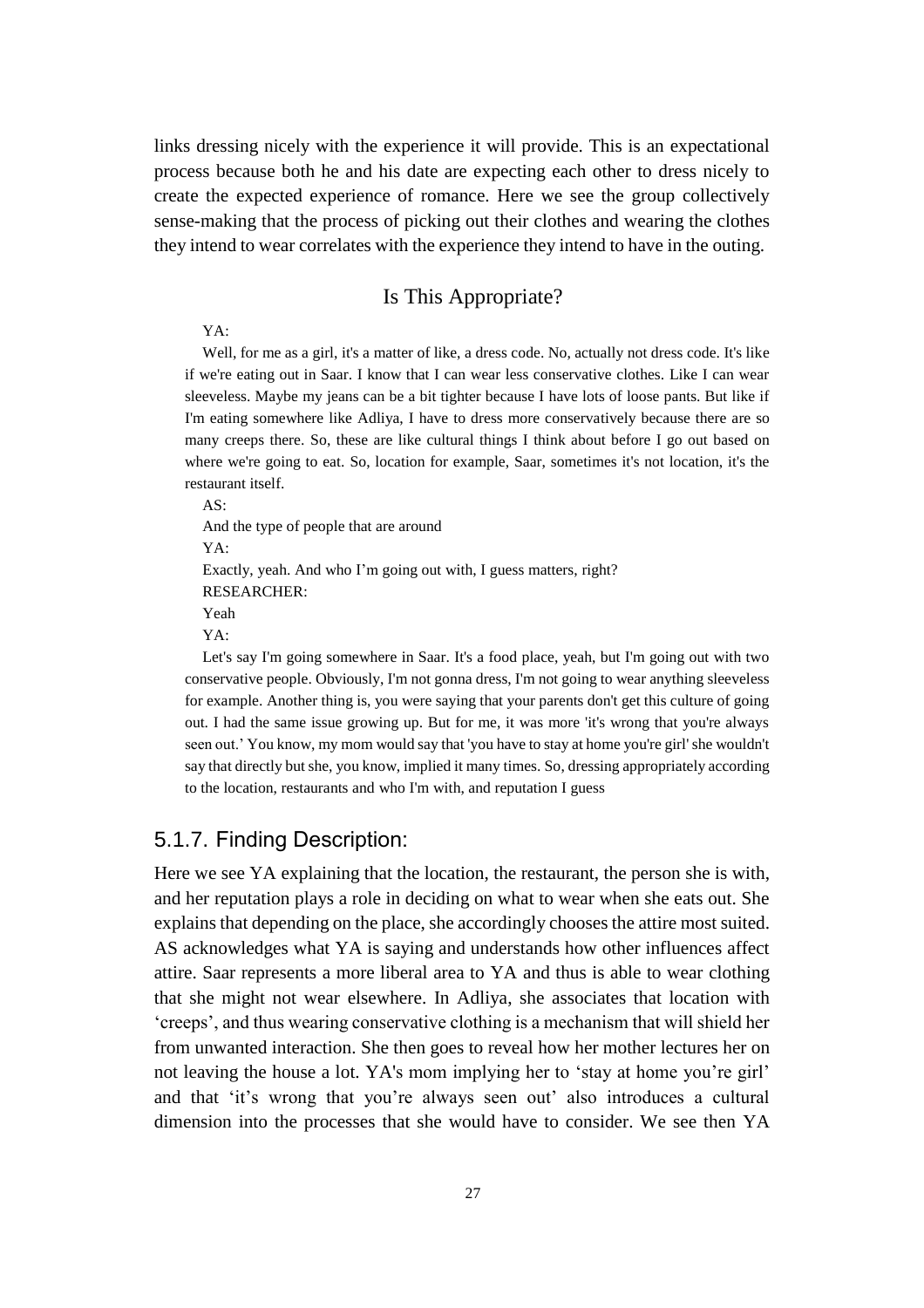listing the things (location, restaurants, the person she is going to meet, and her reputation) she has to consider when dressing to go out.

## <span id="page-27-0"></span>5.1.8. Sense-Making Process:

YA describes an expectational process and cultural process. Depending on the place she is going, she wears a specific type of clothing that accommodates her needs or desires. Saar represents a more liberal area compared to Adliya, thus having some influence over her choice of clothing; furthermore, the people that will be in the area and the people she will be with during her outing has more considerable influence over what she decides to wear than the place itself. In terms of the cultural processes, parental influence plays a role in limiting the occurrences that would allow YA to leave the house, the implication of gender roles and how it is related to reputation has an influence over YA when it has to do with leaving the house when she was younger.

### <span id="page-27-1"></span>5.1.9. Meanings Associated Within These Processes

When the participants spoke about clothing I noticed that material objects such as clothing affected the participants emotionally, as there is a bond between the material of clothing and deciding what to wear with the overall emotional feelings the participant will get from set clothing. Furthermore, they look for clothes to suit the occasion they intend to have e.g., a casual outing, or a romantic experience; also, that others influence the way they should look e.g. going out with a conservative person will influence your decision to wear conservative clothing, the dramaturgy (Goffman 1959), in which reveals the experiences and subjectivities that constructs the participants reality. We are able to see that certain routines the participants take when trying to get ready, which would indicate that practical consciousness (Inglis 2019) plays an essential role in understanding how people create their own understanding of how their relationship with attire is, which then proceeds to create their own unique structure and meaning toward how processes that includes attire plays a role to them. Since some participants agree with one another on certain processes such as getting ready earlier and that wearing clothes that look good enhances the experience, this could mean that mutual knowledge (Giddens 1979, p. 64 as cited in Inglis 2019, p. 214-215) on processes exists between different participants. When a person decides on what to wear they also visualise themself on how they will appear - you become a product from a reflexive activity-, thus, during these processes the participants reflects between the "I" and the "Me" i.e., The Self, to then conceptualise themselves, i.e. self-concept, on their appearance depending on the reflexivity and reasoning they had during the process (Gecas 1982), the other-perspective.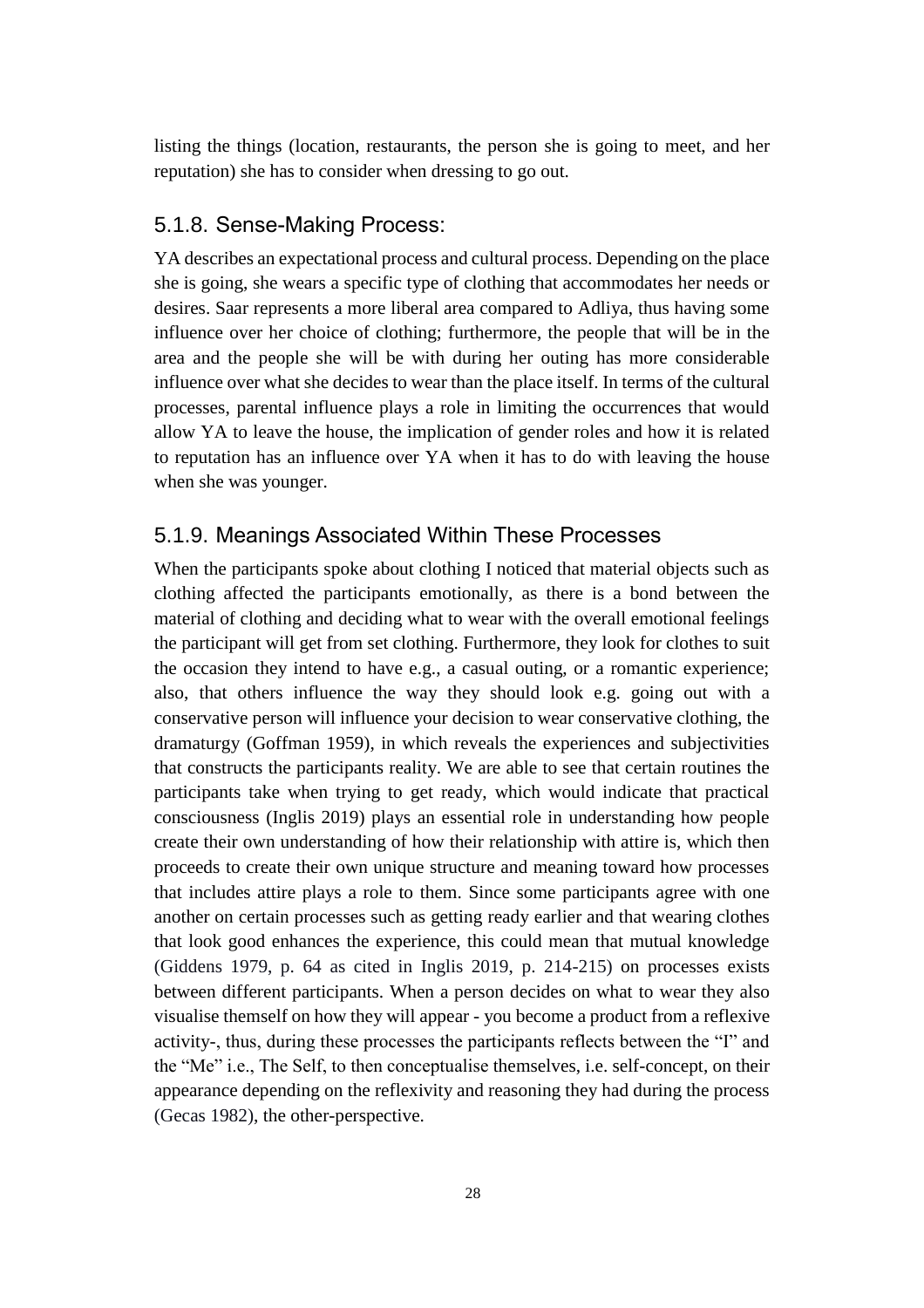## <span id="page-28-1"></span><span id="page-28-0"></span>5.2. Theme: Ambience and Social Interaction

## Considerations

AA:

For me personally, it boils down to two specific things. The first thing I consider is the company I'm keeping, whether it be my own company if I'm going out by myself, or the people I'm going out with.

RESEARCHER:

What's important about the company that you're with?

AA:

The company determines what needs I need satisfying, so if I need to eat out, because I crave social interaction, the company is going to be the prime thing, I need the people that I want. If going out to satisfy a food craving, and it would be the food quality it's where I'm eating out. Now, the third very specific thing that I consider is the actual comfort and atmosphere of where I'm eating out. So, the quality of the chairs for me is prime. When deciding where I want to go where I want to eat out.

HK:

I agree with that because like I would not go to Meat Co. Because-

AA:

You sit on a little piece of metal

HK:

Not just that but like let's say when we go to Meat Co., weekend or not if we should, I would like... I like sitting outdoors, so if I sit outdoors in Meet Co. all I get is loud DJ music and-

AA:

So, atmosphere

HK:

It's not something that I would like to, or I would not enjoy, so atmosphere would be something also

AA:

Atmosphere is a prime consideration

HK:

If, if and that's a very big if, if I'm going strictly based on food and comfort. We go, when we went to Meat Co., I wanted to go out to the guys like you said

AA:

So that was company.

HK:

I didn't mind going to Meet Co., I didn't eat anything, I just sat there with the guys and I had a good time. XXXX got sloppy drunk \*laughter\* and had a very nice meal

AA:

So, the prime considerations would depend on the prime motivations to the eating out because we agree there's different motivations to eating out, right? So, depending on those motivations, whether they be, you're looking for the social aspect or the food aspect, this would determine your prime consideration, in other words, food quality or company, or atmosphere.

AN:

And the process that you go through-AA: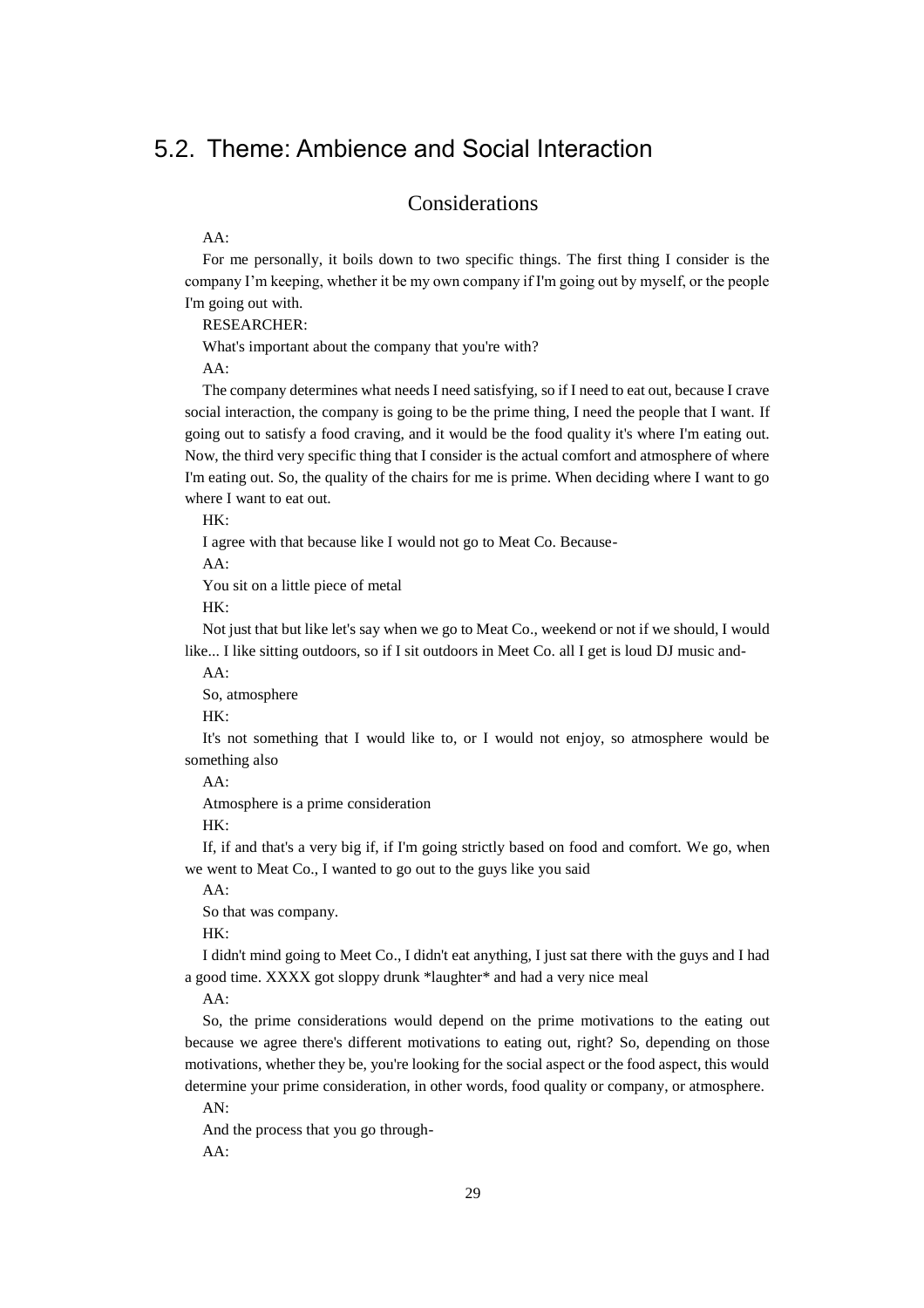And the logistics,

AN:

Yeah because if you're thinking about company, then it's a bit... Well not more of a hassle, but you're going to spend more time-

HK:

Is dependent on others AN: Yeah and you're going to spend more time you know, texting trying to-AA: **Organising** AN:

But, if you're going out for the food you can actually spend more time looking for the place that you want to go to then the gathering aspect of it, you know,

## <span id="page-29-0"></span>5.2.1. Finding Description:

In this conversation AA starts with what he considers when going out, which steered the topic of conversation toward that subject. Words that came up such as 'crave', 'satisfying', 'comfort', and 'atmosphere' here suggest desires that they look for when deciding on eating out. A discussion unfolds about prioritizing motivations that drive a person to eat out. For AA he considers the company, may it be himself or with others. He relies on what he needs satisfying such as, social interaction, food craving, comfort, and atmosphere. AA and HK have a conversation on the importance of how atmosphere plays a role in deciding on whether to eat out or not, and HK says that atmosphere would be an important thing to consider if he is considering eating out on the basis of having food and being comfortable. AA then tries to make sense of it by reiterating what was discussed, here we see AA trying to make sense of this. AN then brings up processes that one would have to go through. AN describes processes not as a hassle but to 'spend more time'. The group then discusses some of the processes that they would have to go through and consider, such as texting, AA pitches in and adds in 'organising'. AN says if you are just looking for food then you will spend more time on finding a location to eat rather than spending time on the 'gathering aspect'.

## <span id="page-29-1"></span>5.2.2. Sense-Making Process:

AA describes a social, emotional, structural, and motivational process. By saying "the first thing I consider is the company, I'm keeping" AA reveals the social process he would consider when going to eat out, for AA the people he will be with crosses his mind first. The emotional process emerges when AA is craving for a specific thing such as social interaction, food, comfort, and atmosphere. AA describes social and emotional processes as a dependent variable to motivational factors which then the consideration of a structural process emerges by how AA structures and lists what he considered to be a priority when going to eat out and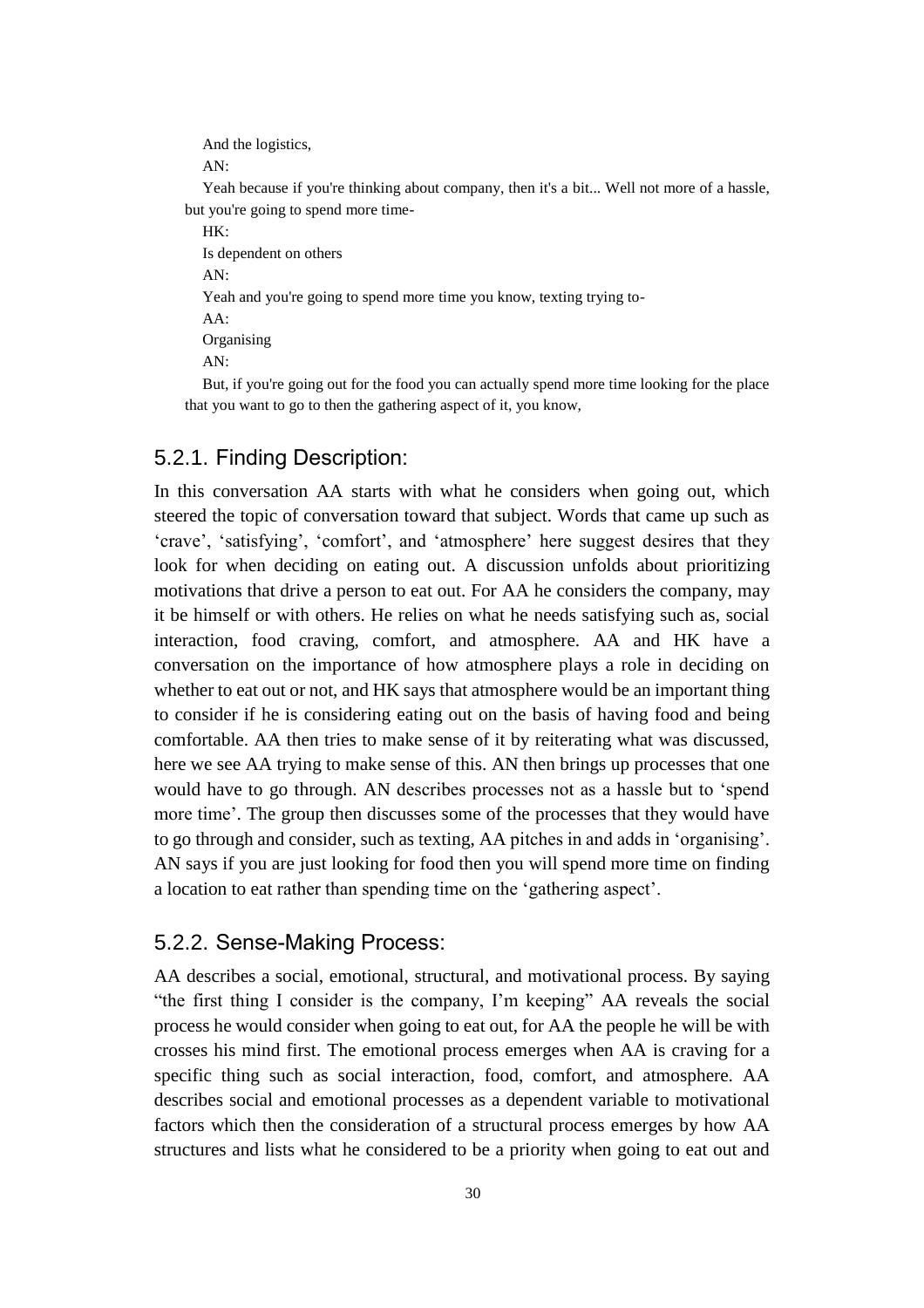how each of his considerations in his list are dependent on other processes. HK goes on to reason with AA about the emotional process that he would go through when eating out, that is, when if HK considers the atmosphere of a restaurant as a basis of going to eat out, it would have to be dependant solely on the fact that he is going there for the restaurant's food and comfort; and, he is also willing to go to a restaurant despite if the atmosphere is not to his liking if instead his reason to go out is not based on an emotional process (food and comfort) but a social process. AN then describes time and organisational processes. He acknowledges that if he will be going out to eat with people, he will need time to prepare for the outing, though if the purpose of eating out was just the food and that he will exclude people, then he will spend time on choosing the restaurant that he will be eating in, than organising with people.

#### Atmosphere and Its Effects

<span id="page-30-0"></span>AN:

Why would you prefer to eat in if you're alone, then go out to eat? AA:

Because home beats every other atmosphere,

TA:

Yeah

AA:

If you're going out alone, the motivation again, personally speaking is the company. The atmosphere to me comes secondary most of the time. So, if I'm eating alone, my home atmosphere, nine times out of 10 will beat whatever atmosphere of the restaurant I'm ordering from

HK:

Okay, so right now you're home you eat alone let's say, for example, let's say, just hypothetically, you live in Goa, I'm giving you this example because I've been there and I know you've been there (points at researcher). You live in Goa, your home there is comfy as hell, but you can also go and eat a good burger on the beach, which would you?-

AA: Aaahhh....

HK:

This is what I'm trying to say. I think the atmosphere plays a role. But I think right now currently, the atmosphere that is available to you are not attractive to you to go.

TA:

But remember what you said, you said assuming it's your home,

HK:

No, but that's the point I'm trying to put you in a different mind frame. Because right now, what's affecting your choice of atmosphere is Bahrain.

AA: Very limited-HK: It's Bahrain's atmosphere AA: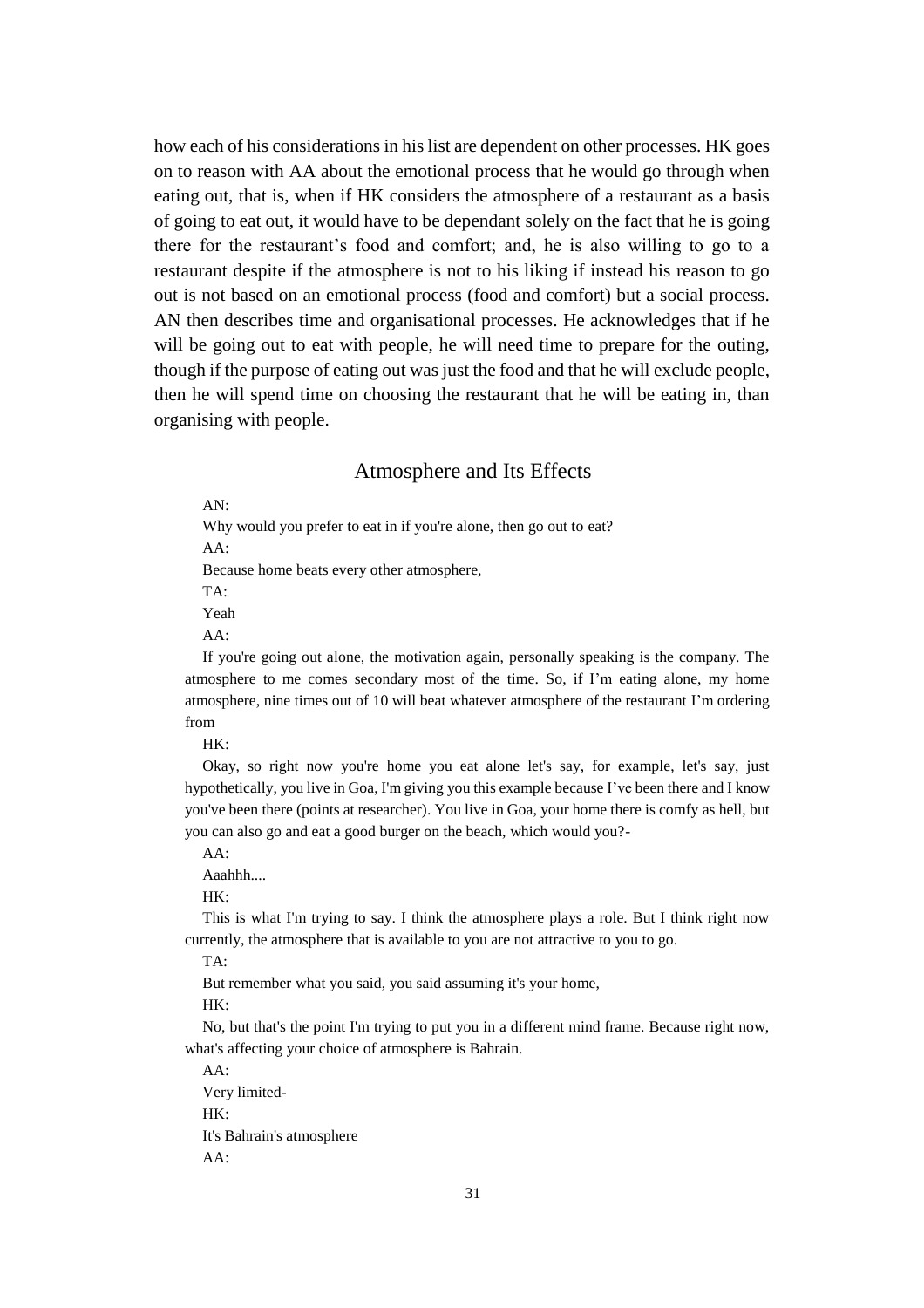If I lived in Goa and was familiar with Goa, I would changed my answer. I think I would eat out at the beach. To me that would be more enjoyable then eating at home regardless of how comfortable because generally I love the beach.

 $HK<sup>1</sup>$ 

That's what I'm saying. So, my point is that right now our answers are based on Bahrain. AA:

Yes

HK:

If TA was living on the Isle of Skye, and there was a chance to eat somewhere where it's on top of the mountain or home, where would you prefer eating?

TA:

You know the answer

 $HK<sup>2</sup>$ 

Exactly. So, I'm saying I think atmosphere plays a role. But our atmosphere is limited because we are in Bahrain because of what we do and what we have.

## <span id="page-31-0"></span>5.2.3. Finding Description:

When AN asked AA why he would prefer to eat at home rather than going out, AA responded that home beats every other atmosphere. For AA to eat out for him what matters is the social aspect, if he knows he is going to eat alone he would not go out, he will just order in. HK then brings up a hypothetical situation where he put AA in Goa (a state in India) where he has easy access to a beach, and asked him if he would still order in, AA realizes what HK has said. HK then goes on to explain it's not because home is the best atmosphere, it's because Bahrain doesn't have for him the best place to satisfy his experience and atmosphere outside of home, it's the atmosphere that Bahrain provides that's limiting and helping AA decide where to eat. HK does the same to TA that if he were to eat at a mountain top, TA would go eat there alone. Here HK is trying to make clear that atmosphere plays a role when people want to eat out alone.

### <span id="page-31-1"></span>5.2.4. Sense-Making Process:

AA describes an emotional process of how atmosphere affects his decision to either eat at home or at a restaurant alone, he describes that the atmosphere of home "will beat whatever atmosphere of the restaurant I'm ordering from". HK then goes on to explain to AA that it is not because of emotional processes solely that makes AA prefer to eat at home, but a result from expectational processes. The expectation is the knowledge that the atmosphere that your geographic location provides is limiting AA's opportunity to eat out alone; when HK presented the hypothetical scenarios to AA and TA, he delimited the opportunity for the participants to partake in eating alone, thus, by placing them in a different geographic location, HK introduces new expectational processes, which is the knowledge that you can eat out alone not in your home, because this geographic location provides the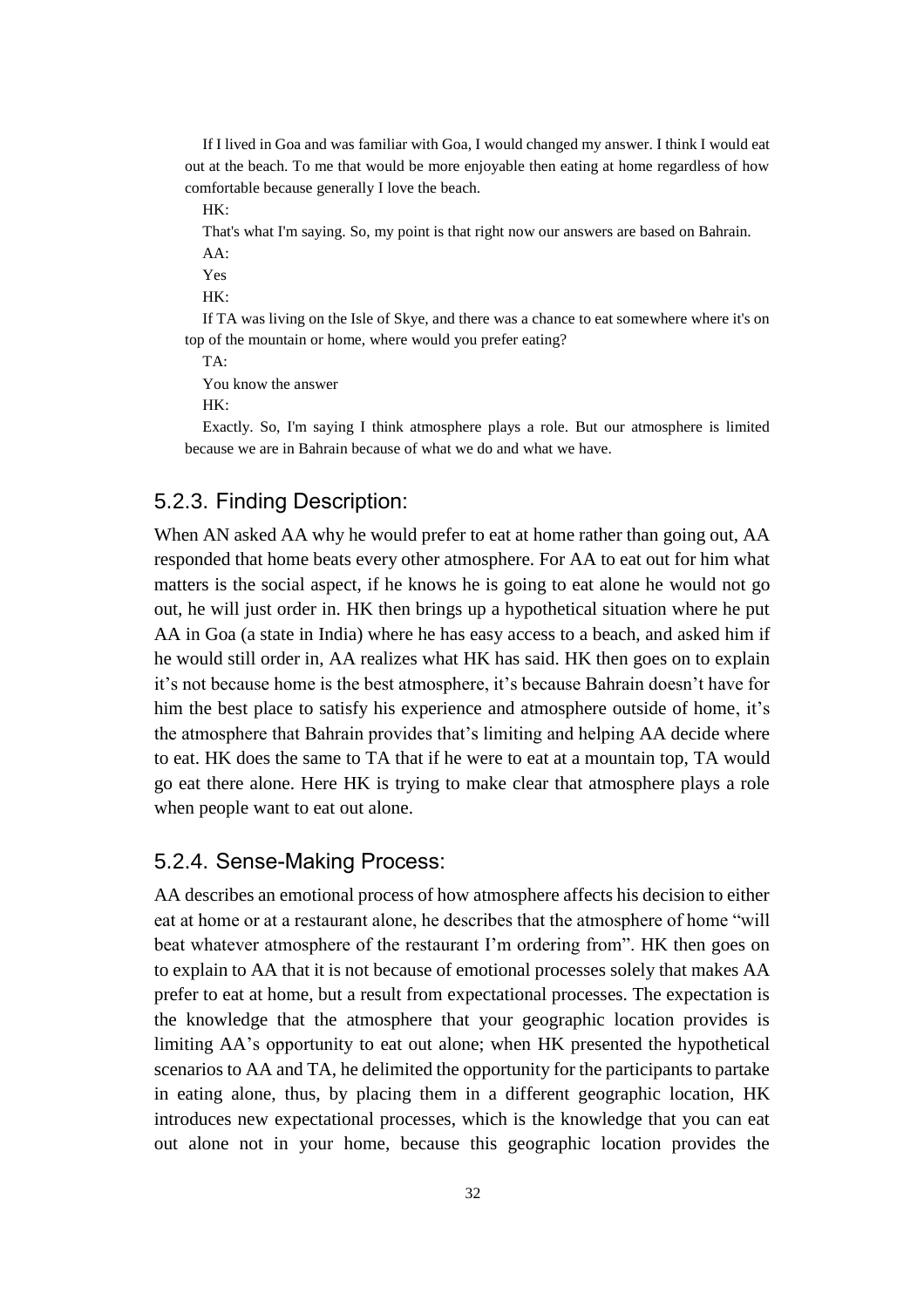<span id="page-32-0"></span>atmosphere that encourages AA and TA to eat alone not in the comfort of their home.

### Who's Going to be There?

#### YA:

Yeah, you said something. I think you asked them, 'Do you mentally prepare for it?' That's definitely one of my processes, mentally preparing for who I'm going to see. Sometimes if it's someone I don't know that well I.. I can't help it but I think of topics to talk about, you know, what if we just sit in silence that's my biggest nightmare so definitely I prepare myself mentally. Sometimes if it's so negative and like disgusting I try to uplift myself or I don't know. It's a defence mechanism, you know? Yeah

RESEARCHER:

You're prepping for this-

YA:

Yeah

RESEARCHER:

Has this happened like, the day of? An hour before do you feel like it depends on the person? YA:

It usually happens right before I see them, but it also happens let's say it was planned a few days before it will happen like every time I think of it, you know? And another thing, ahh I forgot, umm. Yeah, sometimes when I, when it's friends like you guys, I don't think at all I don't mentally prepare myself because I'm so used to you. You know, it's just easy and you have no expectations or anything. I just go have fun and leave

#### RESEARCHER:

Yeah, that's what I always try to strive for. Things like that.

AS:

See, for me is different. Because I actively try to avoid people. I don't like \*group laughs\* so here it's easy. Because like people I usually go out with, people I'm okay with. So I don't have that issue but like in college, when we have plans for like group of friends to like go out, go out and eat or drink or whatever. And I find out there's someone I don't like there I just cancel. I just don't show up

YA:

What if it's a big group and you can avoid that one person would you still cancel? AS:

Depends like if it's big enough I like there are a few times I actually still eventually went, but most of the time I just, I just cancelled

RESEARCHER:

Why would you cancel? Which is going to ruin your mood? The person?

AS:

Yeah, pretty much.

SK:

I think it takes away from-

AS:

It takes away from the fun.

RESEARCHER:

So what matters is when you eat out you want to have fun.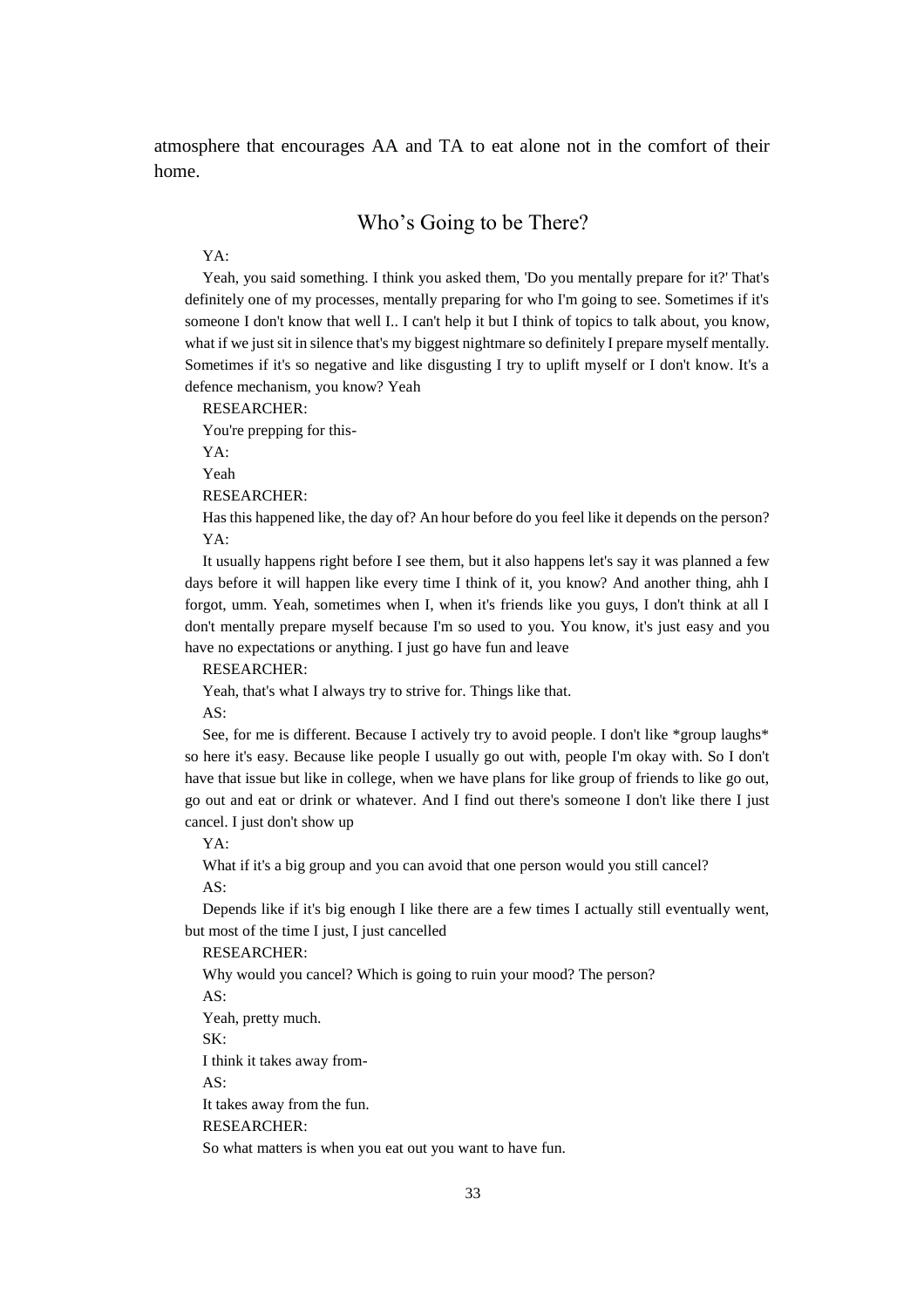AS:

Yeah like I don't want to have a shit time. I'm not going out of my way. To like have a bad time-

 $SK<sup>2</sup>$ 

And it's like he was saying earlier you're doing like usually you're going out kinda comfort but now this takes you out of your comfort zone again so might as well just eat at home, i think  $AS^{\dagger}$ 

Yeah order in be the true introverts you want to be SK: Only me and the delivery boy

## <span id="page-33-0"></span>5.2.5. Finding Description:

YA reveals to us that one of her processes that she considers is her being mentally prepared to meet someone when going out. For her it is important to keep a conversation with a person when they are out, she would consider this one of her worst processes. Sometimes this mental preparation overpowers her in a negative way emotionally and she has to overcome it. She reveals that when she is actively thinking about the outing she will try to mentally prepare for the outing, though with friends she does not because there are no expectations from her, which reveals how YA feels when presenting herself is dependent on the person she is meeting. For AS he prefers to go out with people he likes. He is willing to sacrifice a group outing if he knows another person that he is not fond of will be present in that group. He is willing to just not show up to the gathering. YA then asks what if there's a big enough group where he just does not get to interact with people he does not like, AS acknowledges that he has done it a few times, but the majority of the time he does not show up. It will ruin his mood and the fun for AS, SK was able to understand his position. SK and AS then go on to that you're leaving the comfort of your house to go out, so when a person you dislike is also going to be in the gathering, you're just putting yourself from a comfortable position to an uncomfortable position.

#### <span id="page-33-1"></span>5.2.6. Sense-Making Process:

YA describes an emotional, social and preparational process when she talks about herself going to meet someone whom she does not know that well. She describes that she mentally has to prepare (preparational process) for the outing especially when she does not know the person (social process) that well, and she does so because of the fear (emotional process) of just sitting in silence. Although, when she is going out with people that she does know well, then the emotion of fear shifts to ease, and her preparational and emotional process diminishes. AS then goes on to bring another example of how people affect him when going out, and he describes an emotional, social, and expectational process. AS goes on to describe how he usually goes out with people he likes, but if he knows that a person that he is not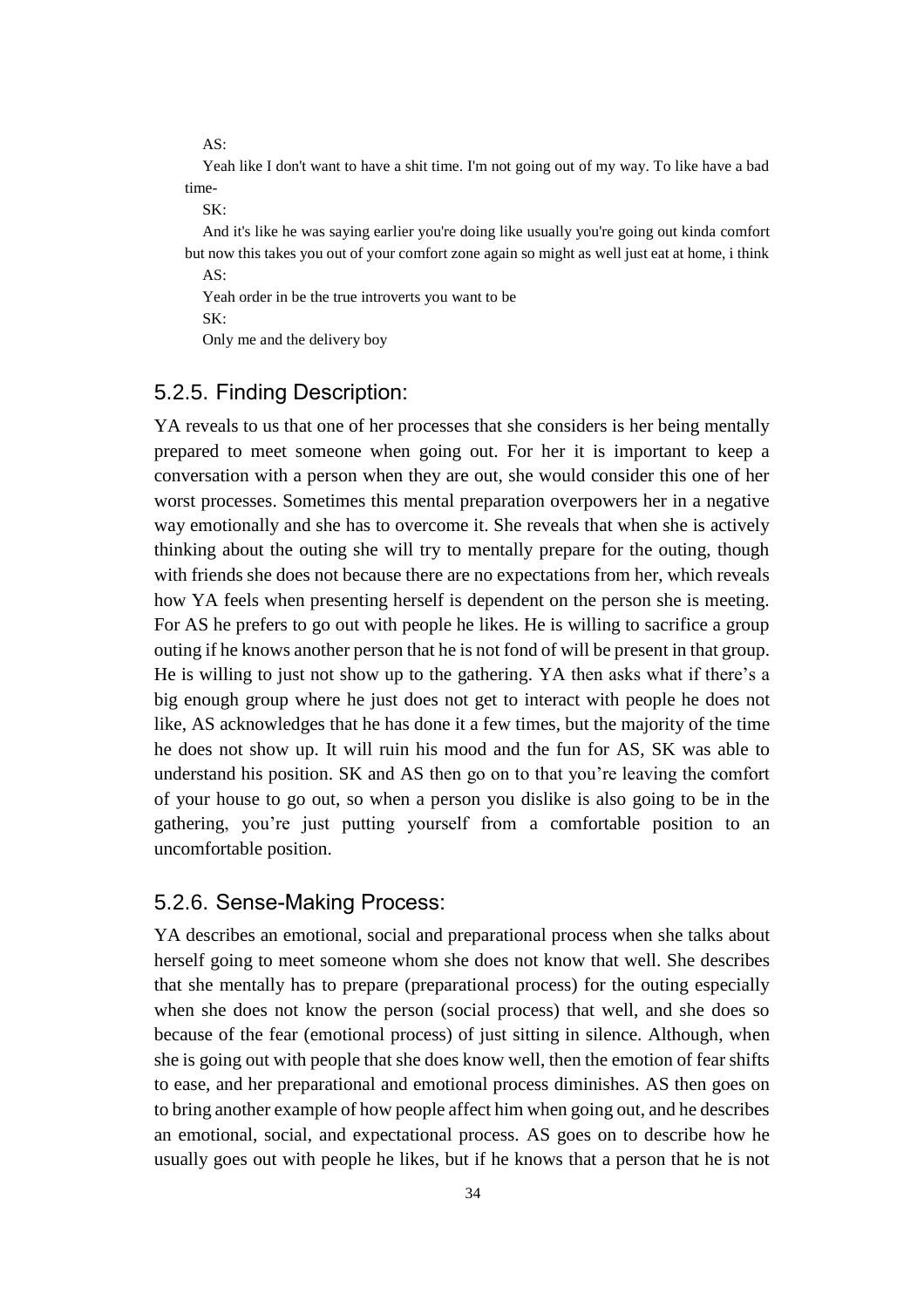fond of attending the outing, he will cancel the outing. The social process occurs when he knows who will be attending the gathering; additionally an emotional process occurs when he finds out if someone he doesn't like will be attending, which then introduces the expectational process, since, if he attends, knowing that person he is not fond of will be there, it will ruin his experience. Here we see the group collectively sense-make how other people attending to the destination affects their processes.

### It Depends on The Place

#### <span id="page-34-0"></span>AM:

As going out to the restaurant and eating I just do it for the social aspect. Like yeah like the entire experience, not just like the food itself. Food is secondary for me. It helps that the food is good.

NM:

People would feel FOMO (fear of missing out) for the social aspect rather than the actual food.

DJ:

Depends also on where we are going

ES:

Depends on the place yeah yeah. If like we go to a tikka place, a place where it's horrible to eat, like for example-

HF:

Like if it's someone's birthday- $ES$ No no like where it's horrible to sit-NM: Yeah yeah yeah ES: But the food is delicious  $NM<sup>1</sup>$ Yeah yeah ES:

But like in general you go to a restaurant because like you want to change your environment as well, yeah, you're just like 'oh I'm bored' yeah

## <span id="page-34-1"></span>5.2.7. Finding Description:

In this discussion we are able to see AM's reason to go out and it's for the social aspect, and he included the social aspect of eating out as an experience, and that he places food second to the social aspect of the outing. NM then brings up the fear of missing out, as an example for why people would choose the social over the food aspect of eating out. DJ then adds that it is not only about the social or the food but the place, and ES agrees. ES then talks about how you would go to a restaurant that has good food but horrible seating arrangements, where then he concludes that a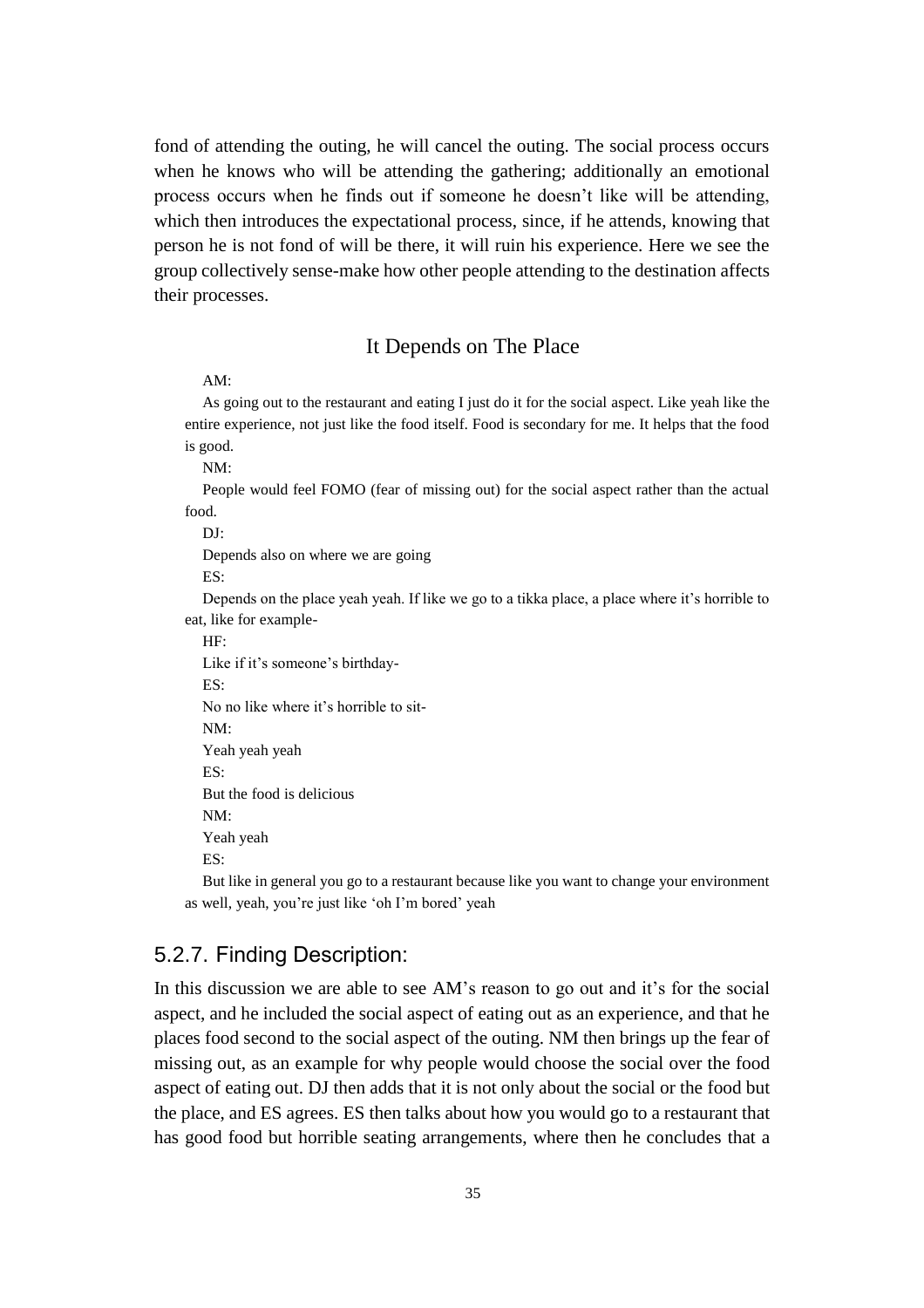person would generally go to a restaurant to change his environment, and an example he brings up is if a person gets bored and chooses to eat out.

### <span id="page-35-0"></span>5.2.8. Sense-Making Process:

AM describes a motivational, social, expectational process by describing that what motivates him to go eat out at a restaurant is the social aspect and the entire experience. Here we see what matters for AM and what motivates him, (a motivational process), is the company he will be with (a social process), and that the experience of the outing (an expectational process), is a factor he would consider when eating out. NM then brings in an emotional and motivational process that would reciprocate within individuals if presented with an opportunity of an outing which is the fear that one would miss out on an event, thus leading them to go out, an emotional process that would motivate them to eat out with others. DJ then describes a locational dependent process which also should be factored in that it "depends also on where we are going". ES them adds a food consideration and emotional process by describing that one would go to a restaurant based on the food and not the atmosphere, and that generally one would eat out to change his environment, an example he brought up is that one could just say "oh I'm bored" and thus propels the person to eat out due to boredom.

### <span id="page-35-1"></span>5.2.9. Meanings associated within these processes

The place, atmosphere, food craving, and social interaction seem to be well integrated with each other. We are able to see that sometimes when a participant considers eating out, they also consider other processes, meaning that processes usually do not stand alone but are usually dependent on other processes. Usually the initial process is the most important process since other processes are dependent on the first process, for example if the main reason to eat out is to socially interact then probably the place that the participants would want to be in will not be of priority. Or, if the atmosphere of the place the participant is going to is the main reason to eat out then probably social interaction is not a priority but figuring out where one would go is. When HK explains that atmosphere is central to eating outside of the comfort of the home, this means that the surroundings we want to be in plays an important role in deciding where to eat out. Since Bahrain did not have the right atmosphere to motivate AA and TA to eat outside the comfort of their home, HK had to rely on placing them in an imaginary scenario, by doing so the participants were allowed to be placed in a certain environment, an imaginary atmosphere that would allow them to decisively act in a certain way where they would realistically not have, this means that our meanings towards certain places is fluid, susceptible to change, and thus not solid. This reveals that during the moment the participants were self-indicating (Blumer 1969) their meaning towards the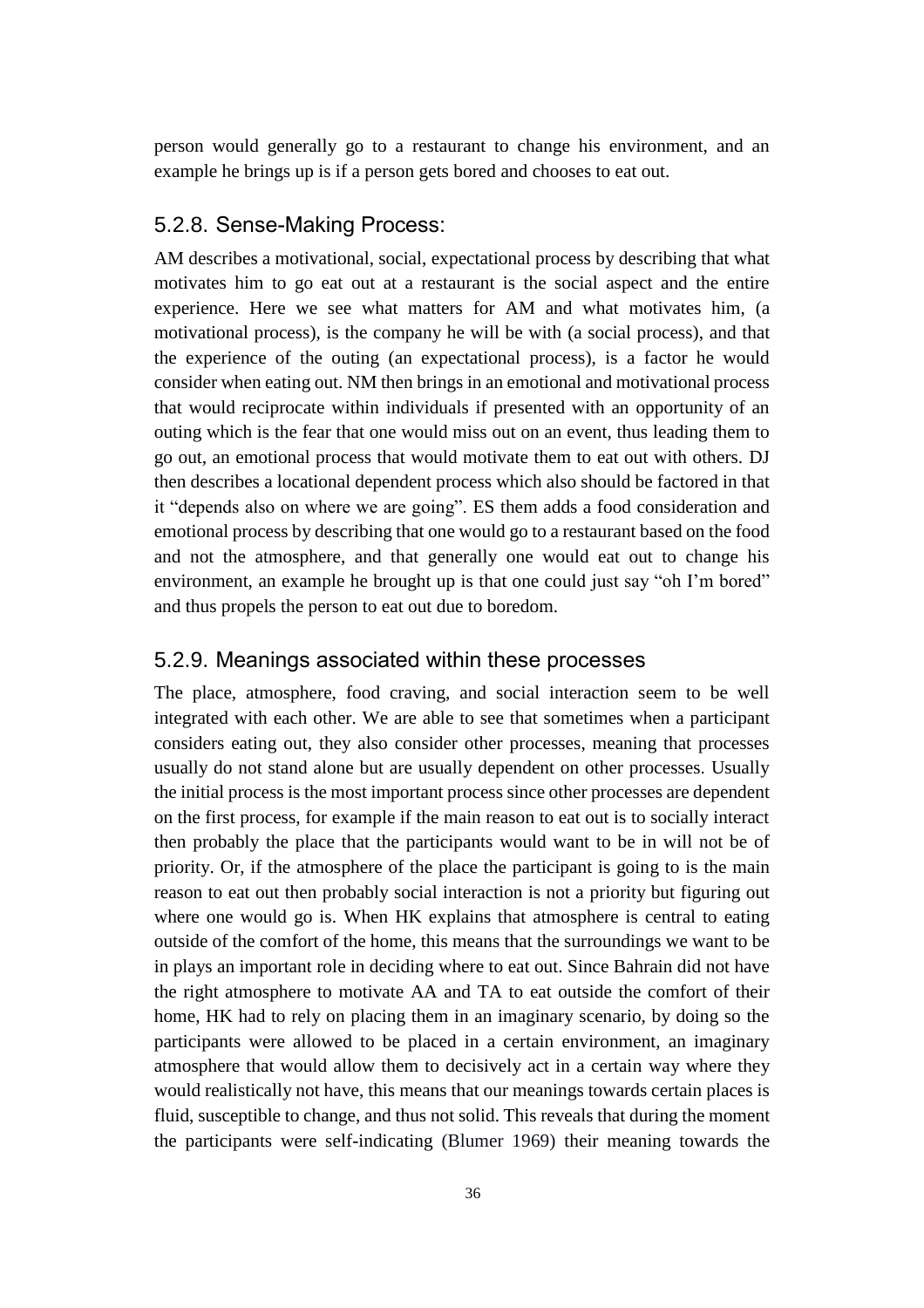comfort of their home and eating outside of their home. By going through that process, we were able to witness a change in behaviour and meaning towards the comfort and the influence that home has on the participants in relation to eating out. Furthermore, the people the participants tend to meet will affect their processes, with the example of YA and AS in G2, different processes such as emotional and motivation processes are dependent on the people attending, this means that the participants keep in consideration who will be there and thus adjust accordingly. Since interaction creates a social order and this order structures experience, a dialectical movement (Inglis 2019), the participants reveal that to prevent a negative experience, or to promote a positive experience, certain interactions the participants have to deal with are either avoided or prepared beforehand so that they are able to construct their own reality to their liking.

## <span id="page-36-0"></span>5.3. Theme: Eating Alone

DJ: It takes a lot of confidence to eat alone ES: Wow could you stop saying that \*laughs\* DJ: Nooo! I'm impressed! It's the first time I say it!- ES: It's like you're saying you're soo brave \*laughs\* DJ: It's impressive ES: I eat alone a lot now  $DI^{\dagger}$ I do it a lot when I'm abroad, but it's hard to do it, for me, in Bahrain. Some people can't physically do it NM: I've done it DJ: Would you go to Mirai alone? ES: If you have your phone it's fine. If I was craving Mirai I could go alone. On a Friday night? It's a flex HF: \*laughs\* RESEARCHER: Is there a difference eating, for example, McDonald's alone and Mirai alone?

Don't Go to McDonalds

#### ES, DJ and NM agree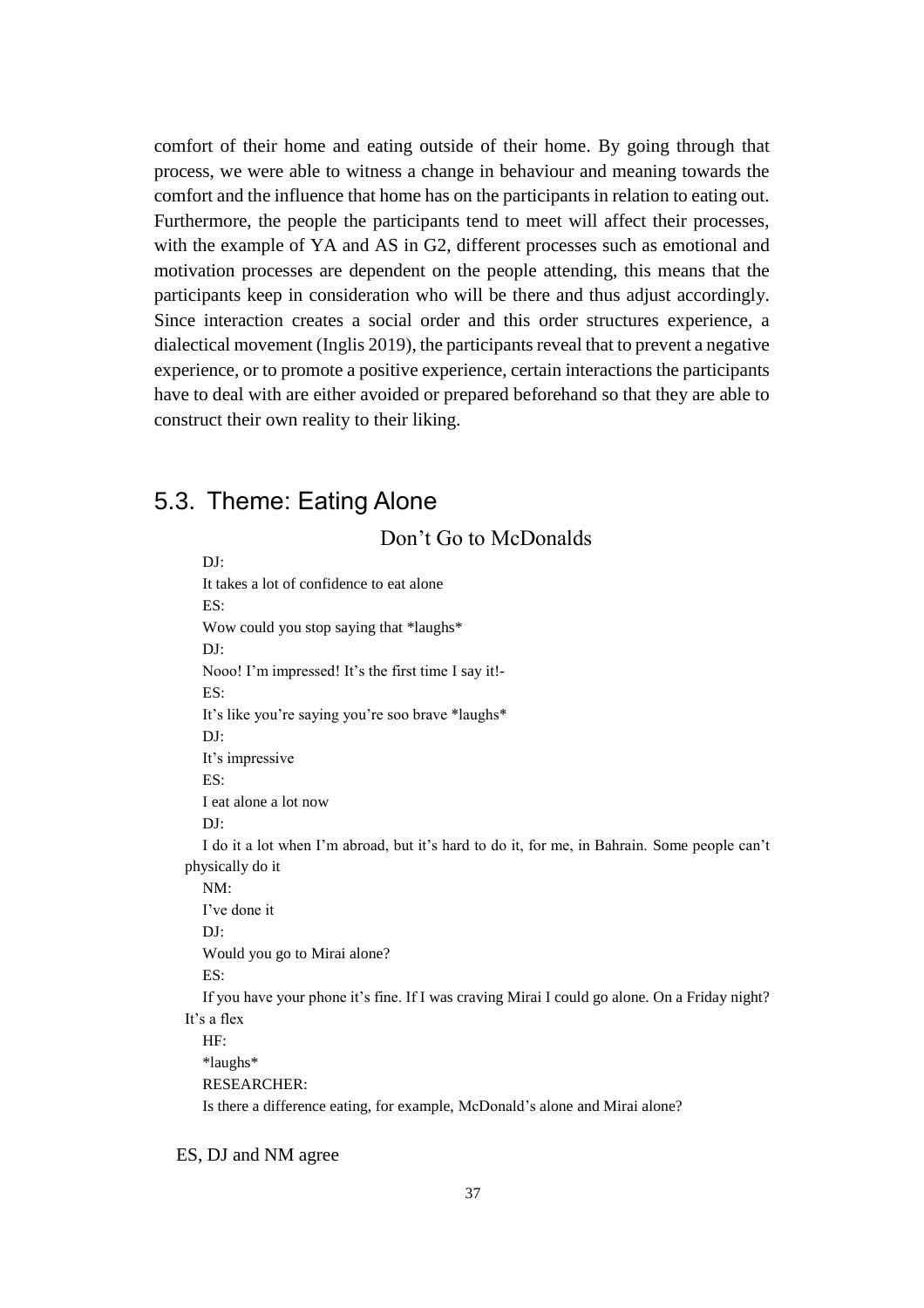ES:

Yeah like McDonald alone I would take McDonald's like I would order it home-

DJ:

And eat it at home-

ES:

Eat it at home, because I don't want people to see me in the drive through nor see me alone in a McDonald's

 $\mathbf{D}$ 

That's worse-

ES:

Because that means I'm hitting rock bottom \*group laughs\* If I'm going to any other place other than a fast-food place that means I'm craving that place and I want to get it on my own.

DJ:

McDonalds inside makes you sad

ES:

Yeah even when you're with your friends

NM:

Yeah

ES:

And I pass by McDonald's drive through and I see the people sitting inside the window and I just wonder what happened in their lives

#### Conversation side-tracks

#### AM:

I want to go back to the whole eating alone thing, I disagree with ES when he said "I can't eat McDonald's by myself"-

NM:

It's something that you do eat by yourself-

ES:

No like I can't go to a McDonald's and have it in the place-

NM:

Yeah no not in the place-

ES:

Yeah but I'll order it, or I'll pick it up-

AM:

Ok what about like me on my lunch break, like no one is in the office, I don't have any food, I don't order because I'm gonna have to wait. I'm just going to go to the Avenues quickly, grab something quick. Normally I'd have Nature's Market and then one day I decide 'okay I'm going to McDonald's'-

ES: Yeah ok pick it up-AM: I'm not going to go back to my office-NM: No but Avenues isn't depressing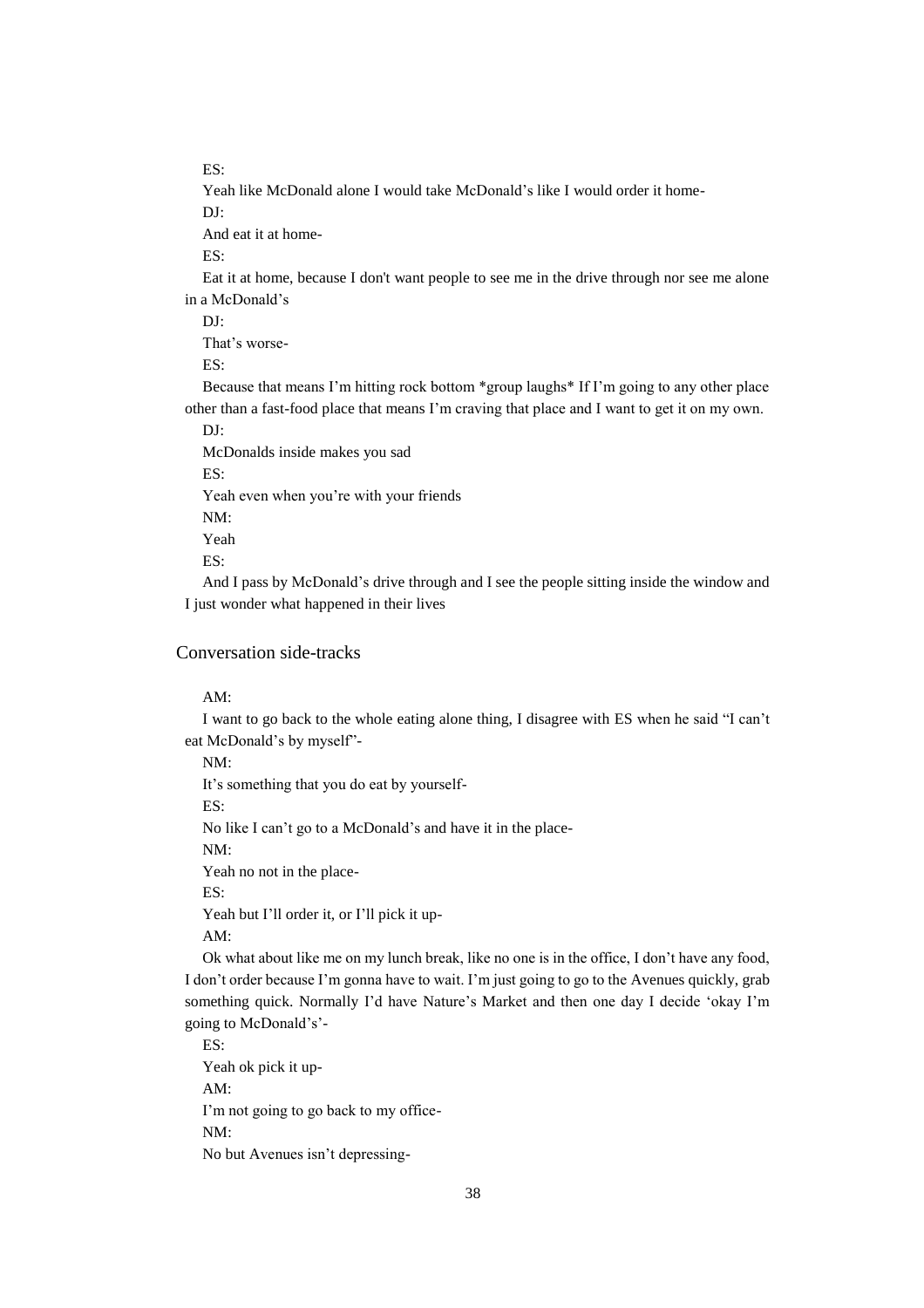AM: Yeah fair enough ES: Food courts differ from going to a McDonald's NM: Yea, either way it's terrible, but like that's my opinion ES:

Because the food court is there mainly for the mall and you go to the food court to have a quick bite to eat and leave, alright? I'm ok with eating in a food court, but if you're in a McDonalds branch like the one in Osra or in Mercado and you're sitting inside the McDonald's that's sad-

## <span id="page-38-0"></span>5.3.1. Finding Description:

This conversation begins with DJ and ES talking about eating alone. DJ says it is impressive to eat alone, she used to do it a lot abroad but cannot do it Bahrain. DJ then brings up eating alone in Mirai, ES says he could if he had his phone, this would probably mean to keep him company or give him some sort of entertainment. I then took the opportunity to compare Mirai, an expensive restaurant, with McDonalds, a cheap restaurant. There is a difference. For McDonalds, the participants agreed that they would rather have it delivered and eaten at home, because as ES said "I don't want people to see me in the drive through nor see me alone in a McDonalds." DJ agrees by saying that is even worse. ES then goes on to make an example of McDonalds by saying that if he ate at McDonalds it would mean he is hitting rock bottom. He concludes on that thought that if he is eating alone in any fast food place that means he hit rock bottom, but if any other place other than a fast food place he's just craving their food. He also says that even if you are with your friends it is sad. AM then goes on later to bring back the subject of eating alone in McDonalds. AM brings up reasons to ES why he could choose to eat at McDonalds during his lunch break, he brought an example of him going to a food court. ES then goes to explain it's not the restaurant that's the problem but the branch, going and eating McDonalds in a food court is fine, but it shouldn't be eaten at their own branch place.

#### <span id="page-38-1"></span>5.3.2. Sense-Making Process:

DJ describes an expectational process to ES's practice of eating alone, as confidence. I would consider confidence as an expectational process because DJ see's ES's confidence as being able to handle the outcomes of what one might face when eating alone (expectational) and is impressed by it. DJ then goes on to describe to the group a geographic process when she explains how she would eat alone when abroad but not in her own country, as it is for her hard to do physically. I then asked if there is a difference between eating alone in McDonald's and Mirai, the participants described a, identity, and locational dependent processes when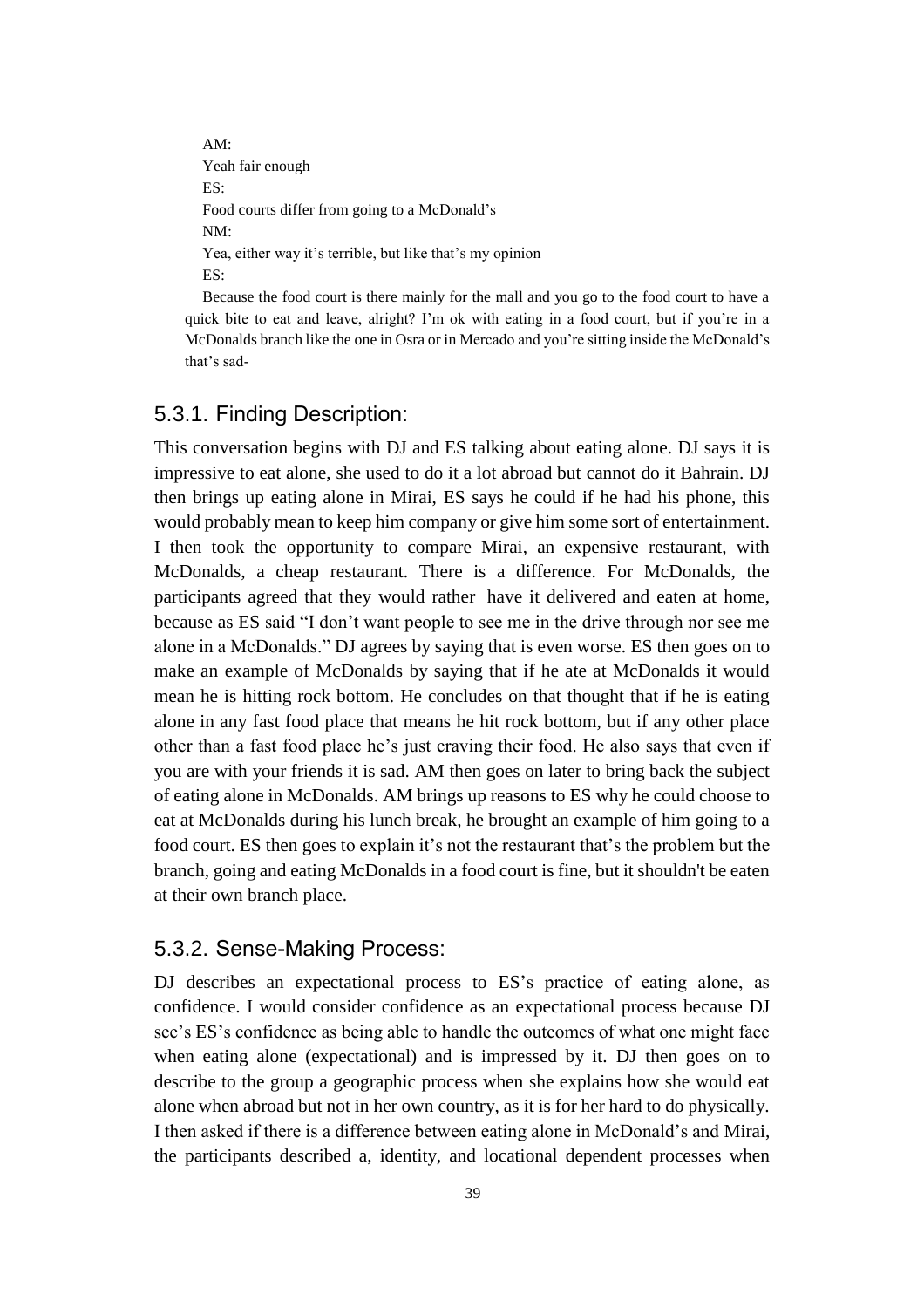discussing the topic. Identity processes emerged when the participants described eating at McDonald's alone as sad, AM refuted that argument by adding the scenario of his lunch break at the McDonalds food court at the Avenues Mall. ES countered AM's claim with a locational dependent process that food courts are different from a branch and that going to a branch is sad, while a food court is fine since it is essentially part of a mall. Furthermore, with location dependant processes, the participants would rather order-in McDonalds than go there either by drive-through or sit-in, this is due to an identity process; where if a person is seen at a McDonalds they will be seen in a negative light by others, thus by ordering-in you separate the virtual and the actual social identity to avoid stigma.

### Play It Cool When You're Eating Alone

<span id="page-39-0"></span>YA:

Although I do think if you're gonna eat alone take a proper place, like, you wouldn't want to eat alone in Mirai or Meat Co. that's just awkward you're like \*group laughs\* it's so sad so if you're in a cafe preferably facing a wall, tables that are attached to a wall somewhere like that, or even in Mirai you know where the sushi bar is that's totally you know-

RESEARCHER:

It's fine to eat alone-

YA:

It is fine, it's just awkward you look weird you look like something's wrong unless you kind of play it cool and like leave a coat on the other chair you know and a bag so it looks like someone is there they left waiting for someone

AS:

The thing is in college. How many times have you actually just eaten alone because like you're waiting between classes. Like, you don't know anyone going from this class.

YA:

Yeah.

AS:

So you have to have something quick. That's where I go-

YA:

That's not in our culture, you know, not in our society-

AS:

No it's not \*agreeing with\*

YA:

But outside if you're abroad, whether you're studying or travelling, whatever, it's totally normal.

RESEARCHER:

Why is our culture not kinda find this normal?

YA:

We come from a social culture

AS:

And if you're gonna compare it to like a place like the U.S, or the U.K, where they value individualism over like actually doing group activities and all that, of course, it's a completely fine there, a lot of people do it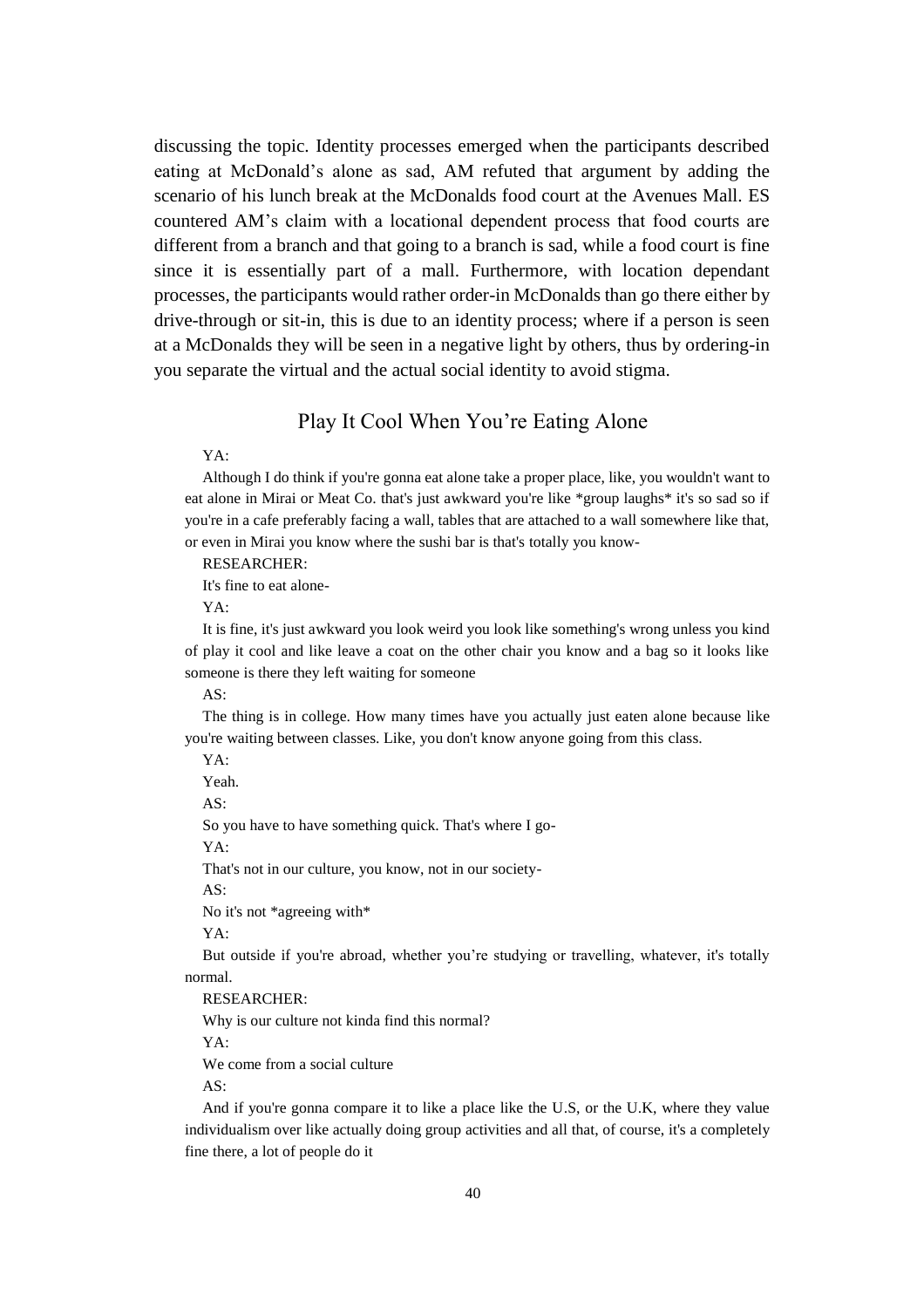## <span id="page-40-0"></span>5.3.3. Finding Description:

Here YA brings up the perspective of seeing someone eating alone in a restaurant since eating alone in a restaurant for her is an awkward and sad position to be in. She then remedies this by saying that by placing yourself in a specific location in the restaurant, you may reduce the awkwardness. When I said it is fine to eat alone, she agrees but she adds that eating alone carries with it perceptions and assumptions, unless you act in a certain way and to make the illusion of someone will sit next to you. AS then gives a counter argument for quick breaks between classes where it is ok to eat alone, but then YA reminds him that it is not in our culture to do it and AS agrees. YA assures AS that if you are abroad then it is fine, since you are not in a place where its culture looks weirdly on eating alone. When I asked why it is not in our culture to eat alone, YA responded that our culture is a social culture. AS then goes to give an example that western countries like the U.S or the U.K embrace individualism, so eating alone or doing things alone is considered fine there.

### <span id="page-40-1"></span>5.3.4. Sense-Making Process:

YA describes a locational dependent, identity, cultural processes when talking about eating alone. The locational dependent process occurs when YA reflects upon the criteria that if you are going to eat alone, eat at a place that is seen as normal to eat alone, and not in a place that it would be seen as awkward to do so, thus the location where one resides to eat has the ability to label your actions as what is common for people to do or not. But she would consider the practice of eating alone as sad, thus as earlier stated above, an identity process where others will look upon a person and stigmatise them in a negative light. When AS tries to argue YA's claim, YA counters with a cultural claim where it is not the norm in the culture to eat alone; thus, as AS agrees with YA's statement that it is not in the norm of the culture to eat alone, AS goes on by describing a geographic, and cultural process by comparing Western cultures and Bahrain's culture of eating alone.

## Don't Get Noticed

<span id="page-40-2"></span>AN:

But if you're going out alone, I think that's where it becomes more uncomfortable and you start conforming.

AA:

So solo eating out is more affected by cultural expectations or cultural-AN: Blending in. RESEARCHER: What do you guys feel? AN: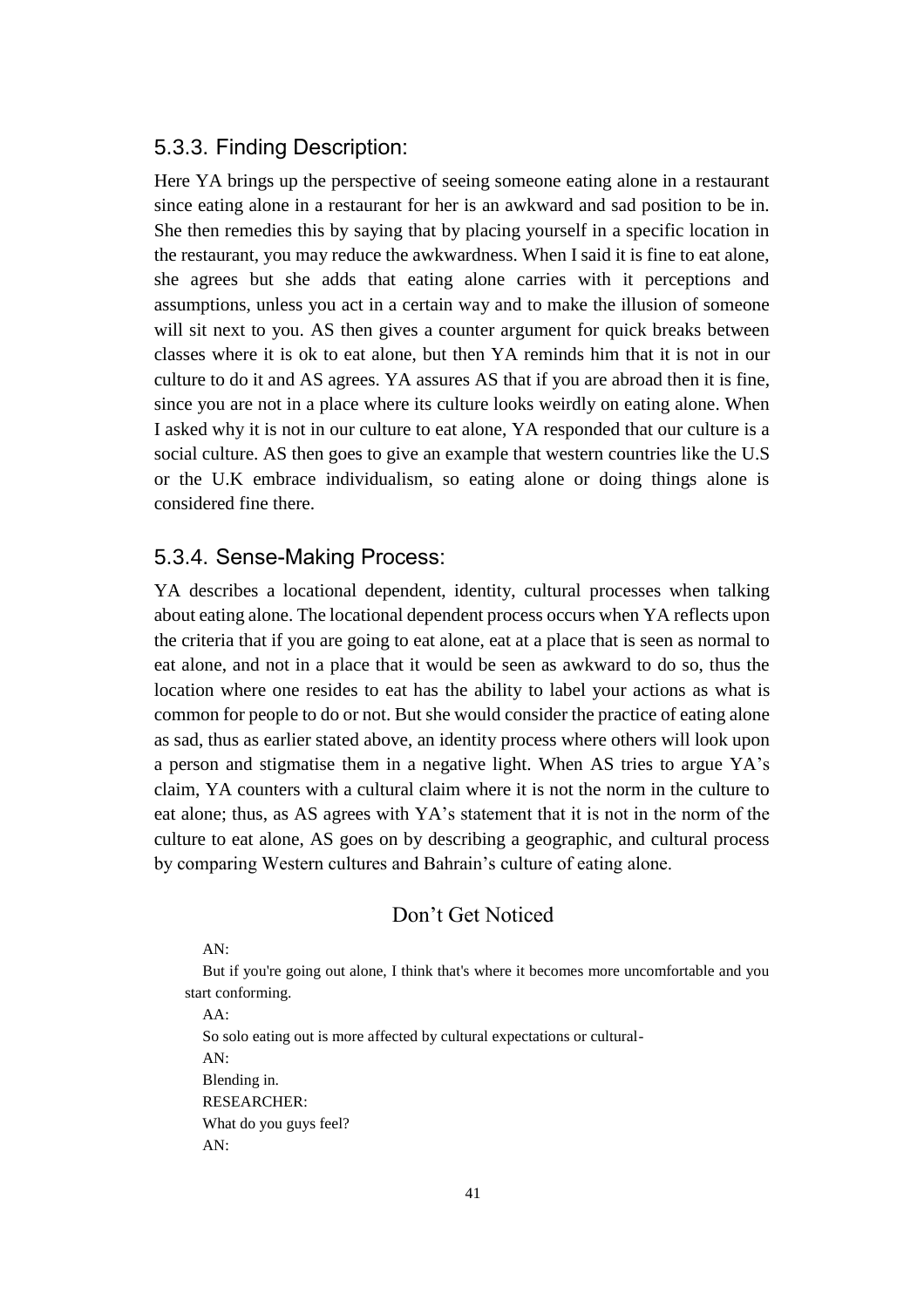I think because already you're going out alone to eat, it's a bit… you'd want to try to in a way blend in and not be that beacon you know

AA:

Because already going out alone will gravitate attention TA: I develop the sense that when I go out eat out alone outside, I don't really care AA: Okay TA: From my repetition, even though I know I will stand out, I just AA: Was it like this from the beginning or this is an attitude you developed? TA: Attitude that was definitely developed, I'm more comfortable eating out alone-AA: And not caring about the cultural aspect-TA: No because why would you-AA: And this is also applying to also within Bahrain? TA: In Bahrain I wouldn't eat out alone as much. For example, I would go in the comfort zone

of like me ordering-in rather than going out to a place and out alone even though I did it a couple of times, but there's still a preference to ordering-in so I think like with… In Bahrain, the thing is, it's funny in Bahrain it's… I don't know like because maybe there's people you're more familiar with? As opposed to if I'm outside and most people don't know me-

## <span id="page-41-0"></span>5.3.5. Finding Description:

AN talks about how eating alone is uncomfortable and you start conforming by blending in. AN says that eating out alone may allow for a person in Bahrain to behave like a beacon, which AA confirms and says that it brings attention. TA said that it took a while for him to eat out alone, it took repetitions for him to feel more comfortable when eating out alone, but when asked if this was in Bahrain, he said he wouldn't and would rather order-in because it's more of a comfort zone. TA goes on to explain how in Bahrain it's hard to eat out alone because there are more familiar people around thus they are able to identify him easier, while when he is abroad he is safe from being easily identified.

## <span id="page-41-1"></span>5.3.6. Sense-Making Process:

AN describes an emotional and identity process when talking about eating alone by saying that eating out alone creates discomfort, an emotional process, and that a person needs to conform and blend in, an identity process, where a person attempts to not seek too much attention to lower the chances of being seen. AA tries to relate the effects of eating out alone by saying "cultural expectation"; thus, AA reflects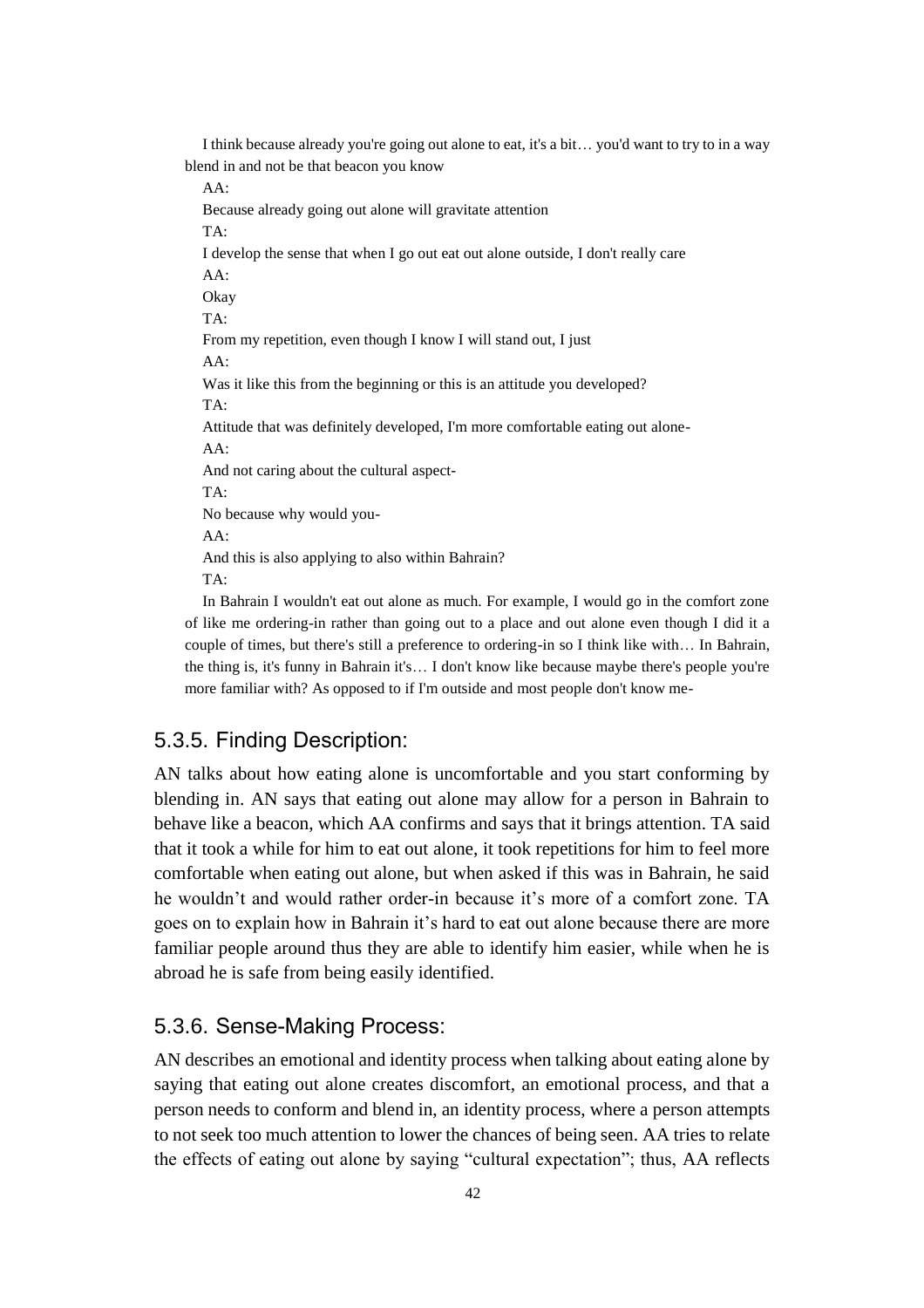on cultural and expectational processes one must consider. TA then describes geographic, emotional, social, identity, and cultural processes when he explains that in Bahrain, he would not eat out alone as much as he would if he was abroad (a geographic process), he would resort to comfort (an emotional process), by ordering-in to avoid people (a social process), to preserve his identity since culturally it's not seen as normal to eat out alone (identity and cultural processes).

### <span id="page-42-0"></span>5.3.7. Meanings associated within these processes

When the participants discuss eating alone, we see the dialectical movement (Inglis 2019) between the participants discussing how eating alone is not considered a norm in Bahraini culture, even with some interjections, the overall sense of the notion of eating alone resides on the emphasis of the practice being antithetical to the culture. Eating alone is seen as a risky practice for the participants, because what entails in that kind of practice is the constant battle for preserving identity in a culture that looks down upon eating alone, we are able to witness from the participants discussions how the virtual identity and the actual identity are separated and how stigma is avoided is constructed through their definitions and language use with each other (Goffman 1959). When the participants converse about the topic of eating alone, the participants keep an emphasis on how location, the culture, and the social aspect of it matters. Eating alone was discussed more by participants as unspoken rules - mutual knowledge (Giddens 1979, as cited by Inglis 2019) - that one should be wary of, it is seen as a stigma in the culture to be eating alone, on top of that the location where one resides to eat alone in, and that this kind of practice will gravitate unwanted attention. Culturally the participants compare Bahrain with other Western cultures as a mechanism to construct the justification that eating alone in Bahrain is not the norm.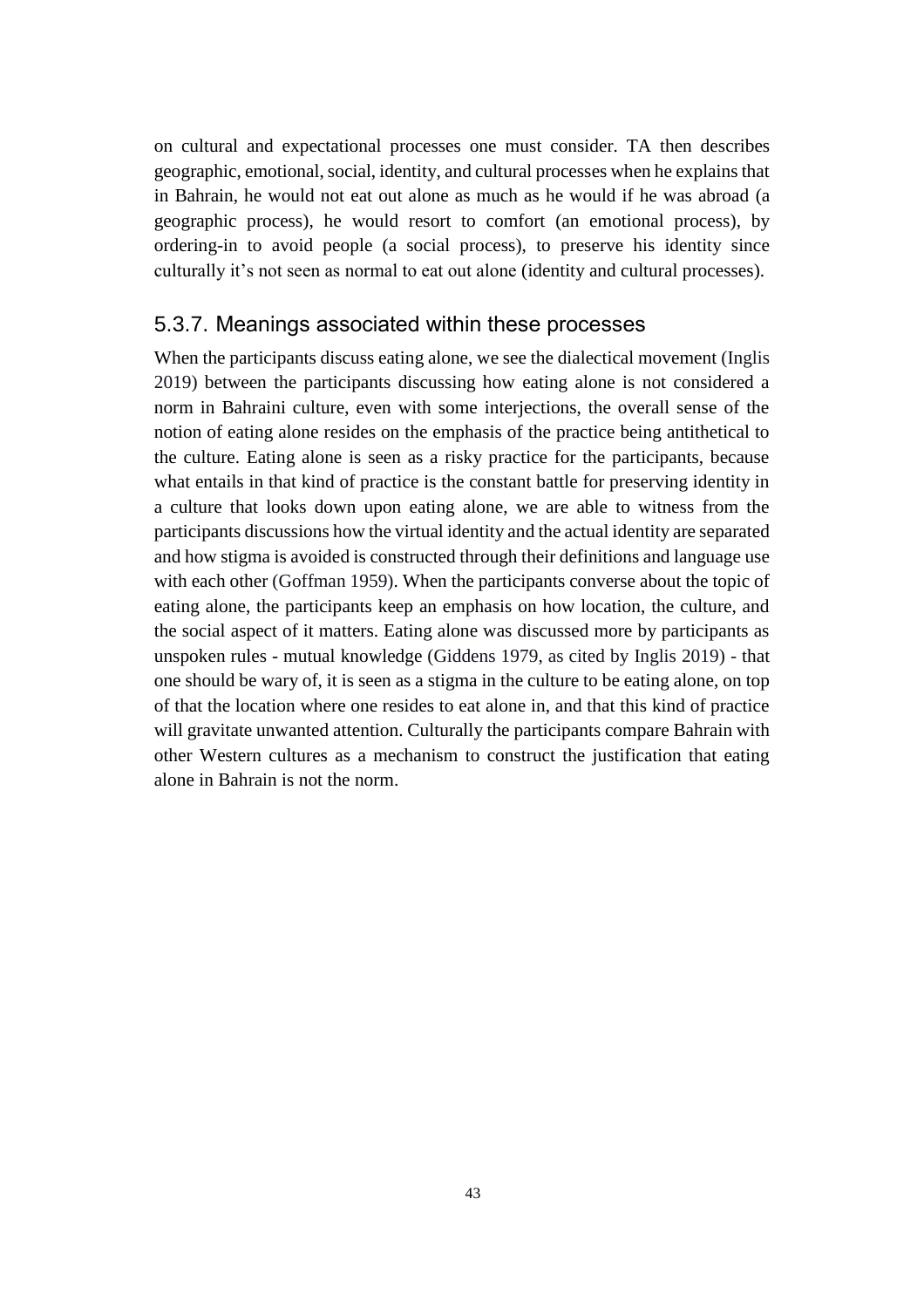## <span id="page-43-0"></span>6. Conclusion and Further Reflection

The participants during their discussions were collectively making sense of different processes by describing their stories and thoughts, debating, convincing, and arguing with one another, all of which the participants were giving meanings to their experiences with one another.

Three prominent themes emerged through my research. 1- Attire, 2- Ambiance and Social Interaction, 3- Eating Alone. When it comes to Attire, there is a relationship between what and how a person chooses to wear and how it makes them feel. This then guides the decision of what to wear when going out. In terms of Ambiance and Social Interaction, decision making was dependent on preexisting conditions, such as a desire to celebrate a certain occasion which will then affect the decision of where to go and who to invite. Through studying eating out alone, social and cultural norms became prominent in discussion. Participants implicitly and explicitly agreed that there are certain cultural stigmas to avoid that impacts their decision to eat out alone. Through their interaction with one another, participants made sense of the above processes through communicating their subjective viewpoints and made sense of reality through their interaction with one another and which allowed room for reflection, which gave meaning to their individual/collective processes.

Reflecting on these themes, to look at oneself from the perspective of another, goes across Attire, Ambience and Social Interaction, and Eating Alone when the participants spoke about eating out. What they wear depends on the place, and how others think of them. When the participants describe the process of where to go, they look to their future-self in that certain restaurant; entailing considerations with an other-perspective on the self. In eating alone, the lonely self would consider the look and thoughts from the perspective of an external observer.

These stories and scenarios that the participants are constructing are visual, like when they speak about waiting alone in the driveway of McDonalds or remembering how it was at college when having a fast bite between lectures. These stories and scenarios are spoken from an other-position. Existing alongside the other-perspective is the internal-perspective. To consider what the person is craving, or what clothes would make a person feel good is in itself an internalperspective with the self because at those brief moments they are showing what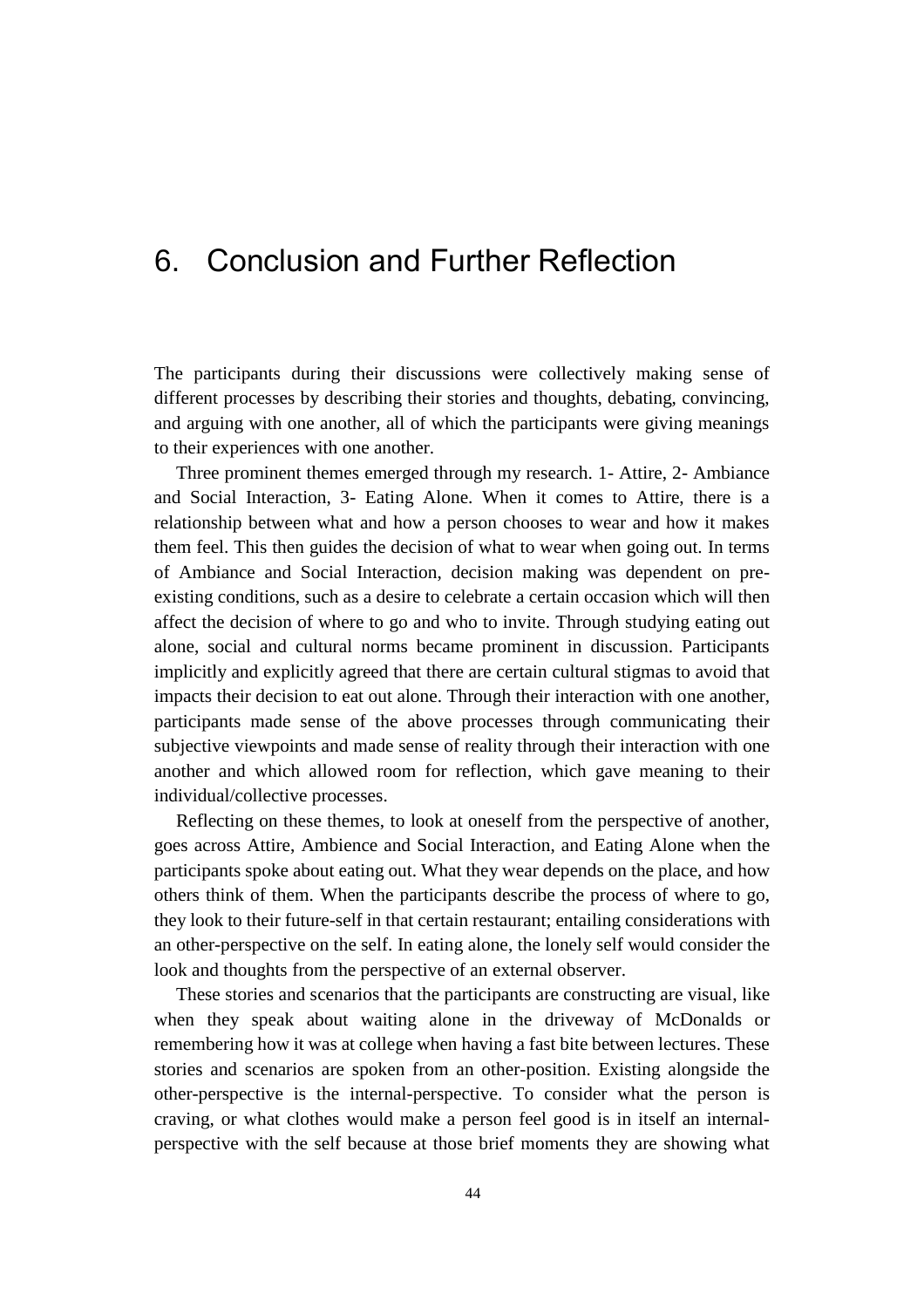matters to them without the other-perspective, it becomes a personal thing to them, a personal connection that has nothing to do with the other.

To reflect on consumption is to look at yourself as a consumer with an otherperspective and an internal-perspective. The sensemaking in a consumption process is rather imagining how I will appear with my new commodity, in the new situation, and to consider how I will feel and think when experiencing my new commodity. If that is the case, facilitation of changes of consumption, eating out or other, needs to take into consideration the iteration between the other-position alongside the internal-position of a consumer and address the dialect and take into consideration both positions.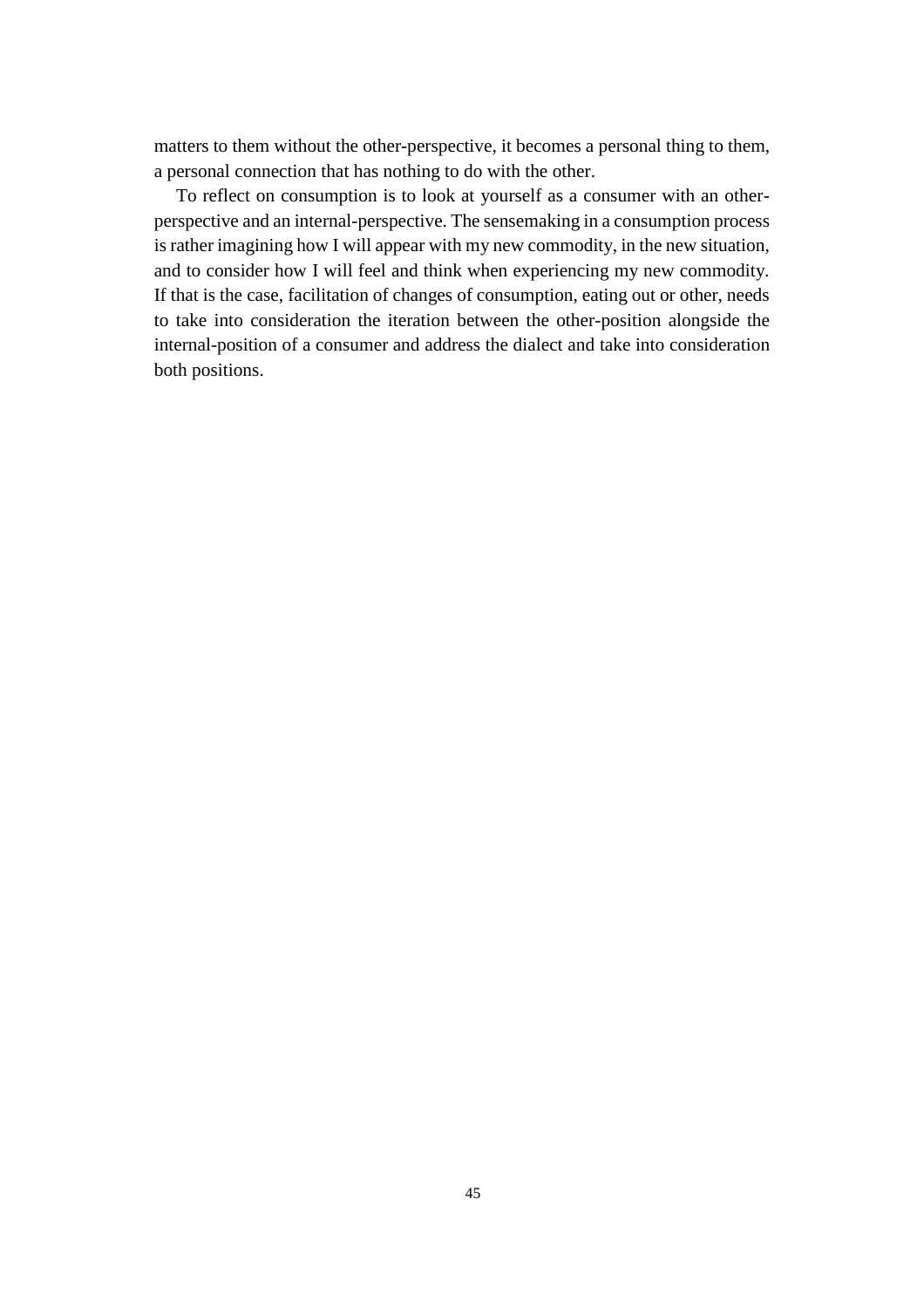## <span id="page-45-0"></span>7. Bibliography

- Arli, D., Leo, C. & Tjiptono, F. (2016). Investigating the impact of guilt and shame proneness on consumer ethics: a cross national study: Guild and shame. *International Journal of Consumer Studies*, vol. 40 (1), pp. 2–13
- Belk, R.W. (1988). Possessions and the Extended Self. *Journal of Consumer Research*, vol. 15 (2), p. 139
- Carter, M.J. & Fuller, C. (2015). Symbolic interactionism. *Sociopedia*,. DOI[:](https://doi.org/10.1177/205684601561) <https://doi.org/10.1177/205684601561>
- Ciarrochi, J. & Forgas, J.P. (2000). The pleasure of possessions: affective influences and personality in the evaluation of consumer items. *European Journal of Social Psychology*, vol. 30 (5), pp. 631–649
- Connolly, J. & Prothero, A. (2003). Sustainable consumption: consumption, consumers and the commodity discourse. *Consumption Markets & Culture*, vol. 6 (4), pp. 275–291
- Firat, A., Kutucuo, K.Y., SALTIK, I.A. & TUNÇEL, Ö. (2013). CONSUMPTION, CONSUMER CULTURE AND CONSUMER SOCIETY. p. 23
- Fox, R. (2014). Food and Eating An Anthropological Perspective. *SIRC: Social Issues Research Centre*, p. 22
- Freedman, M.R. & Connors, R. (2010). Point-of-Purchase Nutrition Information Influences Food-Purchasing Behaviors of College Students: A Pilot Study. *Journal of the American Dietetic Association*, vol. 110 (8), pp. 1222–1226
- Gabriel, Yiannis & Lang, Tim. (1995). The Unmanageable Consumer: Contemporary Consumption and Its Fragmentation.
- Gould, S.J., Houston, F.S., & Mundt, J. (1997). Failing to Try to Consume: a Reversal of the Usual Consumer Research Perspective.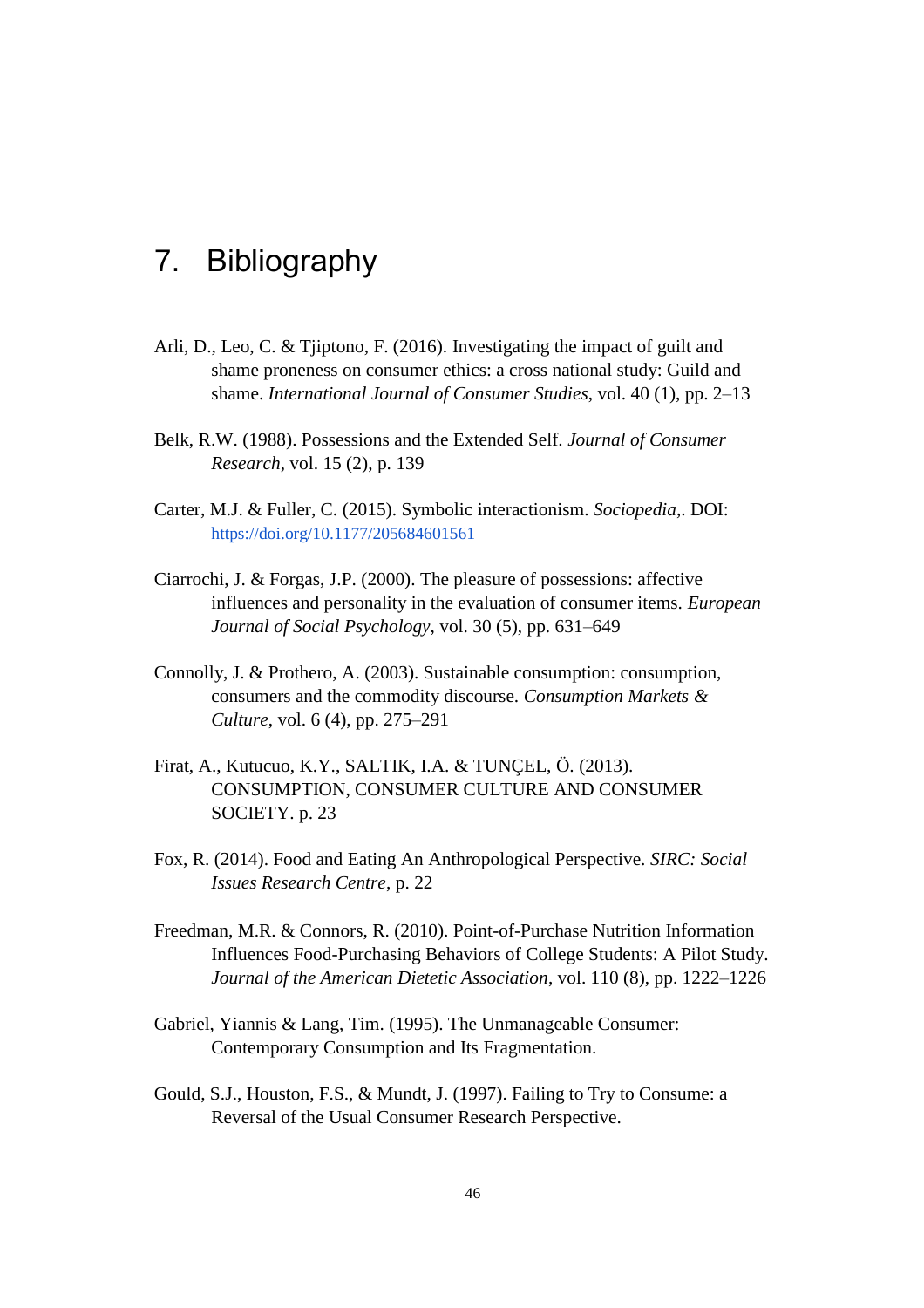- Giddens, A. (1991). *Modernity and Self-Identity: Self and Society in the Late Modern Age*. Stanford: Stanford University Press. Available at[:](http://www.sup.org/books/title/?id=2660) <http://www.sup.org/books/title/?id=2660> [2020-05-16]
- Kritsadarat Wattanasuwan (2005). The Self and Symbolic Consumption. *Journal of American Academy of Business, Cambridge*, pp. 179–184
- Hamilton, C., Denniss, R. & Baker, D. (2005). Wasteful Consumption in Australia. *The Australia Institute*, p. 46
- Heiskanen, E. & Pantzar, M. (1997). Toward Sustainable Consumption: Two New Perspectives. *Journal of Consumer Policy*, vol. 20 (4), pp. 409–442
- Higgs, S. (2015). Social norms and their influence on eating behaviours. *Appetite*, vol. 86, pp. 38–44
- Hogg, M.K. & Michell, P.C.N. (1996). Identity, self and consumption: A conceptual framework. *Journal of Marketing Management*, vol. 12 (7), pp. 629–644 Routledge.
- Holsten, J.E. (2008). Obesity and the community food environment: a systematic review. *Public Health Nutrition*, p. 1
- Holt, D.B. (1995). How Consumers Consume: A Typology of Consumption Practices. *Journal of Consumer Research*, vol. 22 (1), p. 1
- Holt, D.B. (1998). Does Cultural Capital Structure American Consumption? *Journal of Consumer Research*, vol. 25 (1), pp. 1–25
- Inglis, D. and Thorpe, C. (2019). *An invitation to social theory*. Cambridge: Polity Press.
- Kjellberg, H. (2008). Market practices and over‐consumption. *Consumption Markets & Culture*, vol. 11 (2), pp. 151–167
- Mancini, P., Marotta, G., Nazzaro, C. & Simonetti, B. (2017). CONSUMER BEHAVIOUR, OBESITY AND SOCIAL COSTS. THE CASE OF ITALY. *International Journal of Business and Society*, vol. 16 (2). DOI[:](https://doi.org/10.33736/ijbs.570.2015) <https://doi.org/10.33736/ijbs.570.2015>
- Mick, D.G. (1986). Consumer Research and Semiotics: Exploring the Morphology of Signs, Symbols, and Significance. *Journal of Consumer Research*, vol. 13 (2), p. 196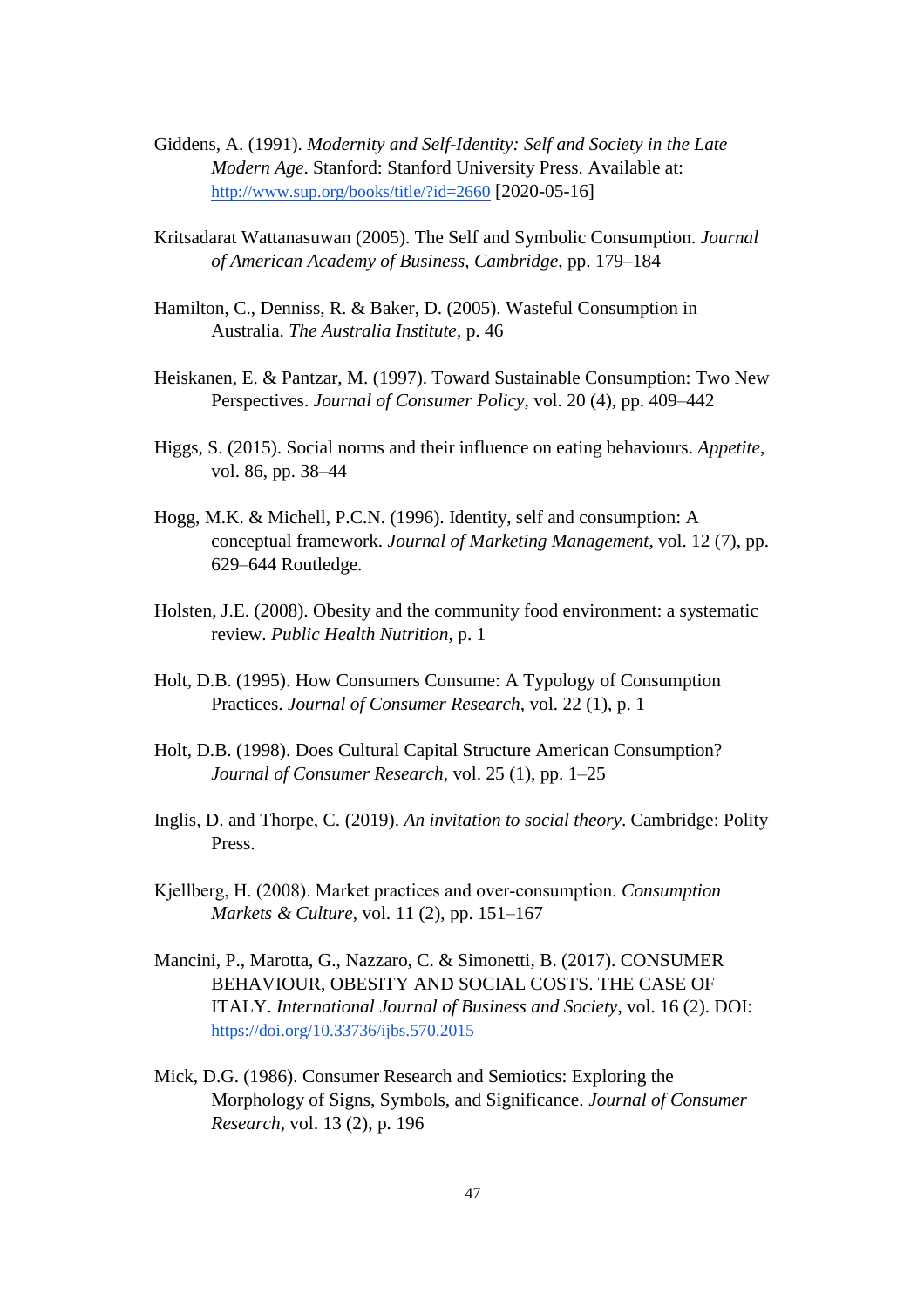- Mick, D.G., Burroughs, J.E., Hetzel, P. & Brannen, M.Y. (2004). Pursuing the meaning of meaning in the commercial world: An international review of marketing and consumer research founded on semiotics. *Semiotica*, vol. 2004 (152–1/4), pp. 1–74
- Morgan, D.L. (2012). Focus Groups and Social Interaction. *The SAGE Handbook of Interview Research: The Complexity of the Craft*. 2455 Teller Road, Thousand Oaks California 91320 United States: SAGE Publications, Inc., pp. 161–176.
- Morse, K.L. & Driskell, J.A. (2009). Observed sex differences in fast-food consumption and nutrition self-assessments and beliefs of college students. *Nutrition Research*, vol. 29 (3), pp. 173–179
- Myers, N. (1997). Consumption: Challenge to Sustainable Development ... *Science*, vol. 276 (5309), pp. 53–55
- Oropesa, R.S. (1995). Consumer possessions, consumer passions, and subjective well-being. *Sociological Forum*, vol. 10 (2), pp. 215–244
- Rossolatos, G. (2015). Taking the "multimodal turn" in interpreting consumption experiences. *Consumption Markets & Culture*, vol. 18 (5), pp. 427–446
- Schulz, J. (2006). Vehicle of the Self: The social and cultural work of the H2 Hummer. *Journal of Consumer Culture*, vol. 6 (1), pp. 57–86
- Solomon, M.R. (1983). The Role of Products as Social Stimuli: A Symbolic Interactionism Perspective. *Journal of Consumer Research*, vol. 10 (3), p. 319
- Taylor, J. R., & Van Every, E. J. (2000). *LEA's communication series. The emergent organization: Communication as its site and surface.* Lawrence Erlbaum Associates Publishers.
- Viktor Gecas (1982). The Self-Concept. p. 33
- Weick, K.E., Sutcliffe, K.M. & Obstfeld, D. (2005). Organizing and the Process of Sensemaking. *Organization Science*, vol. 16 (4), pp. 409–421
- Wibeck, V., Dahlgren, M.A. & Öberg, G. (2007). Learning in focus groups: an analytical dimension for enhancing focus group research. *Qualitative Research*, vol. 7 (2), pp. 249–267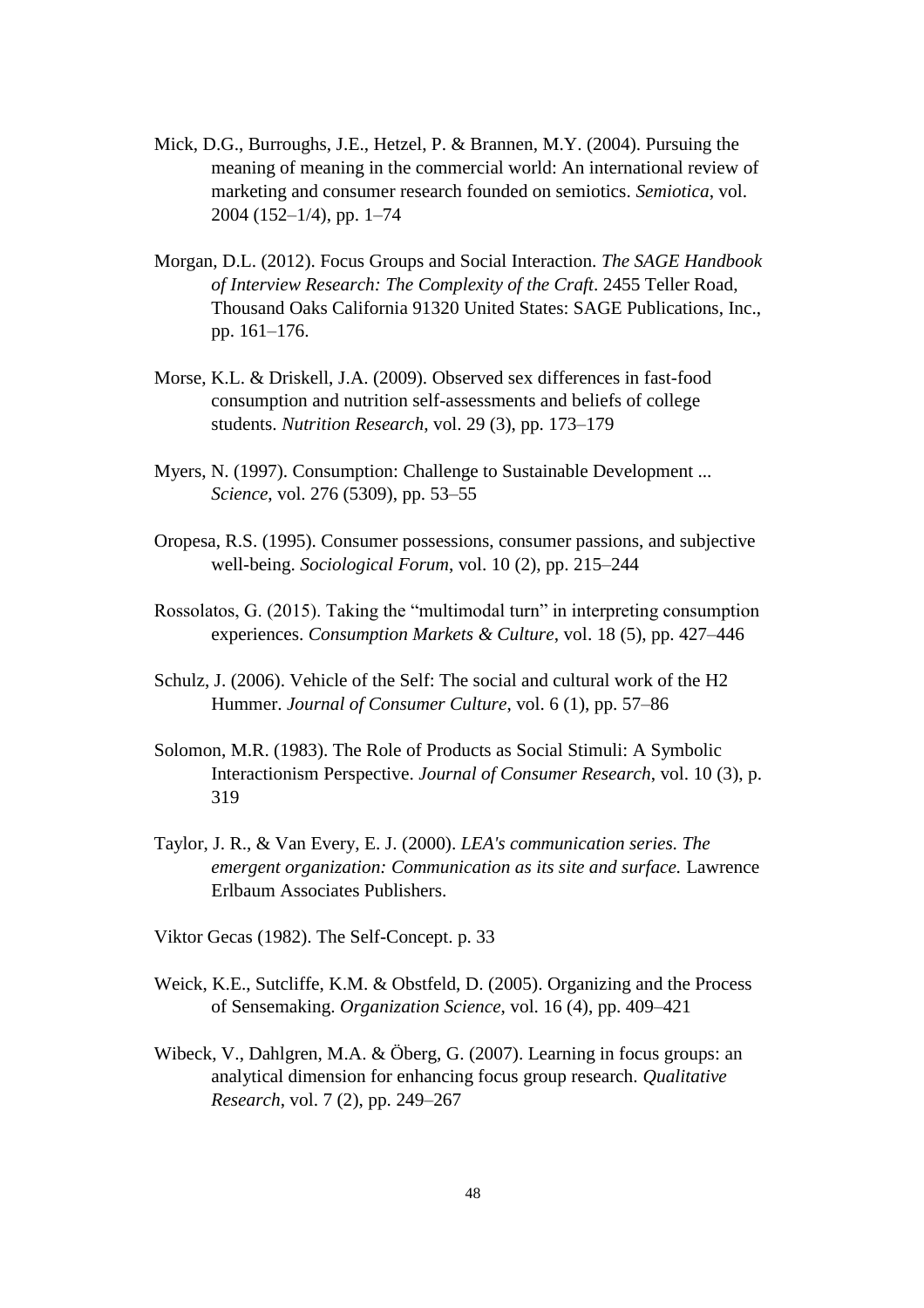Worsley, A. (2002). Nutrition knowledge and food consumption: can nutrition knowledge change food behaviour? *Asia Pacific Journal of Clinical Nutrition*, vol. 11 (s3), pp. S579–S585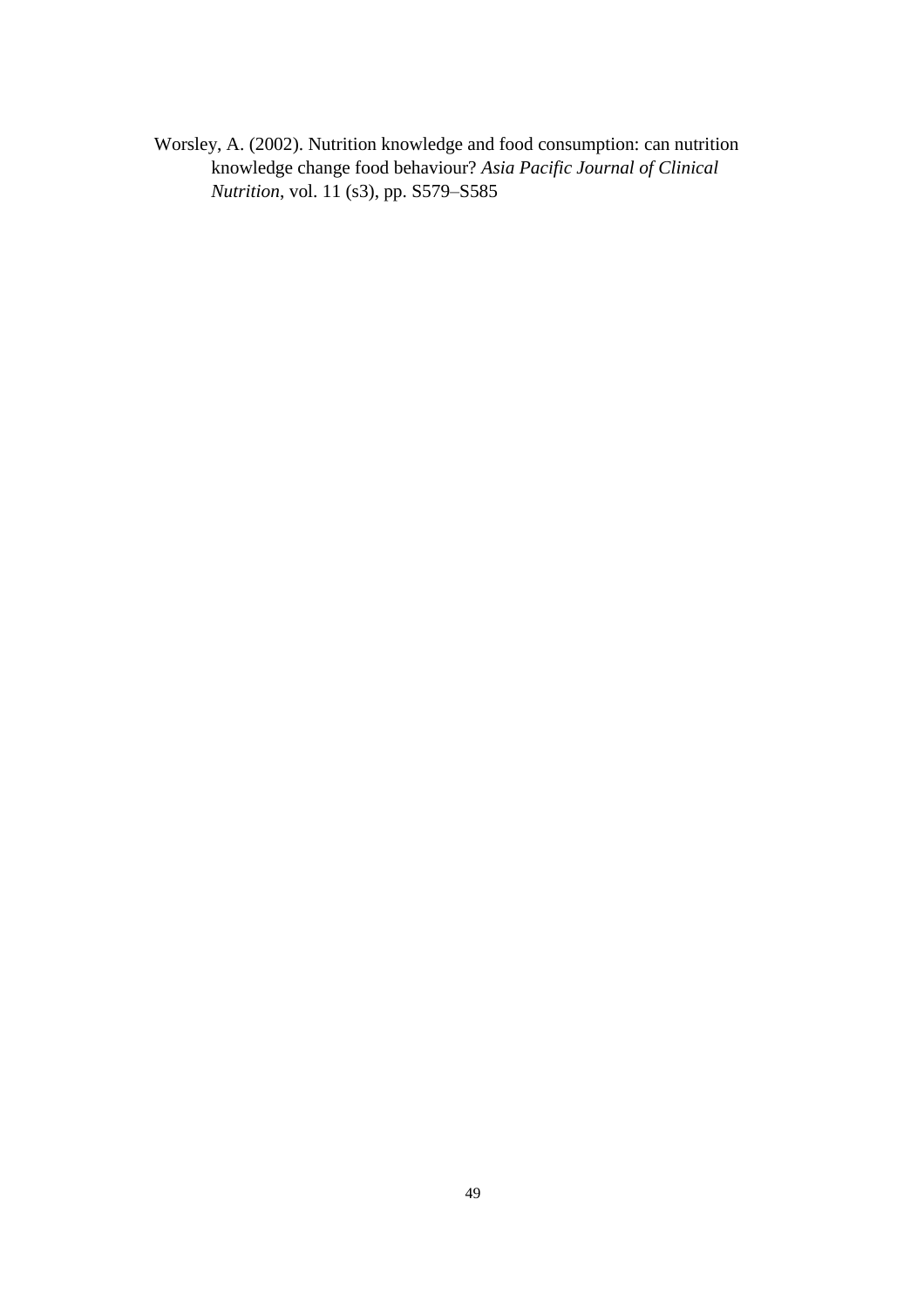## Acknowledgement

I would like to thank my supervisor Lars Hallgran for all his help and keeping me inspired throughout the process of writing this paper. I would also like to thank my friends and family for their constant encouragement and for helping me get through this paper, I could not have done it without you.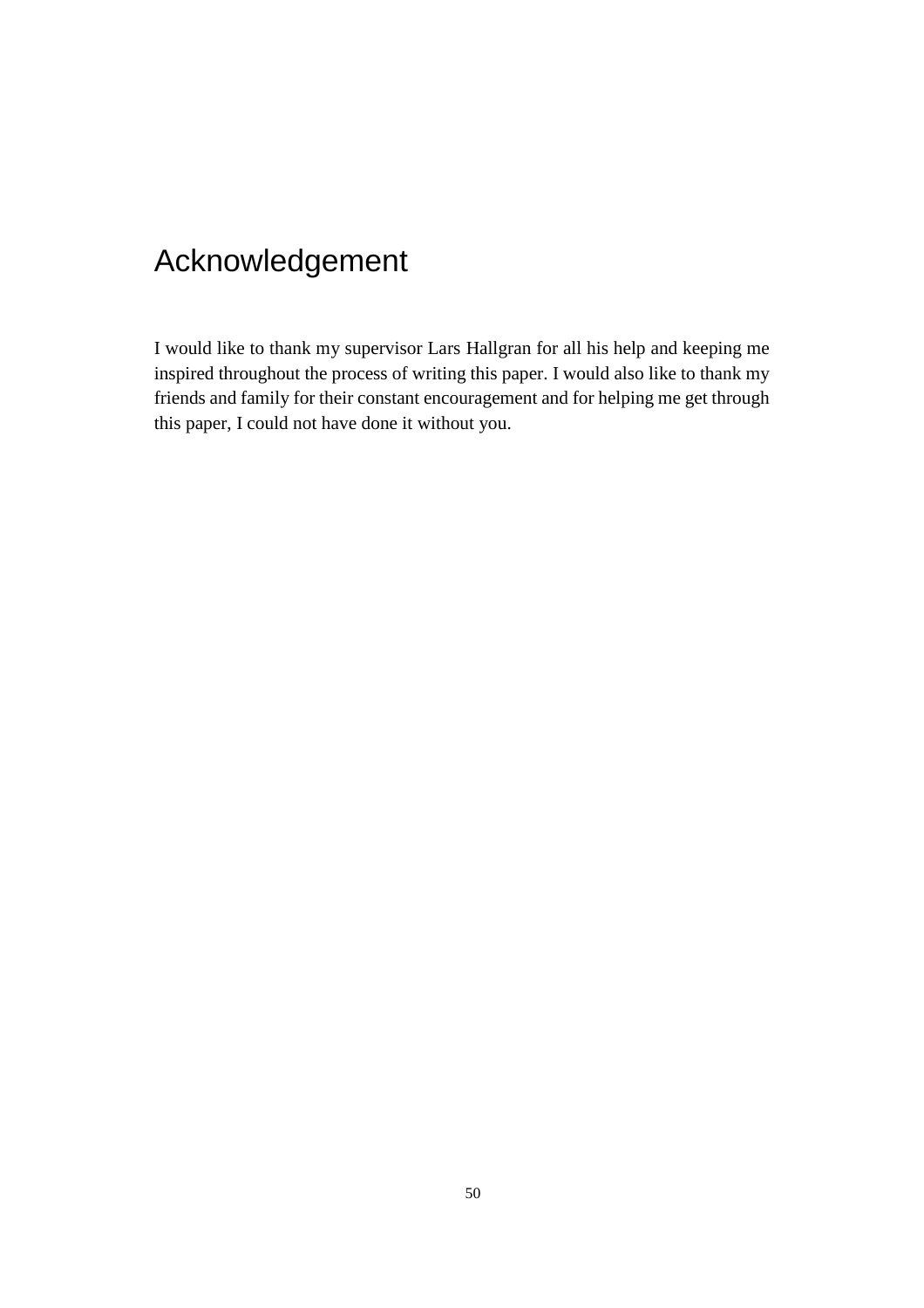## <span id="page-50-0"></span>8. Appendix 1

## <span id="page-50-1"></span>8.1. Interview guide

Structure of the discussion

Introduction

Introduce the topic of discussion and why they are here. Rules:

- 1. This will be recorded, everybody will be anonymous
- 2. No more than 2 hours long, unless necessary
- 3. Everybody goes around and introduces themselves
- 4. Let them know the purpose of this study / Rules
- 5. It is a group discussion
- 6. There are no right and wrong answers
- 7. Not to direct their answers to me but to the group
- 8. Feel free to express yourself
- 9. Let them know that I am just here not to just act as a neutral/objective figure but I'm here just to make sure that if our topic of discussion goes off topic, I bring it back.
- 10. Keep it friendly and be open minded with other opinions and answers
- 11. Try your best to not interrupt another person when they are speaking
- 12. Feel free to have tea and food whenever you want
- 13. Clear and concise English for the purpose of the recording
- 14. Feel free to question another person in the group, but do not antagonize them.